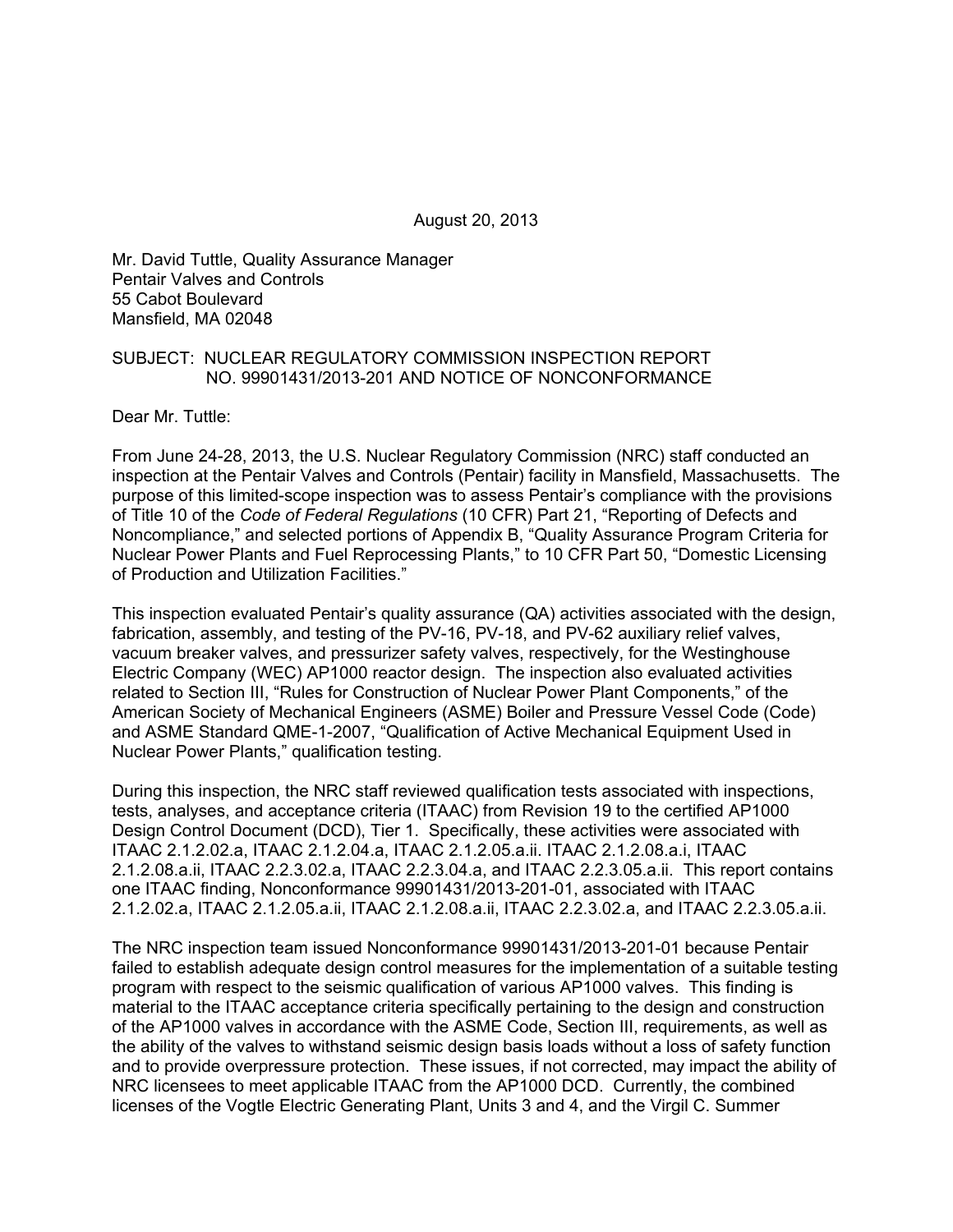D. Tuttle  $-2 -$ 

Nuclear Station, Units 2 and 3, incorporate these ITAAC. The specific issues and applicable ITAAC are contained in Attachment 1 of the report.

The enclosed report presents the results of this inspection. This NRC inspection report does not constitute NRC endorsement of Pentair's overall QA or 10 CFR Part 21 programs.

During this inspection, the NRC inspection team determined that the implementation of your QA program failed to meet certain NRC requirements imposed on you by your customers or by NRC licensees in the areas of design control, test control, commercial grade dedication, control of purchased materials, and control of special processes. The enclosed Notice of Nonconformance (NON) cites these nonconformances, identifies the specific findings and references the pertinent requirements. In addition, the circumstances surrounding the nonconformances are described in detail in the enclosed inspection report.

Please provide a written explanation or statement within 30 days of this letter in accordance with the instructions specified in the enclosed NON. Based on the extent of these findings, please discuss the steps you are taking to provide assurance that the identified weaknesses in your QA program do not have an adverse impact on other customers, including the operating fleet of power reactors. Specifically, Pentair should evaluate its method for QME-1 seismic qualification of valves using static side load testing being performed by Pentair and its contractors against the accepted ASME guidance for seismic side load test qualification. The extent of condition should also include a review of the QME-1 seismic qualification of AP1000 valves that have been completed or are currently in progress, as well as any other types of valves that may have been tested in the same manner. The NRC will consider extending the response time if you show good cause to do so.

In accordance with 10 CFR 2.390, "Public Inspections, Exemptions, Requests for Withholding," of the NRC's "Rules of Practice," a copy of this letter, its enclosures, and your response will be made available electronically for public inspection in the NRC Public Document Room or from the NRC's Agencywide Document Access and Management System (ADAMS), which is accessible from the NRC website at http://www.nrc.gov/reading-rm/adams.html. To the extent possible, your response should not include any personal privacy, proprietary, or Safeguards Information (SGI) so that it can be made available to the public without redaction. If personal privacy or proprietary information is necessary to provide an acceptable response, please provide a bracketed copy of your response that identifies the information that should be protected, as well as a redacted copy of your response that deletes such information.

If you request that such material be withheld from public disclosure, you must specifically identify the portions of your response that you seek to have withheld and provide in detail the bases for your claim (e.g., explain why the disclosure of information will create an unwarranted invasion of personal privacy or provide the information required by 10 CFR 2.390(b) to support a request for withholding confidential commercial or financial information). If SGI is necessary to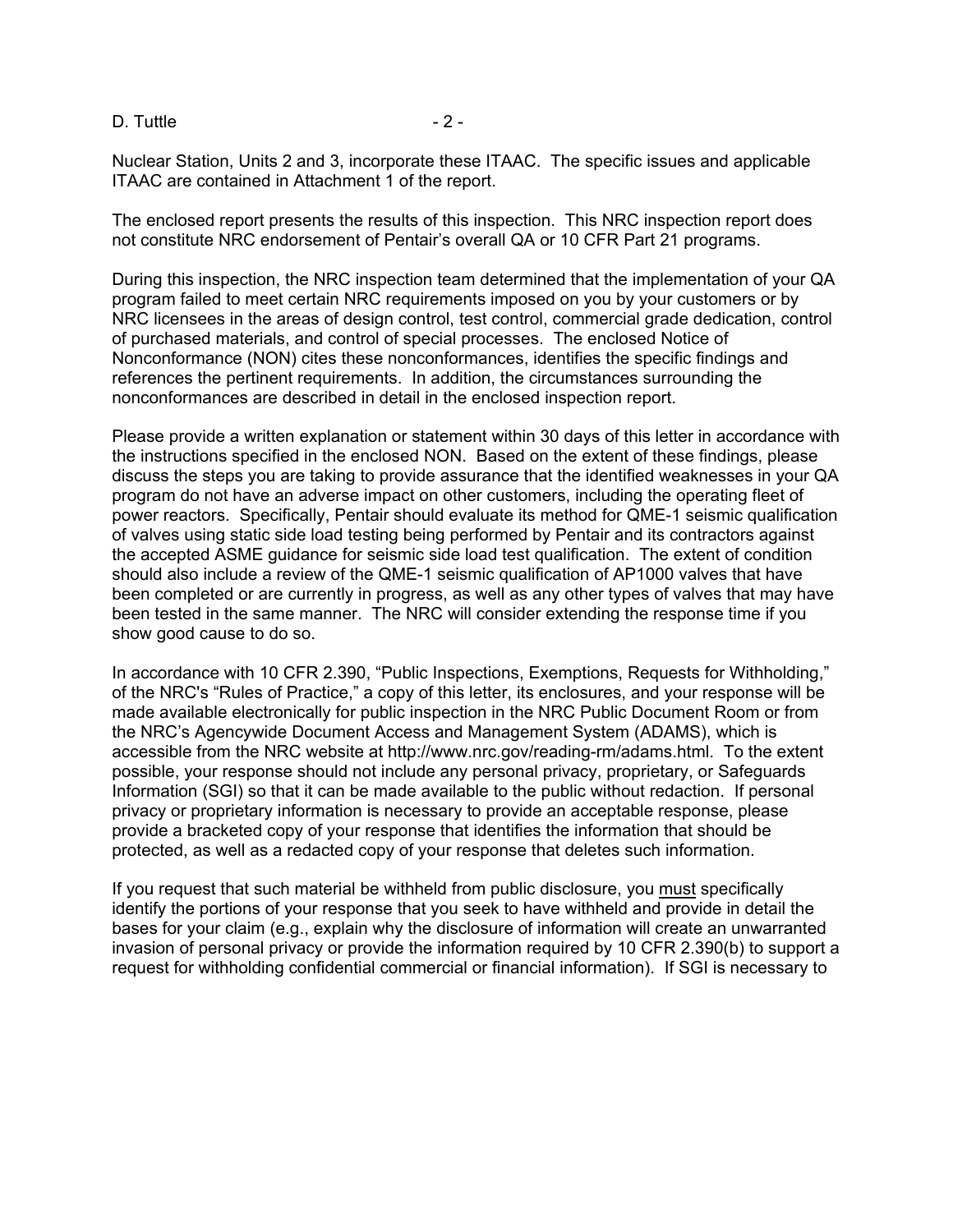### D. Tuttle  $-3 -$

provide an acceptable response, please provide the level of protection described in 10 CFR 73.21, "Protection of Safeguards Information: Performance Requirements."

Sincerely,

#### */RA/*

Edward H. Roach, Chief Mechanical Vendor Branch Division of Construction Inspection and Operational Programs Office of New Reactors

Docket No.: 99901431

Enclosures:

- 1. Notice of Nonconformance
- 2. Inspection Report No. 99901431/2013-201 and Attachment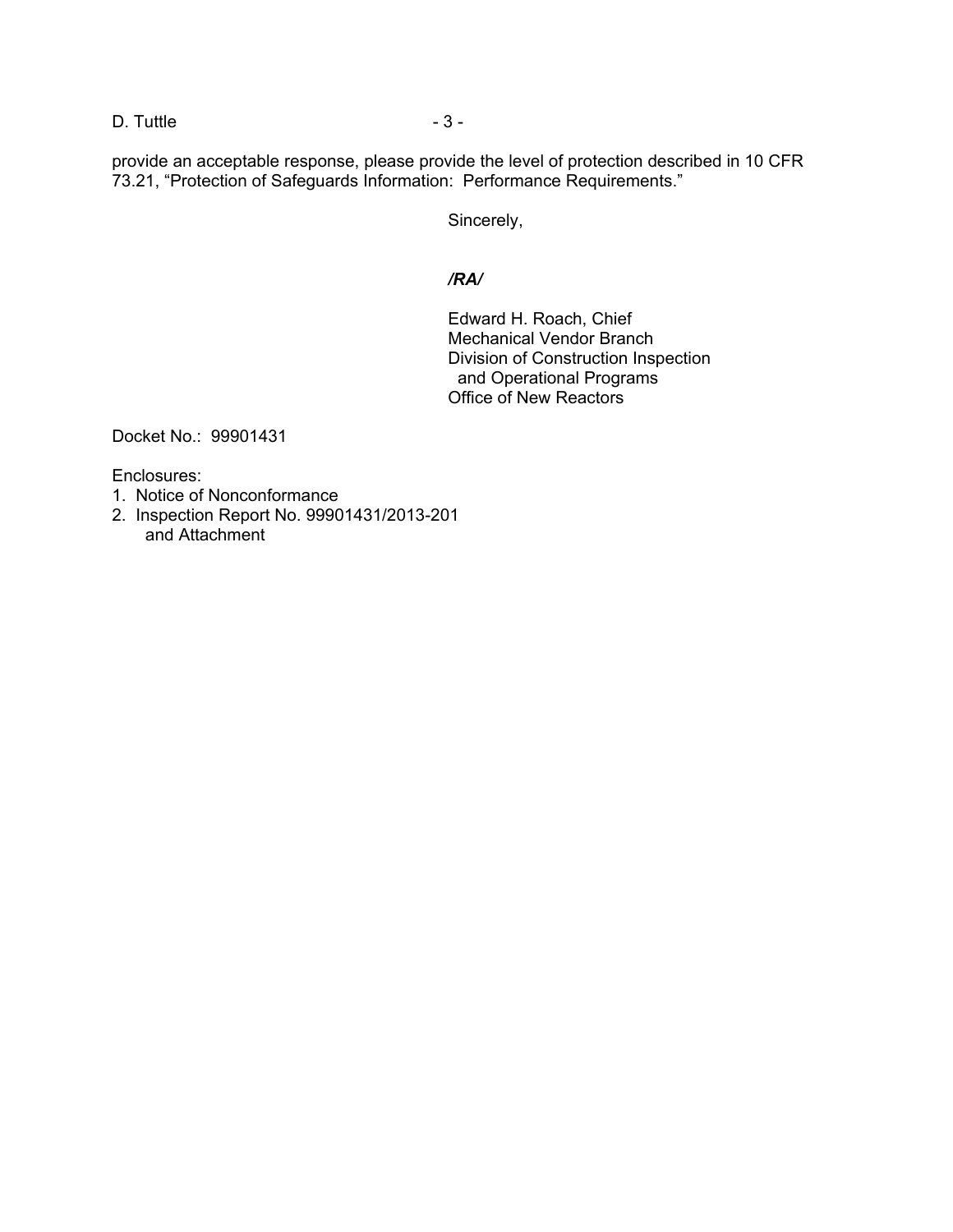#### D. Tuttle  $-3 -$

provide an acceptable response, please provide the level of protection described in 10 CFR 73.21, "Protection of Safeguards Information: Performance Requirements."

Sincerely,

#### */RA/*

Edward H. Roach, Chief Mechanical Vendor Branch Division of Construction Inspection and Operational Programs Office of New Reactors

Docket No.: 99901431

Enclosures:

- 1. Notice of Nonconformance
- 2. Inspection Report No. 99901431/2013-201 and Attachment

DISTRIBUTION: K Kavanagh T Sakadales R Rasmussen D Terao R Musser AP1000 Contacts dave.tuttle@pentair.com

#### **ADAMS Accession No.: ML13212A265**

| NRO-002 |  |
|---------|--|
|---------|--|

| <b>OFFICE</b> | DCIP/CMVB      | DCIP/CMVB    | DE/CIB      | RII/DCI/CIB3      | DCIP/CMVB  |
|---------------|----------------|--------------|-------------|-------------------|------------|
| <b>NAME</b>   | <b>MVaaler</b> | PCoco        | TScarbrough | <b>JBartleman</b> | JOrtega    |
| <b>DATE</b>   | 08/12/2013     | 08/12/2013   | 08/14 /2013 | 08/14/2013        | 08/12/2013 |
| <b>OFFICE</b> | DCIP/CAEB:BC   | DCIP/CMVB:BC |             |                   |            |
| <b>NAME</b>   | TFrye          | ERoach       |             |                   |            |
| <b>DATE</b>   | 08/1/2013      | 08/20/2013   |             |                   |            |

**OFFICIAL RECORD COPY**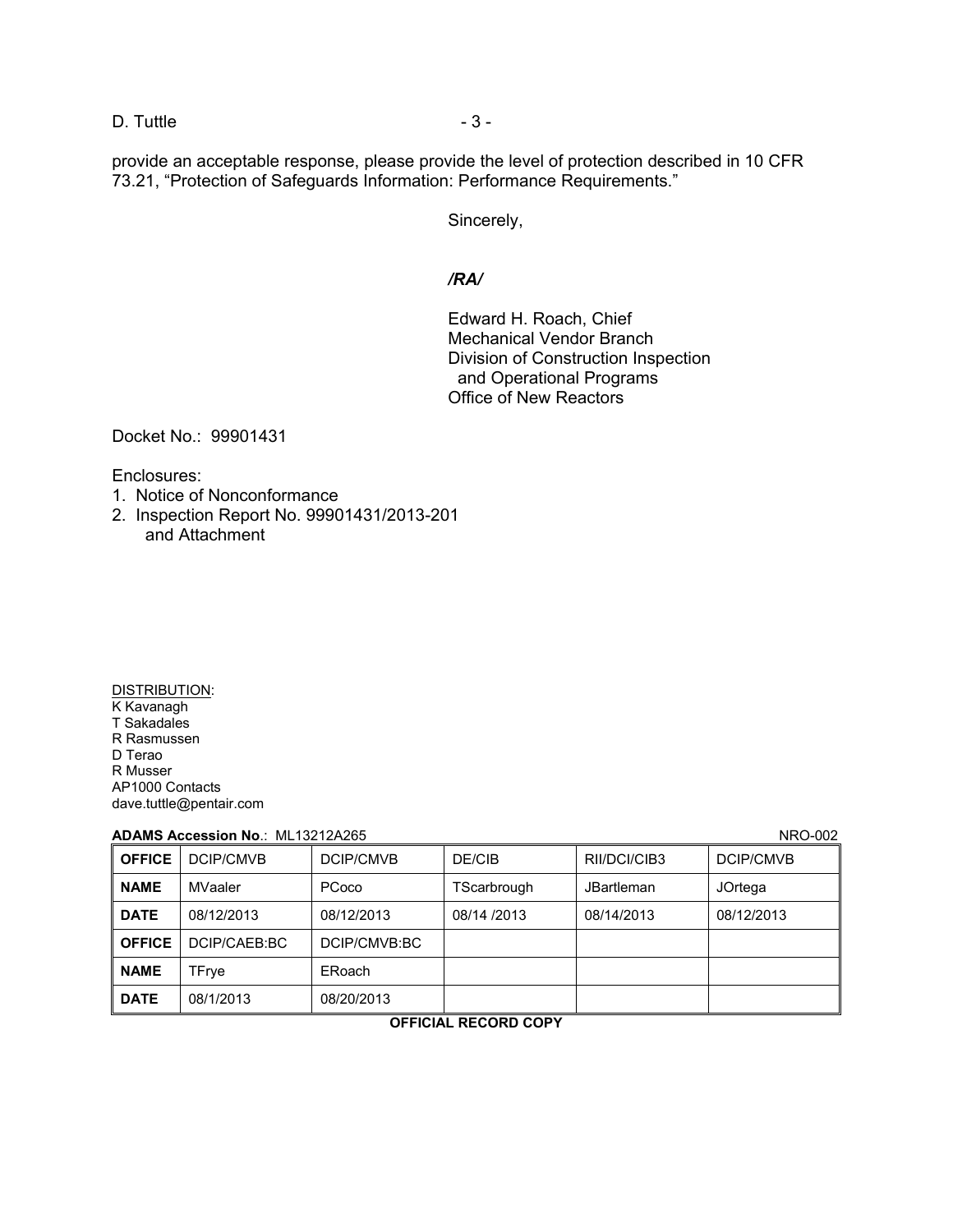## **NOTICE OF NONCONFORMANCE**

Pentair Valves and Controls Docket No. 99901431 55 Cabot Boulevard Report No. 2013-201 Mansfield, MA 02048

Based on the results of a U.S. Nuclear Regulatory Commission (NRC) inspection conducted at the Pentair Valves and Controls (Pentair) facility in Mansfield, Massachusetts from June 24-28, 2013, certain activities were not conducted in accordance with NRC requirements that were contractually imposed on Pentair by its customers or NRC licensees.

A. Criterion III, "Design Control," of Appendix B, "Quality Assurance Program Criteria for Nuclear Power Plants and Fuel Processing Plants," to Title 10 of the *Code of Federal Regulations* (10 CFR) Part 50, "Domestic Licensing of Production and Utilization Facilities," states, in part, that "the design control measures shall provide for verifying or checking the adequacy of design, such as by the performance of design reviews, by the use of alternate or simplified calculational methods, or by the performance of a suitable testing program. The verifying or checking process shall be performed by individuals or groups other than those who performed the original design, but who may be from the same organization. Where a test program is used to verify the adequacy of a specific design feature in lieu of other verifying or checking processes, it shall include suitable qualifications testing of a prototype unit under the most adverse design conditions. Design control measures shall be applied to items such as the following: reactor physics, stress, thermal, hydraulic, and accident analyses; compatibility of materials; accessibility for inservice inspection, maintenance, and repair; and delineation of acceptance criteria for inspections and tests."

Section III, "Design Control," of the Pentair Quality Assurance Manual (QC-110), Revision 42, dated June 13, 2013, establishes procedures to assure that the requirements for valve design specifications are correctly translated into Pentair specifications, drawings, procedures, and instructions. Pentair Valve Qualification Test (VQT) Procedures 38188, "[American Society of Mechanical Engineers (ASME)] QME-1 Functional Qualification Test Program for Active Valve Assemblies – APP-PV16-Z0-001," Revision 3, dated January 25, 2011, and VQT-38173, "ASME QME-1 Functional Qualification Test Program for Active Valve Assemblies – APP-RCS-PL-V005A/B," Revision 5, dated October 15, 2009, specify the qualification testing requirements for the AP1000 PV-16 auxiliary relief valves and PV-62 pressurizer safety valves, including seismic qualification using static side load testing, necessary to demonstrate their capability to perform their intended safety functions.

Westinghouse (WEC) Design Specification APP-GW-VP-010, "AP1000 Plant Equipment Qualification Methodology and Documentation Requirements for AP1000 Safety-Related Valves and Valve Appurtenance," Revision 2, dated April 2010, specifies that the AP1000 valves be seismically qualified in accordance with ASME Standard QME-1-2007, "Qualification of Active Mechanical Equipment Used in Nuclear Power Plants." The WEC design specification allows for the use of static side load testing to accomplish the QME-1 seismic qualification of AP1000 valves.

WEC Design Specification APP-PV62-Z0-001, "Pressurizer Safety Valve, ASME [Boiler and Pressure Vessel] (B&PV) Code, Section III, Class 1," Revision 7, dated September 2012, specifies that for seismic qualification of the pressurizer safety valves,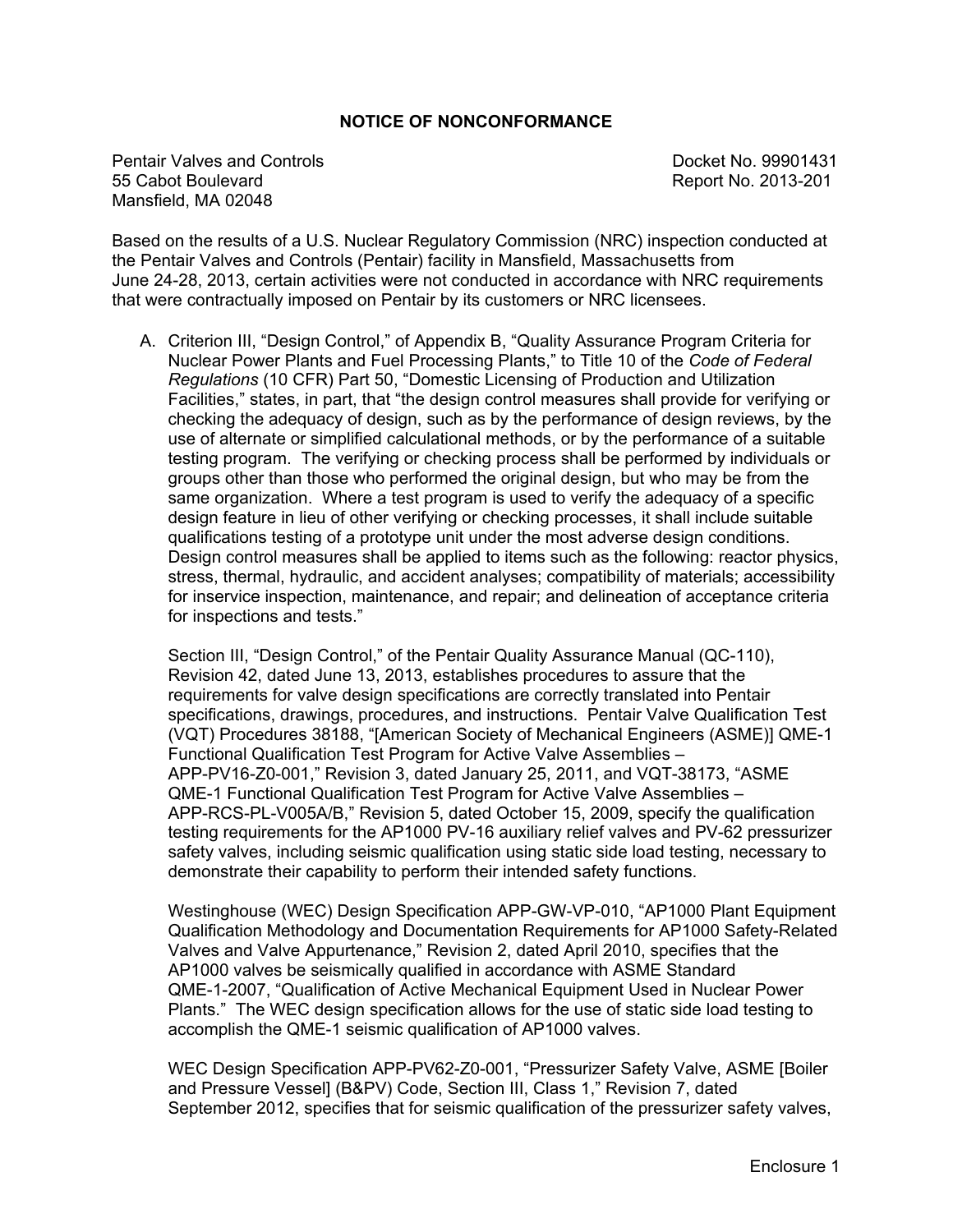the extended structure deflections which affect valve function shall be evaluated, and determination of the deflections and their effect shall be as per the WEC design specification. This WEC design specification also states that the valve inlet shall be pressurized at design pressure, the faulted condition seismic loads shall be applied in the direction of the weakest axis of the extended structure, and the valve set pressure and reseating pressure shall be verified using steam.

Contrary to the above, as of June 28, 2013, Pentair failed to ensure that its test program used to verify the ability of the AP1000 PV-16 auxiliary relief valves and PV-62 pressurizer safety valves to perform their intended safety functions included suitable qualification testing of a prototype unit under the most adverse design conditions.

Specifically, Pentair failed to provide assurance of the adequacy of its performance of static side load testing to demonstrate the seismic qualification of the AP1000 PV-16 auxiliary relief valves and PV-62 pressurizer safety valves as indicated by the following examples:

- Pentair Valve Qualification Test Procedures VQT-38188 and VQT-38173 for the AP1000 PV-16 auxiliary relief valves and PV-62 pressurizer safety valves specify static side load testing requirements for QME-1 seismic qualification with the load "applied to the least rigid axis." Pentair failed to adequately evaluate the results of the natural frequency testing reports prepared by National Technical Systems and Wyle laboratories (Pentair's contractors) to determine the proper setup of the QME-1 seismic qualification tests for the PV-16 auxiliary relief valves and PV-62 pressurizer safety valves, respectively. Specifically, the QME-1 qualification testing for a PV-16 valve observed by the NRC inspection team, as well as for a PV-62 valve based on review of the test results and photographs, did not apply the static load to the least rigid axis as required by the test procedures.
- Pentair Valve Qualification Test Procedure VQT-38173 does not specify that a static side load be applied during the QME-1 seismic qualification testing of the AP1000 PV-62 pressurizer safety valves at the design pressure set point of 2485 psig. Specifically, the Pentair QME-1 seismic qualification test of the PV-62 pressurizer safety valve failed to verify the proper lift of the safety valve at the design pressure set point under seismic conditions as required by the WEC design specification associated with this valve.

This issue has been identified as Nonconformance 99901431/2013-201-01.

B. Criterion XI, "Test Control," of Appendix B to 10 CFR Part 50, states, in part, that "a test program shall be established to assure that all testing required to demonstrate that structures, systems, and components will perform satisfactorily in service is identified and performed in accordance with written test procedures which incorporate the requirements and acceptance limits contained in applicable design documents."

Anderson Greenwood Crosby Engineering Procedure T-161093, "Production Test Procedure," Revision 6, dated August 2011, specifies that the PV-62 pressurizer safety valves be tested to ensure proper service performance. In addition, this procedure specifies that testing shall be performed at an ambient temperature between the range of 50 - 120°F.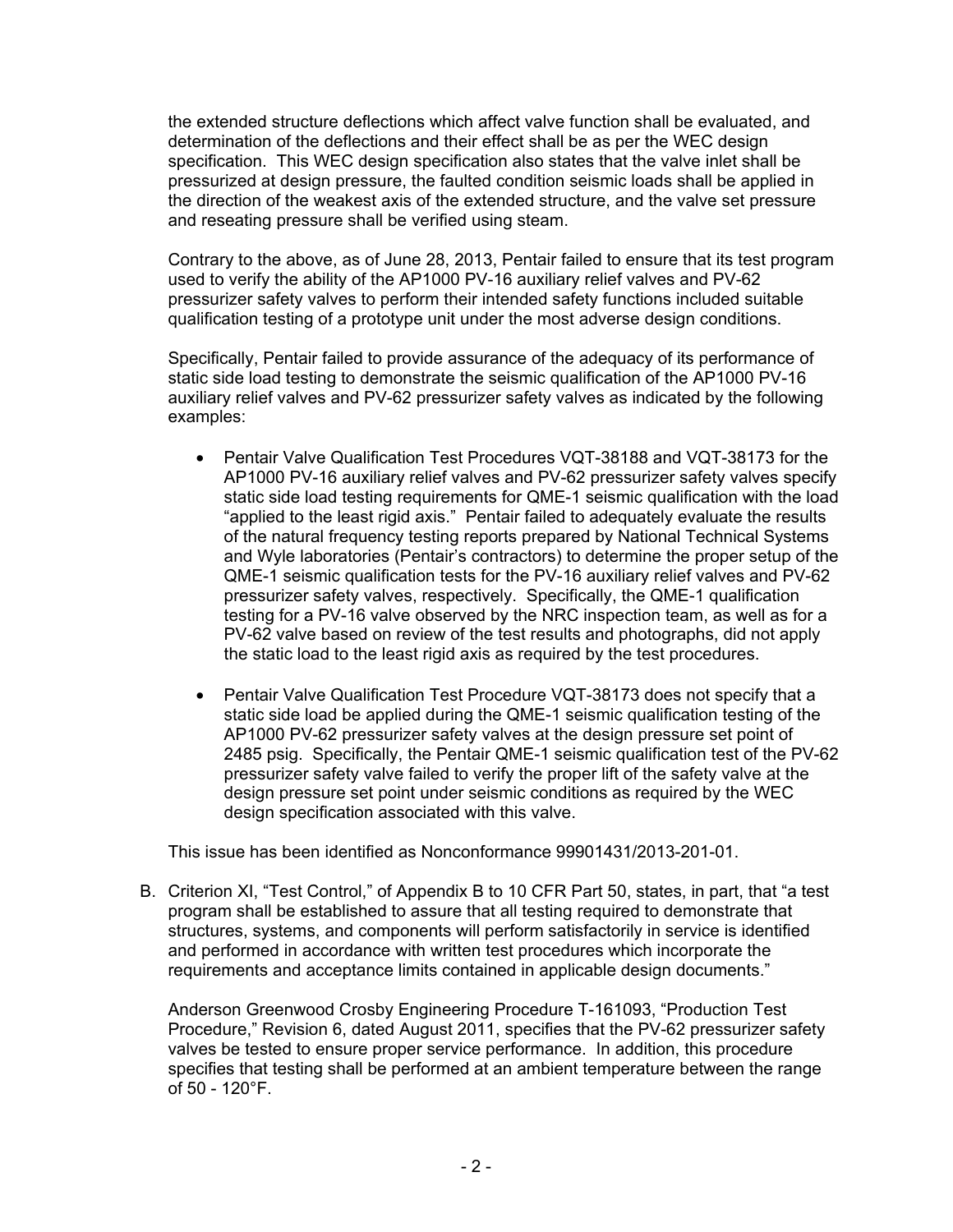Pentair Valve Qualification Test Procedures VQT-38188 requires that the test setup for the PV-16 auxiliary relief valves include a measuring device located at the outlet of the valve to collect any leakage in order to verify that the maximum valve leakage criterion of 10 cubic centimeters per hour is not exceeded.

Contrary to the above, as of June 28, 2013, Pentair failed to establish a test program that ensures the testing required to demonstrate that structures, systems, and components will perform satisfactorily in service was performed in accordance with written test procedures.

Specifically:

- During testing of the PV-62 pressurizer safety valves, Pentair failed to evaluate the validity of the test, which was performed at a temperature 25°F higher than the allowable ambient test temperatures, to ensure compliance with the Pentair T-161093 procedural requirements.
- During testing of the PV-16 auxiliary relief valve, Pentair failed to install a device to ensure that the tested valve satisfies the leakage acceptance criteria in Pentair procedure VQT-38188.

This issue has been identified as Nonconformance 99901431/2013-201-02.

C. Criterion III of Appendix B to 10 CFR Part 50, states, in part, that, "measures shall…be established for the selection and review for suitability of application of materials, parts, equipment, and processes that are essential to the safety-related functions of the structures, systems, and components."

Supplement 6, "Dedication of Commercial Grade Parts to Comply with 10 CFR Part 50, Appendix B and 10 CFR Part 21 for Use in Safety Related Nuclear Plant Applications," Revision 5, dated June 26, 2013, of QC-110, states, in part, that "a technical evaluation shall be performed to identify the necessary technical and quality requirements that ensure the part will meet the intended design conditions," and that the associated Dedication Procedures shall address the technical evaluation, as well as the basis for selection of the critical characteristics and the acceptance methods.

Contrary to the above, as of June 28, 2013, Pentair failed to establish adequate measures for the selection and review for suitability of application of materials, parts, equipment, and processes that are essential to the safety functions of certain structures, systems, and components.

Specifically:

• For the 18 Dedication Procedures reviewed, Pentair did not provide objective evidence that technical evaluations had been performed to justify that the critical characteristics and associated acceptance methods selected for various valve parts and components would provide reasonable assurance that the valves would perform their intended safety functions.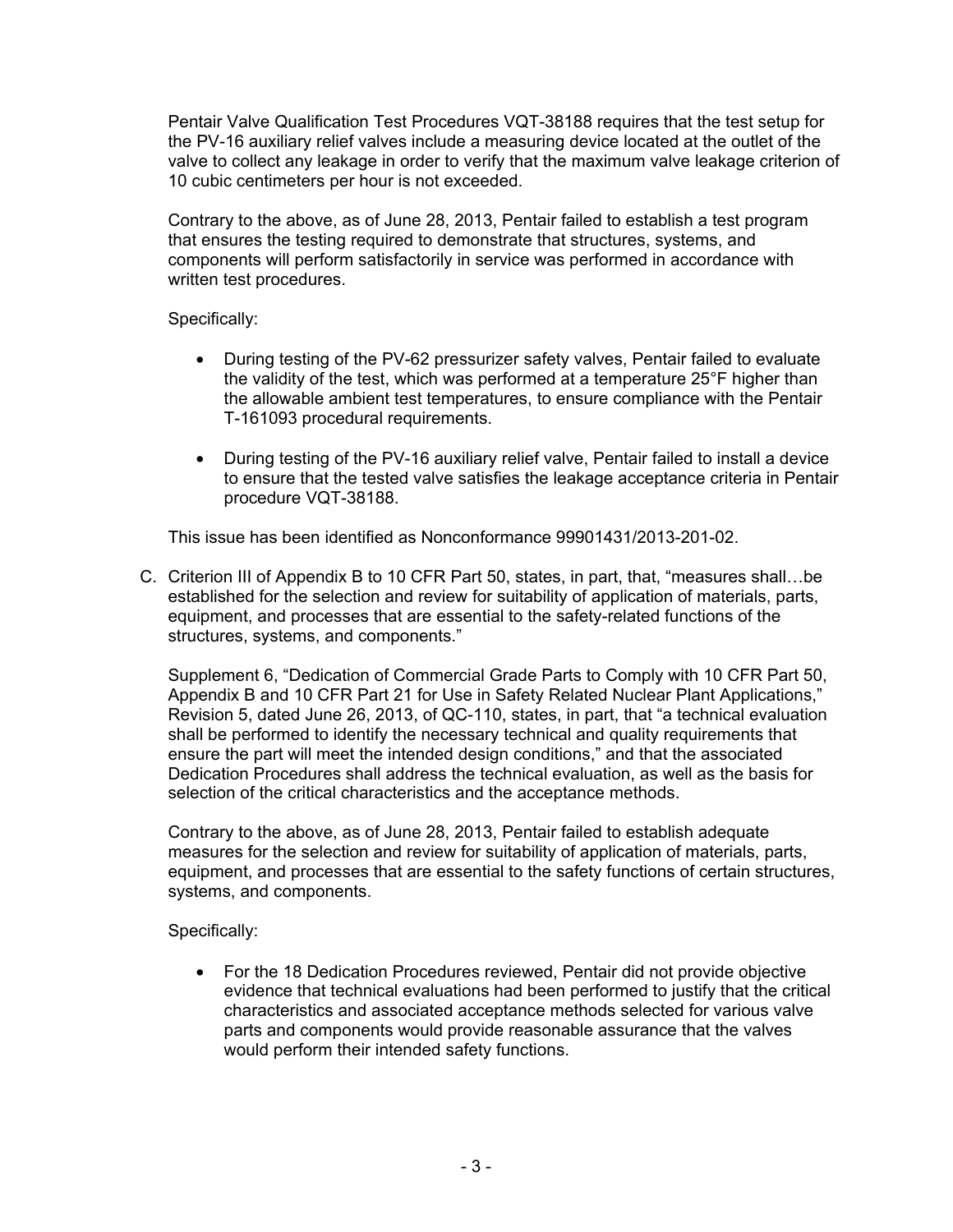• For the measuring and test equipment (M&TE) calibration services procured from Essco Calibration Laboratories under the International Laboratory Accreditation Cooperation (ILAC) process, Pentair did not conduct a technical evaluation to identify additional technical requirements to be included in the purchase order for the specific M&TE being calibrated.

This issue has been identified as Nonconformance 99901431/2013-201-03.

D. Criterion IV, "Procurement Document Control," of Appendix B to 10 CFR Part 50, states, in part, that "design bases and other requirements which are necessary to assure adequate quality are suitably included or referenced in the documents for procurement of material, equipment, and services, whether purchased by the applicant or by its contractors or subcontractors."

Criterion VII, "Control of Purchased Material, Equipment, and Services," of Appendix B to 10 CFR Part 50, states, in part, that "measures shall be established to assure that purchased material, equipment, and services, whether purchased directly or through contractors and subcontractors, conform to the procurement documents."

Contrary to the above, as of June 28, 2013, Pentair failed to establish proper measures to identify requirements necessary to assure the selection, purchase, use, and review for suitability of application of the lubrication material Neolube.

Specifically, Pentair failed to have adequate controls or documentation in place to select and verify that the appropriate type of Neolube was purchased and used to lubricate various valve types during and after testing activities in accordance with the application and design specifications for the valves. Exceeding a temperature of 400°F while using Neolube 1 causes a chemical breakdown of the product, which could lead to binding of lubricated areas, such as the valve stem. This binding would prevent the valves from accomplishing their intended safety functions.

This issue has been identified as Nonconformance 99901431/2013-201-04.

E. Criterion VII of Appendix B to 10 CFR Part 50 states, in part, that "measures shall be established to assure that purchased material, equipment, and services, whether purchased directly or through contractors and subcontractors, conform to the procurement documents. These measures shall include provisions, as appropriate, for source evaluation and selection, objective evidence of quality furnished by the contractor or subcontractor, inspection at the contractor or subcontractor source, and examination of products upon delivery."

Supplement 6 of QC-110 states, in part, that the system for identification and control of all dedicated commercial grade parts shall include "measures that prevent the use of incorrect or defective parts and/or parts which have not received the required examinations, tests, or inspections. The system shall include measures for supplier qualification for establishment of material traceability for lot formation and material control."

Contrary to the above, as of June 28, 2013, Pentair failed to establish appropriate measures to assure that material, equipment, and services purchased through a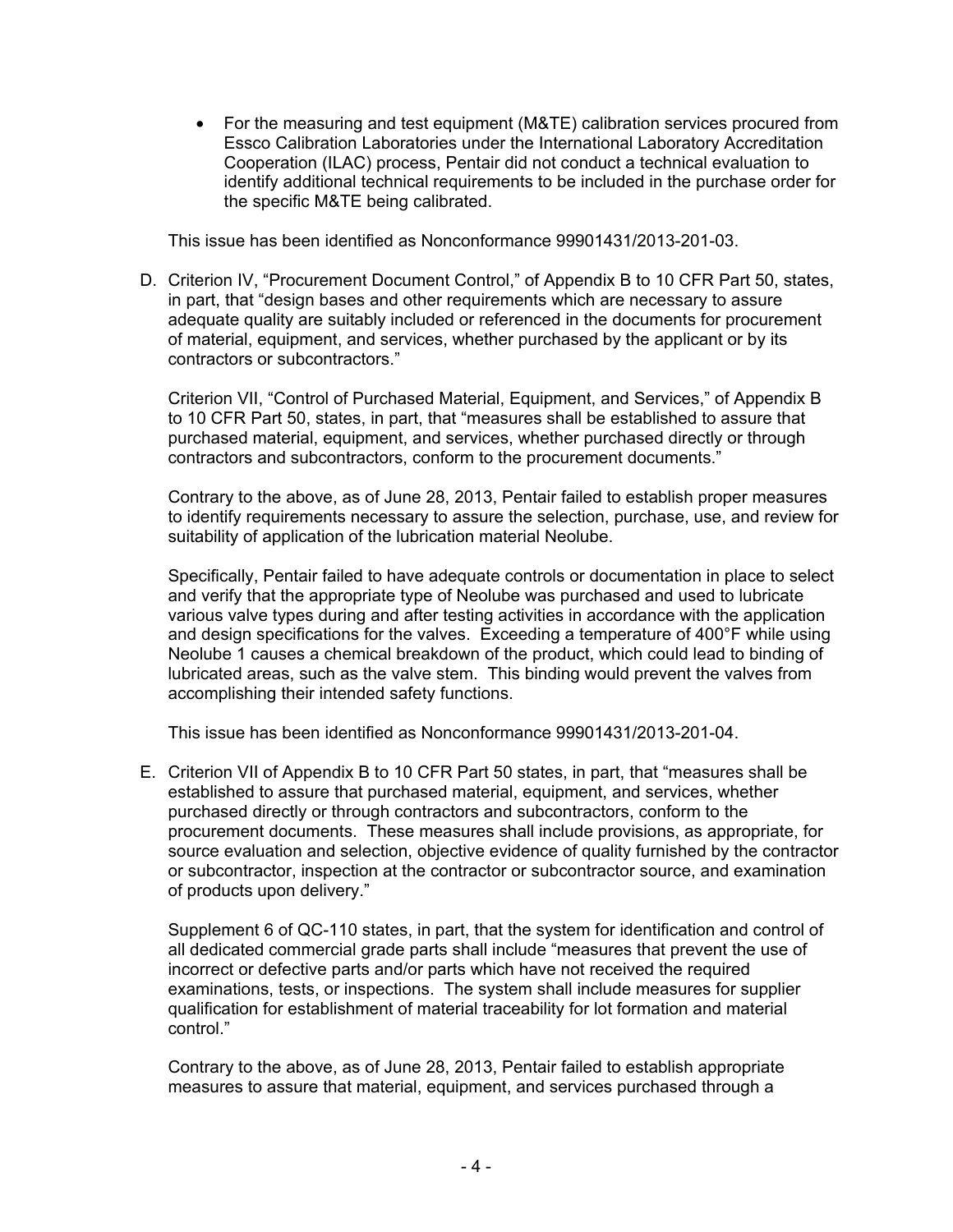subcontractor were adequately evaluated via a source evaluation to allow for objective evidence of quality to be furnished by the subcontractor.

Specifically, Pentair failed to adequately verify that commercial items received from its suppliers conformed to the applicable specification requirements and failed to validate required critical characteristics during commercial grade dedication receipt inspection and testing for three U-cup O-rings that were being commercially dedicated using a sampling process. Instead, Pentair relied on a commercial supplier-issued certified material test report (CMTR) as the sole method to verify critical characteristics for the entire batch of U-cup O-rings without conducting a commercial-grade survey, source verification, or other surveillance of the supplier to verify that the supplier's quality program was capable of appropriate control of the required critical characteristics, including material traceability and adequacy of any certificates of conformance or CMTRs. This issue is common for procurement and dedication of all elastomeric parts.

This issue has been identified as Nonconformance 99901431/2013-201-05.

F. Criterion IX, "Control of Special Processes," of Appendix B to 10 CFR Part 50 states, in part, that "measures shall be established to assure that special processes, including welding, heat treating, and nondestructive testing, are controlled and accomplished by qualified personnel using qualified procedures in accordance with applicable codes, standards, specifications, criteria, and other special requirements."

ASME B&PV Code, Section III, "Rules for Construction of Nuclear Facility Components," NB 2440, "Storage and Handling of Welding Material," states, in part, that "suitable storage and handling of electrodes, flux, and other welding material shall be maintained. Precautions shall be taken to minimize absorption of moisture by fluxes and cored, fabricated, and coated electrodes."

Contrary to the above, as of June 28, 2013, Pentair failed to establish measures to assure that special processes are controlled and accomplished in accordance with applicable codes, standards, specifications, criteria, and other special requirements.

Specifically, Pentair's weld rod ovens failed to have controls in place for the temperature read out display and humidity indication to provide assurance that the weld rods were adequately maintained in accordance with the applicable sections of the ASME Code.

This issue has been identified as Nonconformance 99901431/2013-201-06.

Please provide a written statement or explanation to the U.S. Nuclear Regulatory Commission, ATTN: Document Control Desk, Washington, DC 20555-0001, with a copy to the Chief, Mechanical Vendor Branch, Division of Construction Inspection and Operational Programs, Office of New Reactors, within 30 days of the date of the letter transmitting this Notice of Nonconformance. This reply should be clearly marked as a "Reply to a Notice of Nonconformance" and should include for each noncompliance: (1) the reason for the noncompliance or, if contested, the basis for disputing the noncompliance; (2) the corrective steps that have been taken and the results achieved; (3) the corrective steps that will be taken to avoid further noncompliance; and (4) the date when the corrective action will be completed. Where good cause is shown, consideration will be given to extending the response time.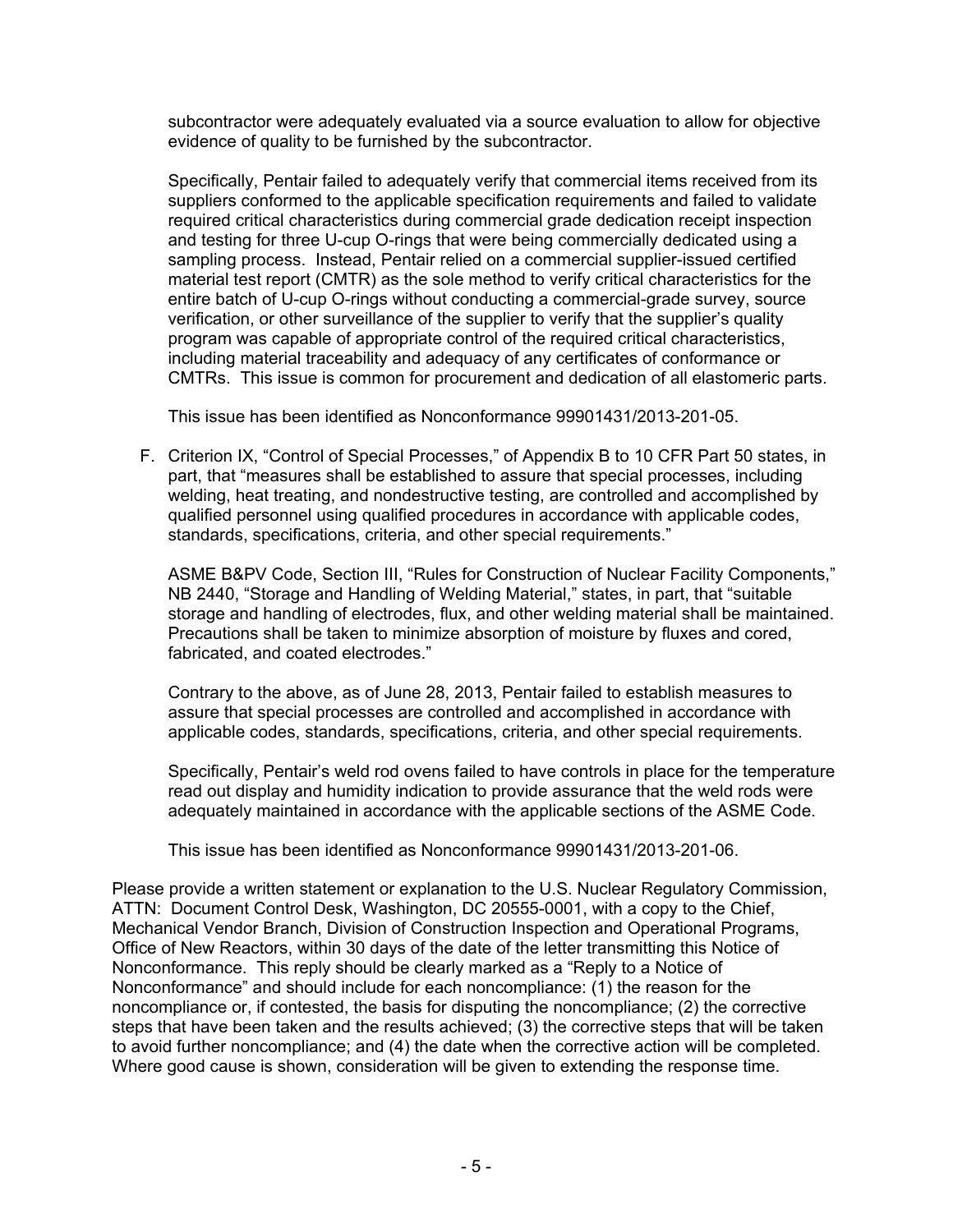Because your response will be made available electronically for public inspection in the NRC Public Document Room or from the NRC's Agencywide Documents Access and Management System (ADAMS), which is accessible from the NRC web site at http://www.nrc.gov/readingrm/adams.html, to the extent possible it should not include any personal privacy, proprietary, or Safeguards Information (SGI) so that it can be made available to the public without redaction. If personal privacy or proprietary information is necessary to provide an acceptable response, then please provide a bracketed copy of your response that identifies the information that should be protected and a redacted copy of your response that deletes such information. If you request that such material be withheld, you must specifically identify the portions of your response that you seek to have withheld and provide in detail the bases for your claim of withholding (e.g., explain why the disclosure of information will create an unwarranted invasion of personal privacy or provide the information required by 10 CFR 2.390(b) to support a request for withholding confidential commercial or financial information). If SGI is necessary to provide an acceptable response, please provide the level of protection described in 10 CFR 73.21, "Requirements for the Protection of Safeguards Information."

Dated this 20th day of August 2013.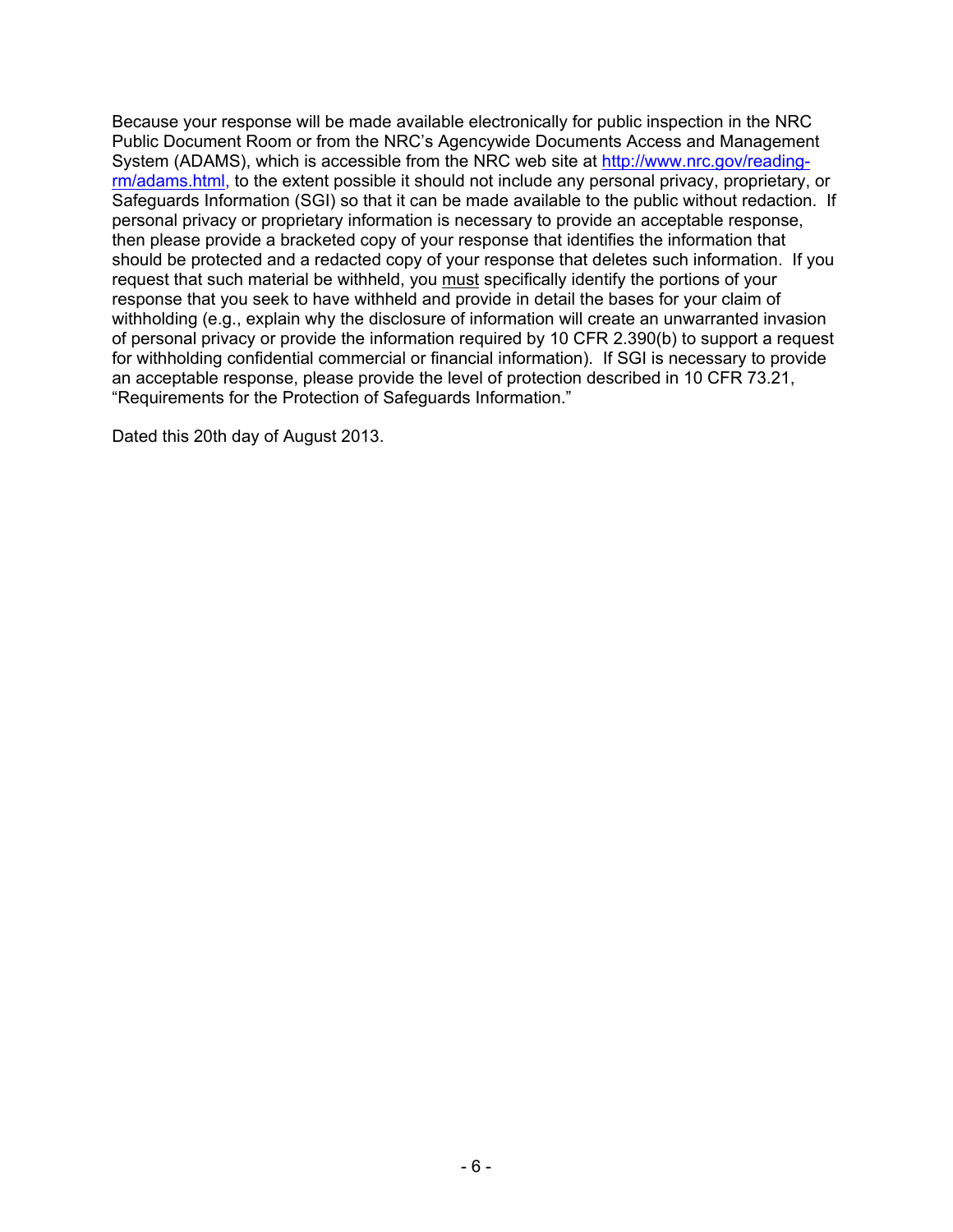#### **U.S. NUCLEAR REGULATORY COMMISSION OFFICE OF NEW REACTORS DIVISION OF CONSTRUCTION INSPECTION AND OPERATIONAL PROGRAMS VENDOR INSPECTION REPORT**

| Docket No.:                       | 99901431                                                                                                                                                                                                                                                                                                                                                                                                                                                                                                                                                                                                                                                                                                                                                                              |                                                                                                                                                      |  |
|-----------------------------------|---------------------------------------------------------------------------------------------------------------------------------------------------------------------------------------------------------------------------------------------------------------------------------------------------------------------------------------------------------------------------------------------------------------------------------------------------------------------------------------------------------------------------------------------------------------------------------------------------------------------------------------------------------------------------------------------------------------------------------------------------------------------------------------|------------------------------------------------------------------------------------------------------------------------------------------------------|--|
| Report No.:                       | 99901431/2013-201                                                                                                                                                                                                                                                                                                                                                                                                                                                                                                                                                                                                                                                                                                                                                                     |                                                                                                                                                      |  |
| Vendor:                           | <b>Pentair Valves and Controls</b><br>55 Cabot Boulevard<br>Mansfield, Massachusetts 02048                                                                                                                                                                                                                                                                                                                                                                                                                                                                                                                                                                                                                                                                                            |                                                                                                                                                      |  |
| <b>Vendor Contact:</b>            | Mr. David Tuttle<br><b>Quality Assurance Manager</b><br>Telephone: (508) 594-4430<br>E-mail: dave.tuttle@pentair.com                                                                                                                                                                                                                                                                                                                                                                                                                                                                                                                                                                                                                                                                  |                                                                                                                                                      |  |
| <b>Nuclear Industry Activity:</b> | Pentair Valves and Controls is an American Society of Mechanical<br>Engineers (ASME) certificate holder with a scope of supply that<br>includes ensuring design as procured; control and testing of<br>safety-related ASME Boiler & Pressure Vessel (B&PV) Code<br>valves; QME-1, "Qualification of Active Mechanical Equipment<br>Used in Nuclear Power Plants," testing; safety-related<br>instrumentation, diagnostic and test equipment, service and<br>repair; and engineering services to the nuclear power industry.<br>Pentair has been contracted by the Westinghouse Electric<br>Company (WEC) to provide pressurizer safety valves, auxiliary<br>relief valves, and vacuum breaker valves for the AP1000 reactor<br>design and to complete QME-1 testing for those valves. |                                                                                                                                                      |  |
| <b>Inspection Dates:</b>          | June $24 - 28$ , 2013                                                                                                                                                                                                                                                                                                                                                                                                                                                                                                                                                                                                                                                                                                                                                                 |                                                                                                                                                      |  |
| NRC Inspection Team:              | Jonathan Ortega<br>Paul Coco<br>Marlayna Vaaler<br><b>Thomas Scarbrough</b><br>John Bartleman                                                                                                                                                                                                                                                                                                                                                                                                                                                                                                                                                                                                                                                                                         | NRO/DCIP/CMVB, Team Leader<br>NRO/DCIP/CMVB, Inspector<br>NRO/DCIP/CMVB, Inspector<br>NRO/DE/CIB, Technical Specialist<br>RGN II/DCI/CIB3, Inspector |  |
| Approved by:                      | Edward H. Roach, Chief<br><b>Mechanical Vendor Branch</b><br>Division of Construction Inspection<br>and Operational Programs<br>Office of New Reactors                                                                                                                                                                                                                                                                                                                                                                                                                                                                                                                                                                                                                                |                                                                                                                                                      |  |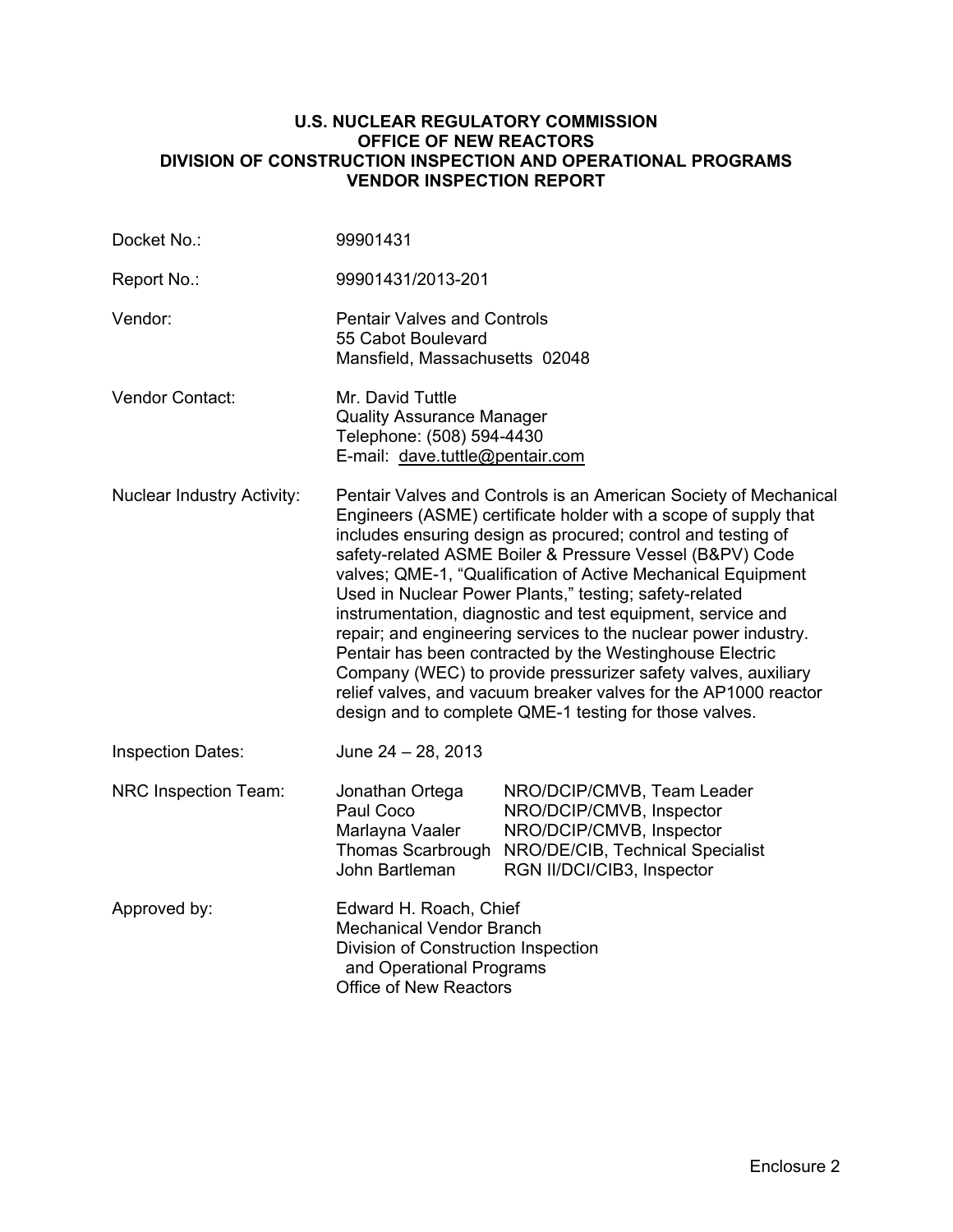# **EXECUTIVE SUMMARY**

#### Pentair Valves and Controls 99901431/2013-201

The U.S. Nuclear Regulatory Commission (NRC) conducted this inspection to verify that Pentair Valves and Controls (Pentair) implemented an adequate quality assurance (QA) program that complies with the requirements of Appendix B, "Quality Assurance Criteria for Nuclear Power Plants and Fuel Reprocessing Plants," to Title 10 of the *Code of Federal Regulations* (10 CFR) Part 50, "Domestic Licensing of Production and Utilization Facilities." In addition, the NRC inspection also verified that Pentair implemented a program under 10 CFR Part 21, "Reporting of Defects and Noncompliance," that met the NRC's regulatory requirements. The NRC inspection team conducted the inspection at the Pentair facility in Mansfield, Massachusetts from June 24 - 28, 2013.

This inspection evaluated Pentair's QA activities associated with the design, fabrication, assembly, and testing of the PV-16, PV-18 and PV-62 auxiliary relief valves, vacuum breaker valves, and pressurizer safety valves, respectively, for the Westinghouse Electric Company (WEC) AP1000 reactor design. Some activities observed by the NRC inspection team are associated with or directly affect closure of inspections, tests, analyses, and acceptance criteria (ITAAC) from Revision 19 of the certified AP1000 design. These ITAAC are included in the combined licenses of Vogtle Units 3 and 4, and V. C. Summer Units 2 and 3.

The following regulations served as the bases for the NRC inspection:

- Appendix B to 10 CFR Part 50
- 10 CFR Part 21

The NRC inspection team implemented Inspection Procedure (IP) 43002, "Routine Inspections of Nuclear Vendors," dated April 25, 2011, IP 43004, "Inspection of Commercial-Grade Dedication Programs," dated April 25, 2011, and IP 36100, "Inspection of 10 CFR Parts 21 and 50.55(e) Programs for Reporting Defects and Noncompliance," dated February 13, 2012, as supplemented by IP 65001 E, "Inspection of the ITAAC Related Qualification Program," dated August 19, 2008, and IP 35034, "Design Certification Testing Inspection," dated January 27, 2010, during the conduct of this inspection.

The NRC inspection team observed various activities associated with the implementation of Pentair's QA policies and procedures for the procurement, design, fabrication, assembly, testing, and commercial-grade dedication (CGD) of valves and associated parts for the AP1000 reactor design. In addition, the NRC inspection team verified that these activities were being implemented in accordance with the applicable requirements of 10 CFR Part 21 and Appendix B to 10 CFR Part 50.

Specific activities observed by the NRC inspection team included:

- implementation of the Pentair policies and procedures for design control and design changes associated with the AP1000 PV-16 auxiliary relief valves, PV-18 vacuum breaker valves, and PV-62 pressurizer safety valves
- seismic qualification testing activities for an AP1000 PV-16 auxiliary relief valve
- dimensional inspection and CGD activities for two valve disc insert orifices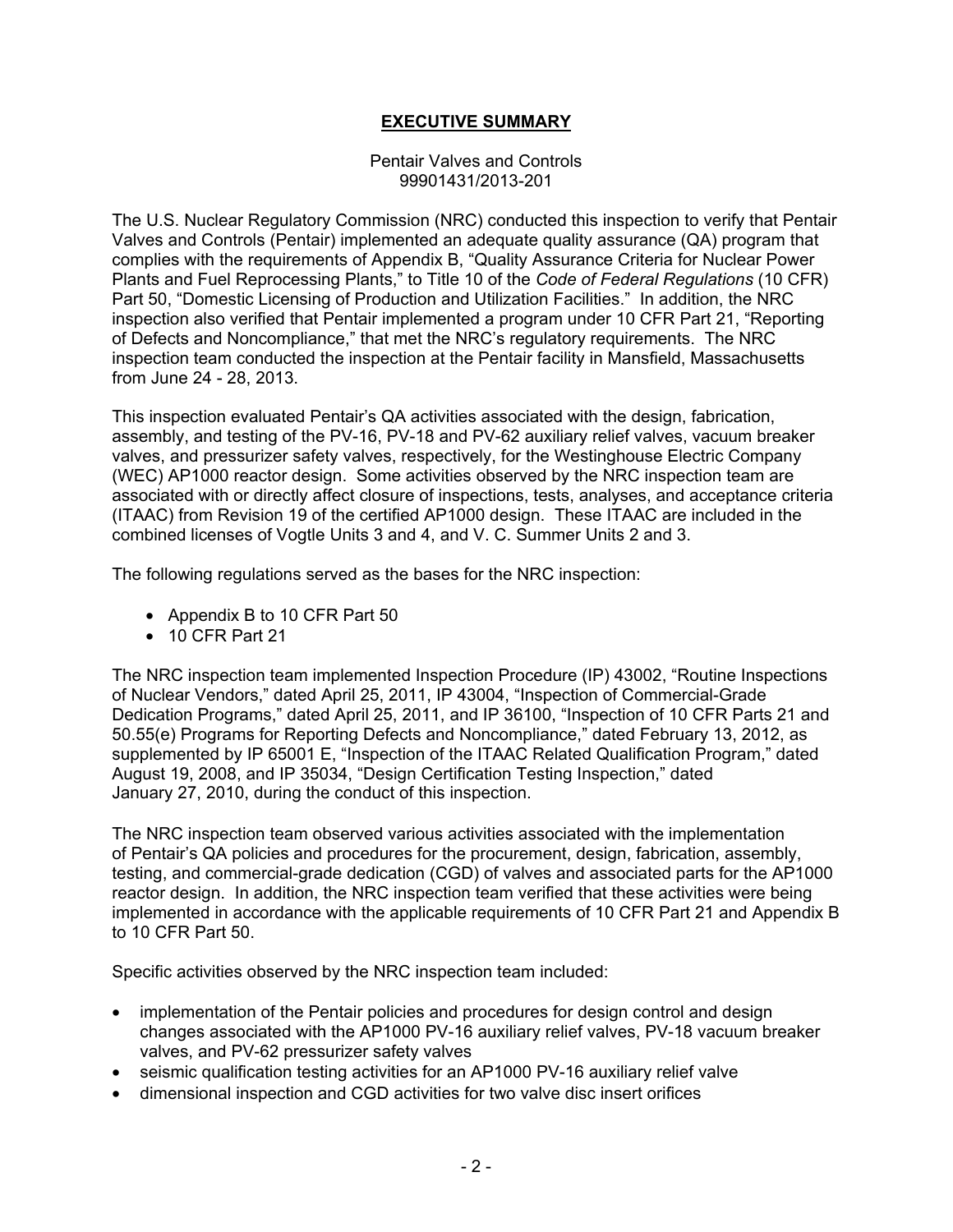- receipt inspection of three safety-related set screw rod pins and six U-cup O-rings to be used as valve components
- nondestructive examination of a valve disc (liquid penetrant testing) and a valve body (magnetic particle testing)
- welding activities for a valve bonnet assembly
- daily engineering and QA meetings for the disposition of nonconforming items

In addition to observing these activities, the NRC inspection team walked down Pentair's assembly floor and verified that nonconforming components were properly identified, marked, and segregated when practical, to ensure that they were not reintroduced into the manufacturing processes. The NRC inspection team also verified that Pentair personnel properly identified, marked, calibrated, and used within the calibrated range the measuring and test equipment (M&TE) used throughout the Mansfield, Massachusetts facility.

The NRC conducted its last inspection at Pentair's facility in Wrentham, Massachusetts in July 2009, while under the ownership of Anderson Greenwood Crosby, and documented the results of the inspection in Inspection Report 99900293/2009-201, dated September 16, 2009. The report documented one violation of NRC requirements and three nonconformances to NRC requirements that were contractually imposed upon Pentair by its customers or NRC licensees. This inspection report documents the NRC's verification of Pentair's implementation of corrective actions for these issues.

With the exception of the nonconformances described below, the NRC inspection team concluded that Pentair's QA policies and procedures comply with the applicable requirements of 10 CFR Part 21 and Appendix B to 10 CFR Part 50, and that Pentair personnel are implementing these policies and procedures effectively. The results of this inspection are summarized below.

## Design Control

The NRC inspection team reviewed Pentair's implementing procedures governing the design control program to verify compliance with the requirements of Criterion III, "Design Control," of Appendix B to 10 CFR Part 50. Based on this review, the NRC inspection team issued Nonconformance 99901431/2013-201-01 because Pentair did not establish adequate design control measures for the implementation of a suitable testing program with respect to the seismic qualification of various AP1000 valves. Specifically, Pentair's qualification testing for the PV-16 auxiliary relief valves and the PV-62 pressurizer safety valves failed to conform to the seismic qualification provisions specified in the Pentair Valve Qualification Test (VQT) Procedures and the WEC design specifications.

#### Commercial-Grade Dedication

The NRC inspection team reviewed Pentair's implementing procedures governing the CGD program to verify compliance with the requirements of Criterion III, "Design Control," and Criterion VII, "Control of Purchased Material, Equipment, and Services," of Appendix B to 10 CFR Part 50. Based on this review, the NRC inspection team issued Nonconformance 99901431/2013-201-03 because Pentair did not provide objective evidence that technical evaluations had been performed to justify that the critical characteristics and associated acceptance methods selected for various valve parts and components would provide reasonable assurance that the valves would perform their intended safety functions. In addition, for the procurement of commercial calibration services from Essco Calibration Laboratories for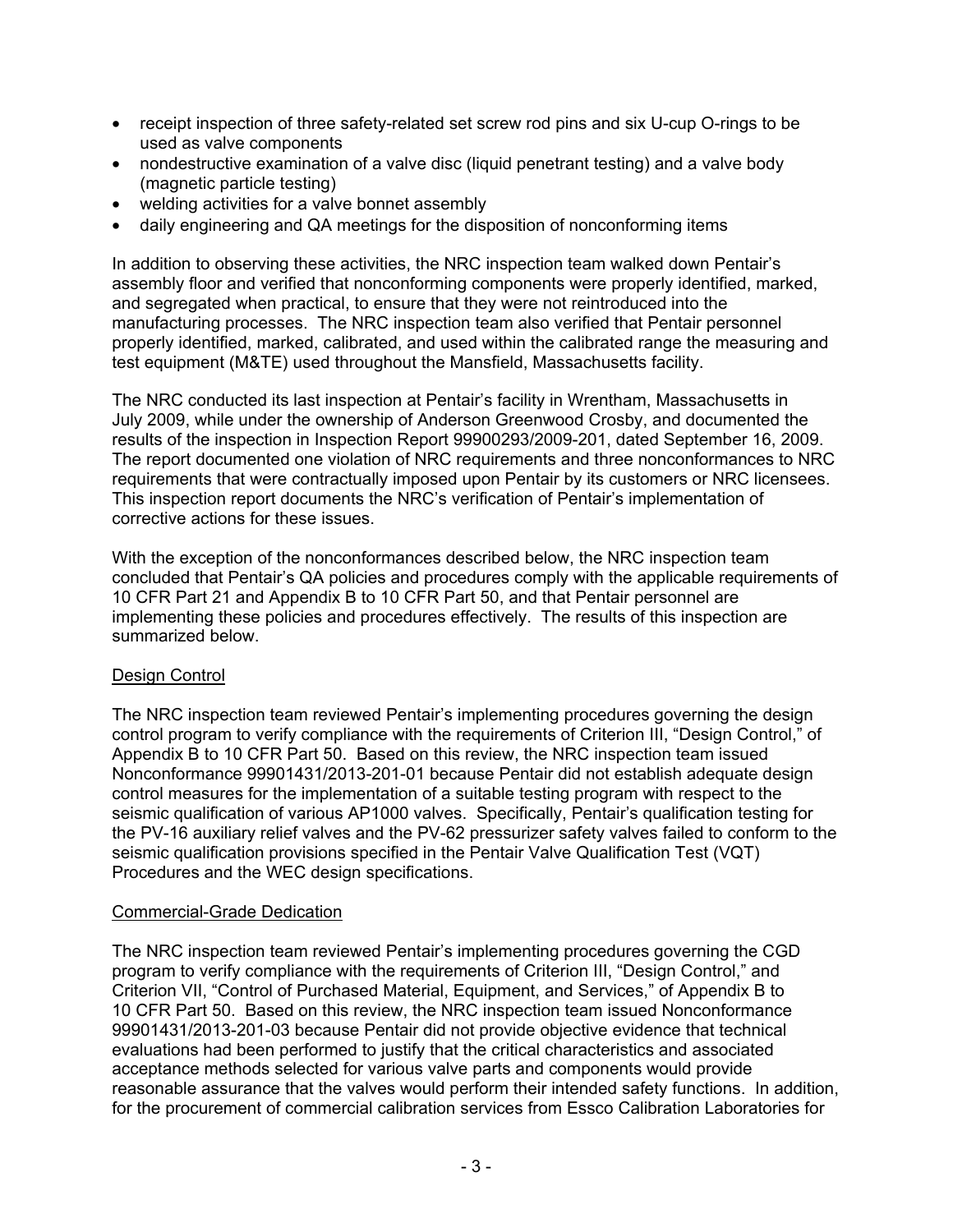the for the calibration of M&TE to be used in safety-related applications, Pentair did not conduct a technical evaluation to identify additional technical requirements that may need to be included in the purchase order for the specific M&TE being calibrated.

The NRC inspection team also issued Nonconformance 99901431/2013-201-05 because Pentair failed to adequately verify that commercial items received from its suppliers conformed to the applicable specification requirements and failed to verify critical characteristics during CGD special tests and inspections for three U-cup O-rings that were commercially dedicated using a sampling process. The NRC inspection team identified that, Pentair failed to conduct a commercial-grade survey, source verification, or other surveillance of the supplier to verify that the supplier's quality program was capable of appropriate control of the required critical characteristics, including material traceability and adequacy of any certificates of conformance or certified material test reports. This issue is common for Pentair's procurement and dedication of all elastomeric parts.

# Control of Special Processes

The NRC inspection team reviewed Pentair's implementing procedures governing the control of special processes to verify compliance with the requirements of Criterion IX, "Control of Special Processes," of Appendix B to 10 CFR Part 50. Based on this review, the NRC inspection team issued Nonconformance 99901431/2013-201-06 because Pentair's weld rod ovens did not have controls in place for the temperature read out display and humidity indication to provide assurance that the environmental controls for the welding rods were adequately maintained in accordance with the applicable sections of the ASME B&PV Code.

# Test Control

The NRC inspection team reviewed Pentair's implementing procedures governing the test control program to verify compliance with the requirements of Criterion XI, "Test Control," of Appendix B to 10 CFR Part 50. Based on this review, the NRC inspection team issued Nonconformance 99901431/2013-201-02 because Pentair failed to evaluate the results of performing testing when the recorded ambient temperature exceeded the temperatures specified in Pentair Procedures T-161093 and VQT-38173. In addition, Pentair failed to install a device to collect any leakage to ensure that the tested valve satisfies the leakage acceptance criteria of Pentair Procedure VQT-38188.

The NRC inspection team also issued Nonconformance 99901431/2013-201-04 because Pentair did not have adequate controls or documentation in place to purchase, select, and verify that the appropriate type of Neolube was used to lubricate various valve types during and after testing activities in accordance with the application and design specifications for the valves.

## Other Inspection Areas

The NRC inspection team determined that Pentair's 10 CFR Part 21 program conforms to the regulatory requirements of 10 CFR Part 21. The NRC inspection team also determined that Pentair is implementing its programs for the oversight of contracted activities, control of measuring and test equipment, nonconforming materials parts and components, and corrective actions in accordance with the applicable regulatory requirements of Appendix B to 10 CFR Part 50. Based on the limited sample of documents reviewed and activities observed, the NRC inspection team also determined that Pentair is implementing its policies and procedures associated with these programs. No findings of significance were identified.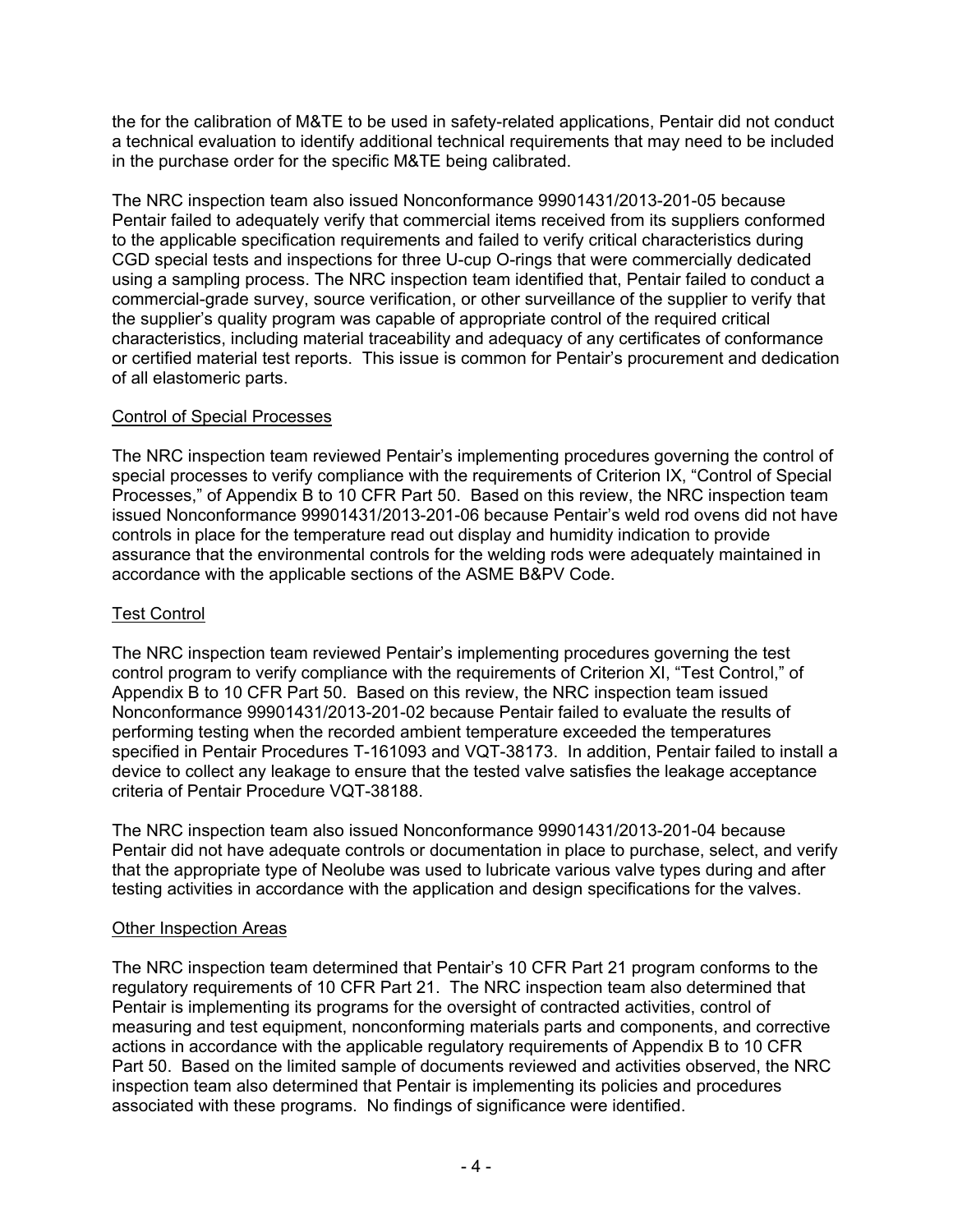# **REPORT DETAILS**

### 1. 10 CFR Part 21 Program

#### a. Inspection Scope

The NRC inspection team reviewed the Pentair policies and implementing procedures that govern the programs and activities used to establish and verify compliance with the regulatory requirements of 10 CFR Part 21. In addition, the NRC inspection team evaluated the 10 CFR Part 21 postings as well as a sample of Pentair purchase orders (POs), internal audit results, and training documents in order to evaluate Pentair's compliance with the requirements of 10 CFR 21.6, "Posting Requirements," 10 CFR 21.21, "Notification of Failure to Comply or Existence of a Defect and its Evaluation," and 10 CFR 21.31, "Procurement Documents." Furthermore, the NRC inspection team discussed the 10 CFR Part 21 program with Pentair's management and technical staff. The attachment to this inspection report lists the documents reviewed by the NRC inspection team.

### b. Observations and Findings

### b.1 10 CFR Part 21 Policies and Procedures

The NRC inspection verified that (1) Pentair had effectively implemented the requirements in 10 CFR 21.21(a)(1) for evaluating deviations and failures to comply associated with substantial safety hazards and that Pentair's procedures incorporated the appropriate timelines for evaluation and reporting identified in 10 CFR Part 21; (2) Pentair's nonconformance and corrective action procedures provided a link to the 10 CFR Part 21 program; and (3) Pentair's 10 CFR Part 21 procedures implemented the requirements in 10 CFR 21.21(d) in regard to directors or responsible officers notifying the NRC of identified defects or failures to comply associated with substantial safety hazards. In addition, the NRC inspection team verified that the information contained in Pentair's 10 CFR Part 21 postings met the requirements of 10 CFR 21.6. Lastly, for a sample of POs reviewed, the NRC inspection team verified that each procurement document specified, when applicable, that the provisions for reporting of defects and noncompliances were required in accordance with 10 CFR 21.31.

#### c. Conclusion

The NRC inspection team concluded that Pentair is implementing its 10 CFR Part 21 program in accordance with the regulatory requirements of 10 CFR Part 21. Based on the limited sample of documents reviewed, the NRC inspection team also determined that Pentair is appropriately implementing its policies and procedures associated with the 10 CFR Part 21 program. No findings of significance were identified.

## 2. Design Control

## a. Inspection Scope

The NRC inspection team reviewed Pentair's policies and implementing procedures to verify that design control activities were being implemented in accordance with the regulatory requirements of Criterion III, "Design Control," of Appendix B to 10 CFR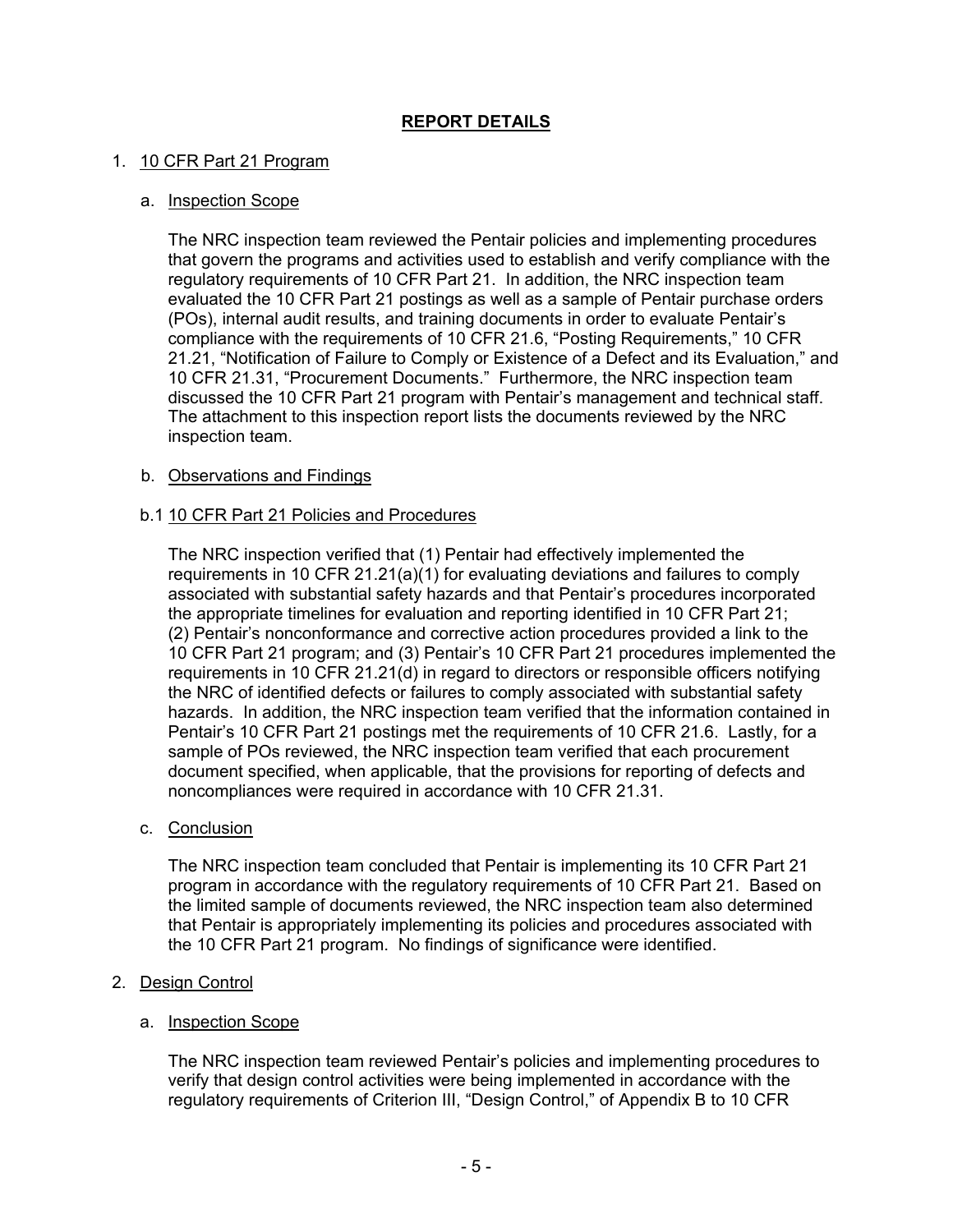Part 50, as well the requirements of Section III, "Rules for Construction of Nuclear Facility Components," of the ASME B&PV Code, and ASME Standard QME-1-2007, "Qualification of Active Mechanical Equipment used in Nuclear Power Plants." Specifically, the NRC inspection team evaluated the implementation of the Pentair design control process associated with the AP1000 PV-16 auxiliary relief valves, PV-18 vacuum breaker valves, and PV-62 pressurizer safety valves, and observed the associated testing activities related to a PV-16 valve. In addition, the NRC inspection team reviewed documentation and observed activities associated with ITAAC 2.1.2.02.a, ITAAC 2.1.2.04.a, ITAAC 2.1.2.05.a.ii. ITAAC 2.1.2.08.a.i, ITAAC 2.1.2.08.a.ii, ITAAC 2.2.3.02.a, and ITAAC 2.2.3.05.a.ii from the AP1000 Design Control Document (DCD), Tier 1, Revision 19.

The NRC inspection team also reviewed (1) Pentair's procedures for its process to control design changes and examples of their implementation, as well as a sample of engineering drawings, design reports, contract changes, and the associated WEC POs; (2) the Center of Gravity (COG) determinations and associated inspection reports for PV-16 valves; (3) Engineering Change Request (ECR) 11-339 and its incorporation into the Pentair computer database; and (4) Pentair Test Report TR-5547 for PV-16 valves, which demonstrated verification of the valve capacities by the National Board of Boiler and Pressure Relief Vessel Inspectors.

In addition, the NRC inspection team reviewed completed test reports TR-5509 and TR-5556, which present the methods used for the qualification, program requirements, inputs and results of the qualification of the AP1000 PV-62 pressurizer safety valves; and Test Report TR-5557, which described the qualification testing performed by TopWorx for the Model C7 position indication switch used on the AP1000 PV-62 pressurizer safety valves. The NRC inspection team also reviewed the ASME Form NV-1 Reports prepared by Pentair, including the WEC Certificates of Conformance (CoCs) that accept the ASME Design Reports. Furthermore, the NRC inspection team discussed the design control program with Pentair's management and technical staff. The attachment to this inspection report lists the documents reviewed by the NRC inspection team.

## b. Observations and Findings

#### b.1 Design Control Process

The NRC inspection team sampled Pentair's design activities associated with the PV-16, PV-18, and PV-62 valves to verify implementation of the design control process. The NRC inspection team verified that Pentair prepared an Engineering Work Request, Quality Assurance Instruction (QAI-32829), Engineering Order Data Release, and applicable valve drawings, as required by the Pentair procedures for the PV-16 valves. The NRC inspection team also sampled similar documents prepared by Pentair for the PV-62 pressurizer safety valves and PV-18 vacuum breaker valves.

The design requirements for the AP1000 design are specified in WEC Design Specification APP-PV16-ZO-001, "Auxiliary Relief Valves, ASME III, Class 2 and 3." APP-PV16-ZO-001 establishes the requirements for safety related, ASME B&PV Code, Section III, Subsection NB, NC, and ND, Class 1, 2, and 3, auxiliary relief valves. WEC POs 4500340931 and 4500340946 describe the procurement of 30 safety-related, ASME B&PV Code, Section III, Class 2 (NC) and Class 3 (ND) auxiliary relief valves,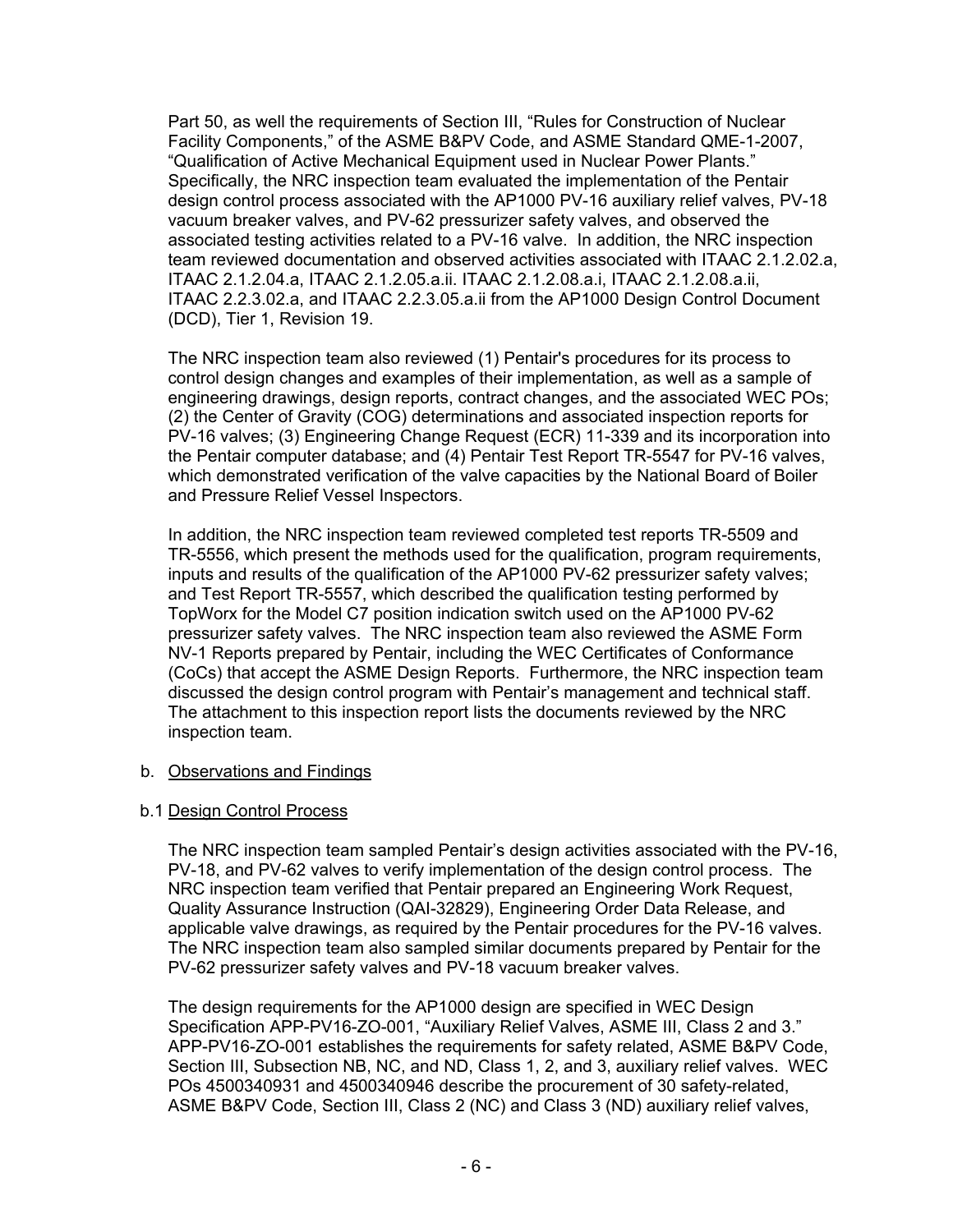and their related materials and services, to be used in the AP1000 nuclear power plants V.C. Summer Units 2 and 3, and Vogtle Units 3 and 4.

Pentair used APP-PV16-Z0-001 to develop the QME-1 valve qualification procedure for the PV-16 auxiliary relief valves. The NRC inspection team reviewed Pentair's Valve Qualification Test (VQT) Procedure 38188, "ASME QME-1 Functional Qualification Test Program for Active Valve Assemblies – APP-PV16-Z0-001," and Test Procedure T-161162 for the QME qualification testing activities for PV-16 valves, and VQT-38173, "ASME QME-1 Functional Qualification Test Program for Active Valve Assemblies – APP-RCS-PL-V005A/B," and Test Procedure T-161093 for the PV-62 valves. At the time of the inspection, Pentair had not initiated qualification testing for the PV-18 valves.

The valve qualification test procedures specify pre-test inspections, operability tests, seat leak tests, natural frequency determination, seismic testing, environmental and aging requirements, post-test inspections, and applicable acceptance criteria. The NRC inspection team verified that the Pentair test procedures, which specify the performance of qualification testing, were in conformance with the applicable WEC design specifications and ASME B&BV Code requirements, with the exception of seismic qualification testing as discussed below.

The WEC design specifications require that the AP1000 valve qualifications meet ASME Standard QME-1-2007. The WEC design specifications also indicate that the preferred method of seismic qualification is static deflection testing. The Pentair valve qualification test procedures specify that the natural frequency of the tested AP1000 valves be determined as part of the seismic qualification process. The Pentair test procedures describe the performance of seismic qualification testing with the determination of an appropriate static load to be applied to the least rigid axis during the valve tests to demonstrate the seismic qualification of the tested valve.

With respect to the AP1000 PV-16 auxiliary relief valves, Pentair contracted National Technical Systems, Inc. (NTS) to determine the natural frequency of the PV-16 valves using a hammer test. The NTS report for PV-16 Valve DS-B900134 indicates that the resonance frequency for the side-to-side orientation is lower than the front-to-back orientation, demonstrating that the side-to-side orientation is the least rigid axis. However, during the observed test of the PV-16 valve, the NRC inspection team found that the test had been set up to apply the static load in the front-to-back orientation. During a teleconference phone call, the NRC inspection team confirmed with WEC that the intent of the AP1000 valve design specification is that the static load be applied to the least rigid axis during the QME-1 seismic qualification test. The NRC inspection team found this to be an example of inadequate design control to evaluate the natural frequency prior to setup of the QME-1 seismic qualification test for the PV-16 valve. Pentair's failure to perform the PV-16 seismic qualification test by applying the static load to the least rigid axis is an example of Nonconformance 99901431/2013-201-01. This issue, if not corrected, impacts the ability of NRC licensees to meet the design commitments of ITAAC 2.2.3.02.a in regard to the PV-16 valves being designed and constructed in accordance with the ASME B&PV Code, Section III, requirements, and ITAAC 2.2.3.05.a.ii in regard to the PV-16 valves being able to withstand seismic design basis loads without a loss of safety function.

With respect to the AP1000 PV-62 pressurizer safety valves, Pentair contracted Wyle Laboratories (Wyle) to determine the natural frequency of the tested valve. The NRC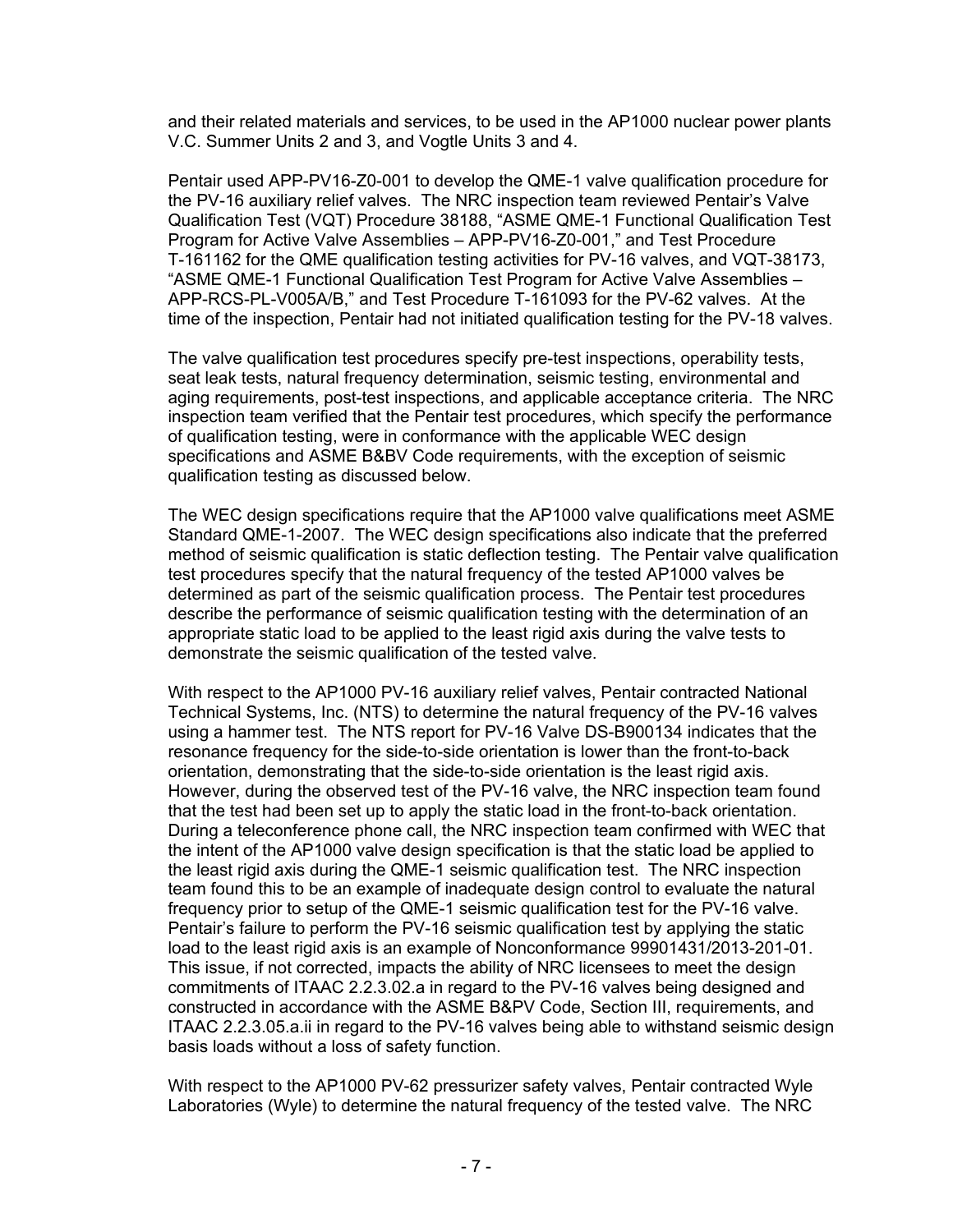inspection team reviewed Pentair Test Report TR-5509 that documented the ASME QME-1 functional qualification for active valve assemblies of the PV-62 pressurizer safety valves. The NRC inspection team also reviewed the valve capacities established by the National Board of Boiler and Pressure Relief Vessel Inspectors, including the applicable National Board Certification Number 15028 for the Pentair (Anderson Greenwood Crosby) HB series (Class 1) safety valve. Pentair Test Report TR-5509, Attachment VII, contained the Wyle report that indicated the resonance frequency of the valve in the side-to-side orientation (referred to as horizontal in the Wyle report) was lower than the front-to-back orientation (referred to as axial in the Wyle report). Based on the review of the test reports and photographs of the test setups, the NRC inspection team determined that the Pentair QME-1 seismic qualification tests for the PV-62 valve applied the static load in the front-to-back (i.e., more rigid) orientation. The NRC inspection team found this to be another example of inadequate design control to evaluate the natural frequency prior to setup of the QME-1 seismic qualification test for the PV-62 valve. Pentair's failure to perform the PV-62 seismic qualification test by applying the static load to the least rigid axis is another example of Nonconformance 99901431/2013-201-01. This issue, if not corrected, impacts the ability of NRC licensees to meet the design commitments of ITAAC 2.1.2.02.a in regard to the PV-62 valves being designed and constructed in accordance with the ASME B&PV Code, Section III, requirements, and ITAAC 2.1.2.05.a.ii in regard to the PV-62 valves being able to withstand seismic design basis loads without a loss of safety function.

The Pentair QME-1 seismic qualification test for the AP1000 PV-62 valve included a flow test with the static load applied at a prorated pressure that allowed full flow through the valve at the Pentair test facility. However, the Pentair QME-1 qualification test procedure (VQT-38173) did not include a lift test at the design set pressure with an applied seismic static load. The NRC inspection team considered the absence of a seismic qualification test of the AP1000 PV-62 valve at the design set pressure to be an example of inadequate design control. Failure to perform this type of test does not ensure adequate QME-1 seismic qualification testing to demonstrate that the valve could perform its safety function to lift at the design set pressure under seismic conditions. Pentair's failure to design the PV-62 seismic qualification test to demonstrate that the valve could perform its safety function to lift at the design set pressure under seismic conditions in another example of Nonconformance 99901431/2013-201-01. This issue, if not corrected, impacts the ability of NRC licensees to meet the design commitment of ITAAC 2.1.2.08.a.ii in regard to the PV-62 valves being able to provide overpressure protection in accordance with the ASME B&PV Code, Section III, requirements.

## b.2 Inspections, Testing, Analyses, and Acceptance Criteria

The NRC inspection team evaluated the Pentair processes, procedures, design control, and testing activities associated with AP1000 ITAAC for the PV-16 auxiliary relief valves, PV-18 vacuum breaker valves, and PV-62 pressurizer safety valves. Although Nonconformance 99901431/2013-201-01 is associated with ITAAC 2.1.2.02.a, ITAAC 2.1.2.05.a.ii, ITAAC 2.1.2.08.a.ii, ITAAC 2.2.3.02.a, and ITAAC 2.2.3.05.a.ii, the NRC inspection team determined that adequate documentation was available to satisfy portions ITAAC 2.1.2.04.a and ITAAC 2.1.2.08.a.i as they relate to specific components manufactured by Pentair that are identified in the AP1000 DCD, Tier 1, Revision 19, as well as the combined licenses of Vogtle Units 3 and 4, and V.C. Summer Units 2 and 3.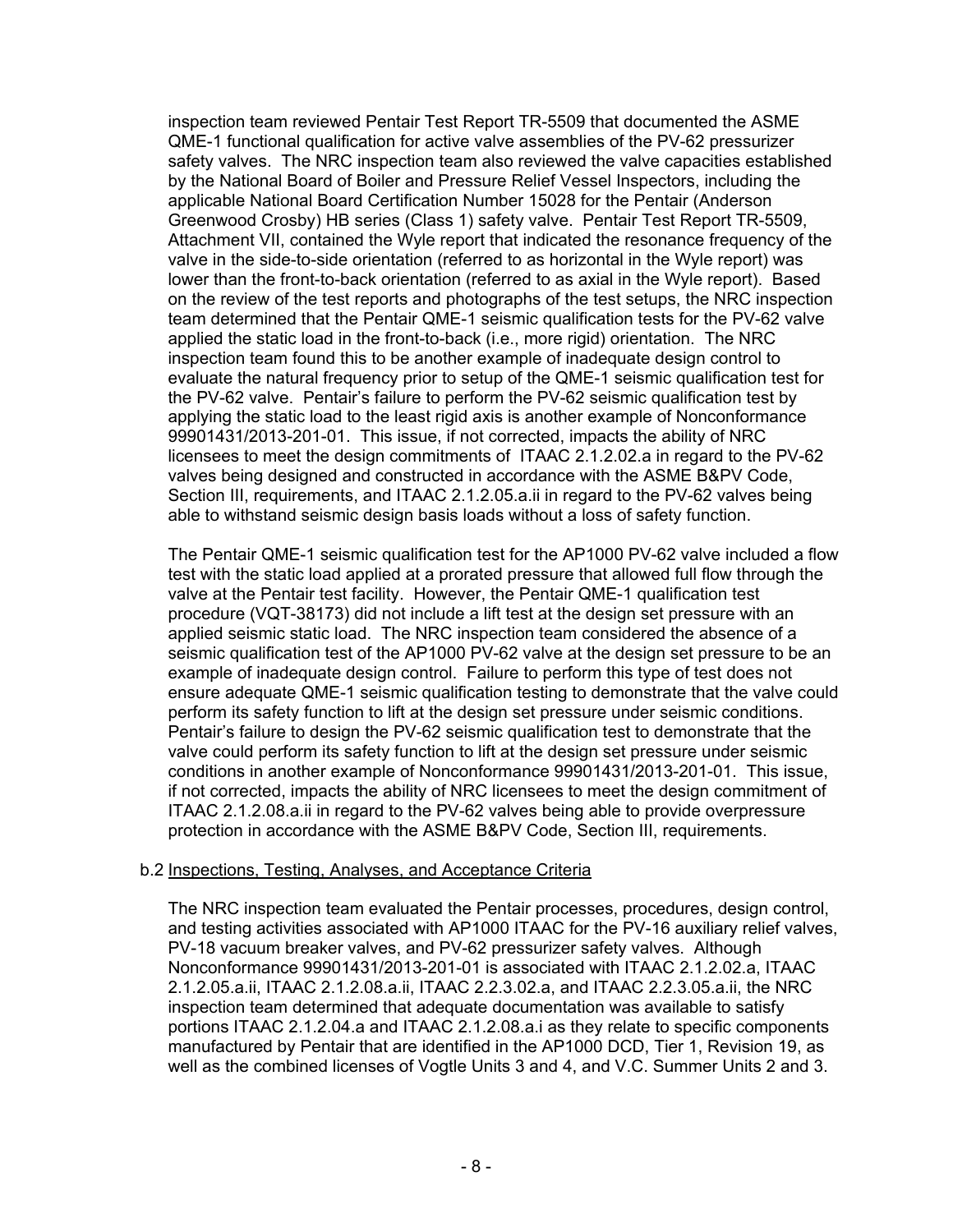## ITAAC 2.1.2.04.a

The pressure boundary integrity of the PV-62 valves is associated with ITAAC 2.1.2.04.a, which states that the components associated with this ITAAC must retain their pressure boundary integrity at their design pressure. The NRC inspection team reviewed Pentair valve test reports for four AP1000 PV-62 pressurizer safety valves and observed that the valves were hydrostatically tested in accordance with the ASME B&PV Code, Section III, requirements. Pentair tested and recorded the test results for these four PV-62 pressurizer safety valves in the associated valve test reports where Pentair documented a hydrostatic test pressure of 3750 psig and a hold time of 15 minutes. The serial numbers of the four PV-62 pressurizer safety valves tested were: N900028-00- 0013, N900028-00-0014, N900028-00-0015, and N900028-00-0016. Based on the review of the PV-62 valve test reports, the NRC inspection team verified that four PV-62 valves met the associated acceptance criteria of ITAAC 2.1.2.04.a.

## ITAAC 2.1.2.08.a.i

The flowrate provided by the PV-62 valves is associated with ITAAC 2.1.2.08.a.i, which states that the pressurizer safety valves must provide overpressure protection in accordance with the ASME B&PV Code, Section III, requirements. The NRC inspection team reviewed documentation from the National Board of Boiler and Pressure Relief Vessel Inspectors, including the applicable National Board Certification Number 15028, associated with the certification of the Pentair (Anderson Greenwood Crosby) HB Series (Class 1) steam safety valve, which is utilized for the AP1000 PV-62 pressurizer safety valves. The National Board testing certified that the flow rate for the PV-62 valves is 794,555 pounds per hour, as stamped on the valve nameplates for pressurizer safety valve serial nos. N900028-00-0013, N900028-00-0014, N900028-00-0015, and N900028-00-0016. Based on the review of National Board Certification No. 15028, the valve nameplate data, and since there are two pressurizer safety valves per AP1000 unit, the NRC inspection team verified that four PV-62 valves met the associated acceptance criteria of ITAAC 2.1.2.08.a.i.

#### c. Conclusion

The NRC inspection team issued Nonconformance 99901431/2013-201-01 in association with Pentair's failure to implement the regulatory requirements of Criterion III of Appendix B to 10 CFR Part 50. Nonconformance 99901431/2013-201-01 cites Pentair for failing to establish adequate design control measures for the implementation of a suitable testing program with respect to the seismic qualification of various AP1000 valves. Specifically, Pentair's ASME Standard QME-1 qualification testing for the PV-16 auxiliary relief valves and the PV-62 pressurizer safety valves did not conform to the seismic qualification provisions specified in the Pentair Valve Qualification Test Procedures and the WEC design specifications. These requirements are specified to verify that the AP1000 valves will perform their intended safety functions associated with flow performance and set lift pressure under seismic conditions.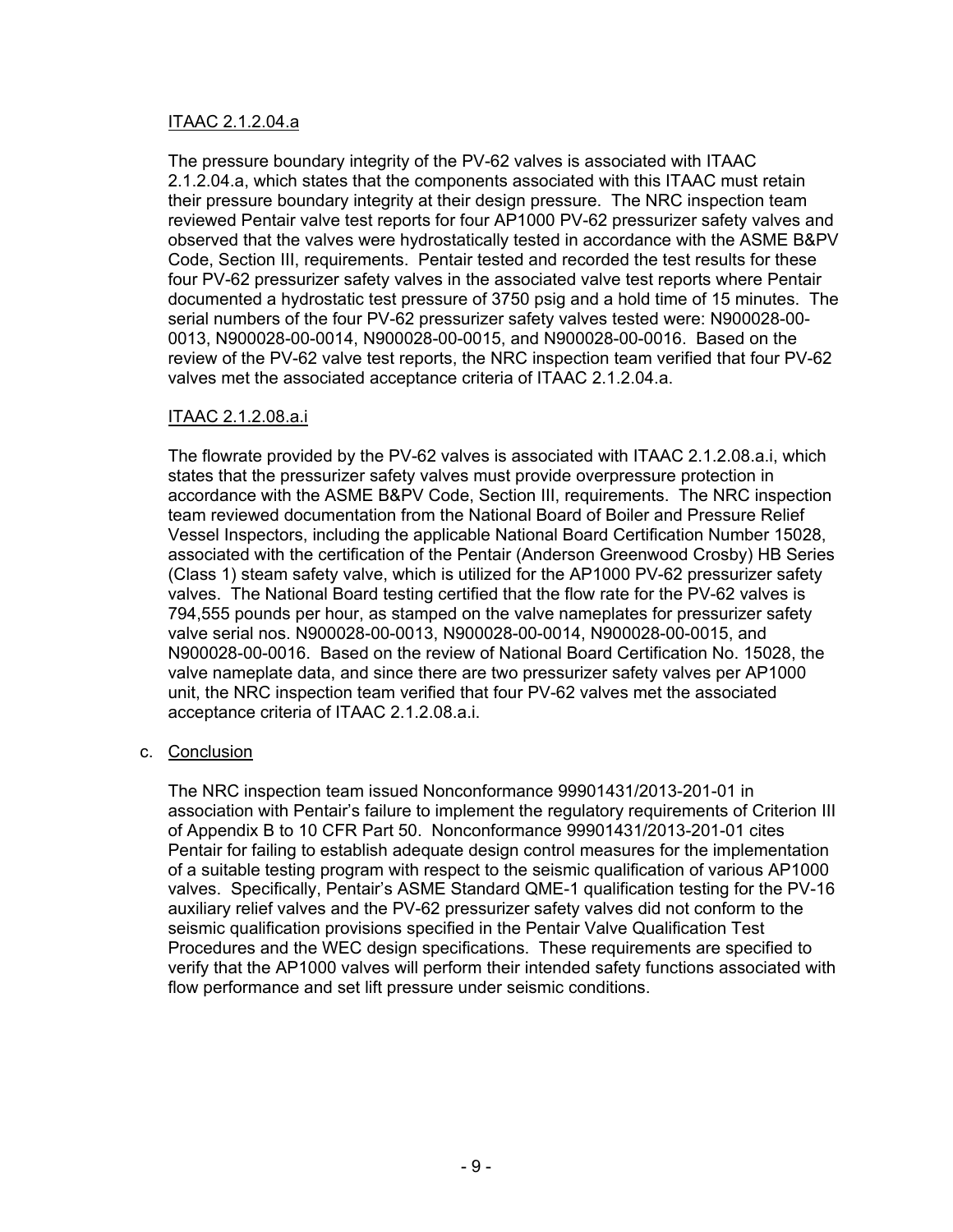## 3. Oversight of Contracted Activities

### a. Inspection Scope

The NRC inspection team reviewed the Pentair policies and implementing procedures that govern the oversight of contracted activities to verify compliance with the regulatory requirements of Criterion IV, "Procurement Document Control," Criterion VII, "Control of Purchased Material, Equipment, and Services," and Criterion XVIII, "Audits," of Appendix B to 10 CFR Part 50. Specifically, the NRC inspection team reviewed a sample of POs, receipt inspection records, and external audit reports (including those conducted by third parties) to evaluate compliance with the Pentair technical and oversight program requirements and adequate implementation of those requirements. The NRC inspection team also reviewed a sample of the training and qualification records for Pentair's lead auditors, auditors, and inspection personnel. In addition, the NRC inspection team reviewed the disposition of corrective actions to resolve deficiencies identified by audit findings for adequacy and timeliness. Furthermore, the NRC inspection team discussed oversight of contracted activities with Pentair's management and technical staff. The attachment to this inspection report lists the documents reviewed by the NRC inspection team.

### b. Observations and Findings

## b.1 Procurement Document Control

The NRC inspection team reviewed a sample of POs issued by Pentair in support of several safety-related activities to verify that the requirements identified in the procedures were imposed in the applicable purchasing documents. The NRC inspection team verified that the Pentair POs adequately defined contract deliverables, instructions for the disposition of nonconformances, access rights, and provisions for the extension of contractual requirements to subcontractors. In addition, the NRC inspection team verified that all of the safety-related POs reviewed included clauses invoking the provisions of 10 CFR Part 21 and requiring the vendor or supplier to conduct safetyrelated work under its approved QA program.

## b.2 Maintenance of the Approved Suppliers List

The NRC inspection team reviewed Pentair's approved suppliers list (ASL) to ensure that qualified and approved suppliers were listed, that authorized personnel maintained, distributed, and periodically updated the list, and that any revisions to the list were implemented following the applicable procedures. The NRC inspection team verified that the ASL documented (1) the vendor name, (2) the scope of qualification, (3) limitations and restrictions, if necessary, (4) the date that re-approval is due, and (5) the vendor's quality program. The NRC inspection team also confirmed that the suppliers performing work for Pentair were appropriately listed on the ASL and that the scope of supply was documented and consistent for the activities contracted. The NRC inspection team verified that, for the sample of vendors selected, Pentair performed supplier audits as required and that the corrective actions related to these audits were implemented in a timely manner.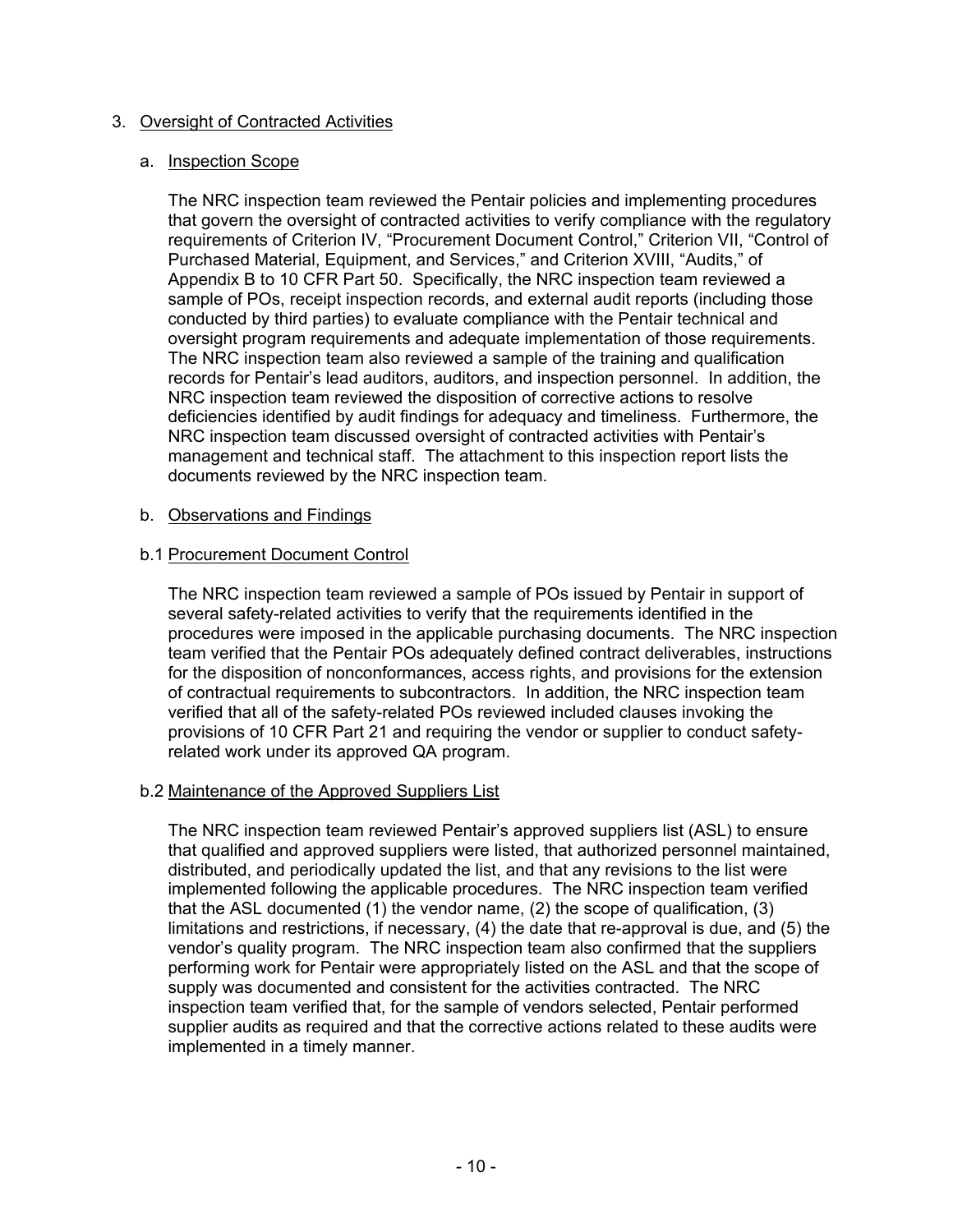### b.3 Receiving Inspections

The NRC inspection team reviewed the receiving inspection guidance provided in the Pentair Quality Assurance Manual (QAM) and associated procedures, which provide a system for the inspection and control of incoming traceable materials received at the Pentair facility. The NRC inspection team verified that Pentair is using appropriate methods to accept a basic component from a supplier, such as the review of CoCs and certified material test reports (CMTRs), and receipt inspections. The NRC inspection team also observed the receipt inspection of three safety-related set screw rod pins and six U-cup O-rings to be used as valve components to verify compliance with Pentair's receipt inspection program.

## b.4 Audits

The NRC inspection team reviewed a sample of external audits to verify implementation of the Pentair audit program. The NRC inspection team verified that Pentair prepared and approved plans that identify the audit scope, focus, and applicable checklist criteria before the initiation of the audit activity. The NRC inspection team confirmed that the audit reports contained a review of the relevant QA criteria in Appendix B to 10 CFR Part 50 for the activities that individual suppliers performed, as well as documentation of pertinent supplier guidance associated with each criterion. For audits that resulted in findings, the NRC inspection team verified that the supplier had established a plan for corrective action and that Pentair had reviewed and approved the corrective action and verified its satisfactory completion and proper documentation in a timely manner.

The NRC inspection team also confirmed that Pentair performed external audits commensurate with the required frequencies specified in the Pentair QAM, associated procedures, and the applicable section(s) of the ASME B&PV Code, and that audit results were adequately reviewed by responsible management. In the case of thirdparty audits, the NRC inspection team verified that Pentair reviewed and accepted the supplied third-party audit documentation before taking credit for the audit results.

c. Conclusion

The NRC inspection team concluded that Pentair is implementing its oversight of contracted activities in accordance with the regulatory requirements of Criterion IV, Criterion VII, and Criterion XVIII of Appendix B to 10 CFR Part 50. Based on the limited sample of documents reviewed, the NRC inspection team also determined that Pentair is implementing its policies and procedures associated with the oversight of contracted activities. No findings of significance were identified.

## 4. Commercial-Grade Dedication

## a. Inspection Scope

The NRC inspection team reviewed Pentair's policies and implementing procedures that govern the dedication of commercial-grade items (CGIs) for use in safety-related applications to verify compliance with the applicable regulatory requirements of 10 CFR Part 21 and Criterion III, "Design Control," and Criterion VII, "Control of Purchased Material, Equipment, and Services," of Appendix B to 10 CFR Part 50. Specifically, the NRC inspection team reviewed several dedication packages, including dedication plans,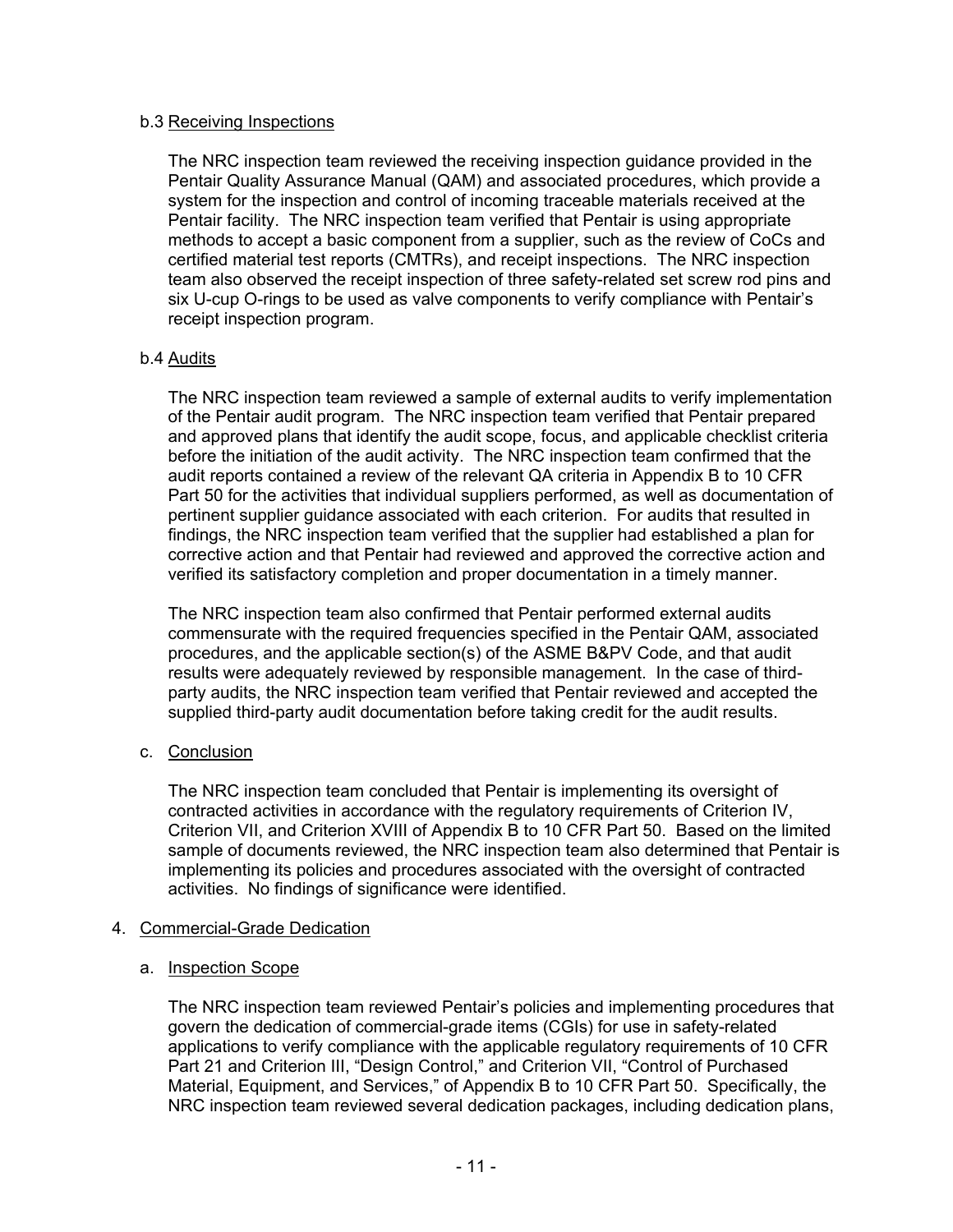the criteria for the selection of critical characteristics, the basis for sampling plan selection, and the selection of acceptance methods to verify effective implementation of the Pentair commercial grade dedication process. The NRC inspection team also observed the dedication of two valve disc insert orifices by a Pentair quality control (QC) inspectors. The NRC inspection team discussed the CGD program with Pentair's management and technical staff. The attachment to this inspection report lists the documents reviewed by the NRC inspection team.

### b. Observations and Findings

## b.1 Technical Evaluations and Identification of Critical Characteristics

The NRC inspection team observed dedication activities and reviewed completed dedication packages to verify that Pentair properly developed and implemented a plan for CGIs. For safety-related valves manufactured by Pentair for the AP1000 reactor design, as well as for the current fleet of operating nuclear power plants, the NRC inspection team reviewed a sample of dedication packages to verify that Pentair appropriately identified basic components and their critical characteristics. Specifically, the NRC inspection team selected a sample of valve subcomponents that Pentair procured as CGIs and dedicated for use in safety-related applications. The NRC inspection team reviewed the dedication packages, associated drawings and inspection reports to verify that the critical characteristics and acceptance methods were correctly specified, that the drawings and material specifications containing the associated acceptance criteria for each critical characteristic were referenced, and that the inspection reports adequately documented the acceptance of the critical characteristics.

Supplement 6, "Dedication of Commercial Grade Parts to Comply with 10 CFR Part 50, Appendix B and 10 CFR Part 21 for Use in Safety Related Nuclear Plant Applications," of the Pentair Quality Assurance Manual (QC-110) identifies the methodology for performing commercial-grade dedication of items to be used in safety-related applications, as well as the specific process to be followed by Pentair as part of its dedication program. QC-110, Supplement 6 requires that a technical evaluation be performed to identify the necessary technical and quality requirements that ensure the part will meet the intended design conditions, and that the associated Dedication Procedures addresses the technical evaluation, as well as the basis for selection of the critical characteristics and the acceptance methods. For each part dedicated by Pentair, an engineer prepares an "Evaluation Criteria for Determination of Piece Part Classification as Safety Related" form (Form QC-639). This form contains the information relevant to the determination of a piece part as a commercial grade item, as well as the safety function classification and potential failure modes for the item.

For the sample of commercial-grade valve subcomponents selected, the NRC inspection team requested that Pentair provide the technical evaluations performed by the engineering group to create the Dedication Procedures associated with each part. During discussions with Pentair personnel, the NRC inspection team determined that Pentair did not document the technical evaluations or the engineering justification performed to select the critical characteristics and verification methods contained within the Dedication Procedures. Technical evaluations identify the necessary technical and quality requirements needed to provide reasonable assurance that the CGI will perform its intended safety function. The NRC inspection team identified this issue as Nonconformance 99901431/2013-201-03 for Pentair's failure to provide objective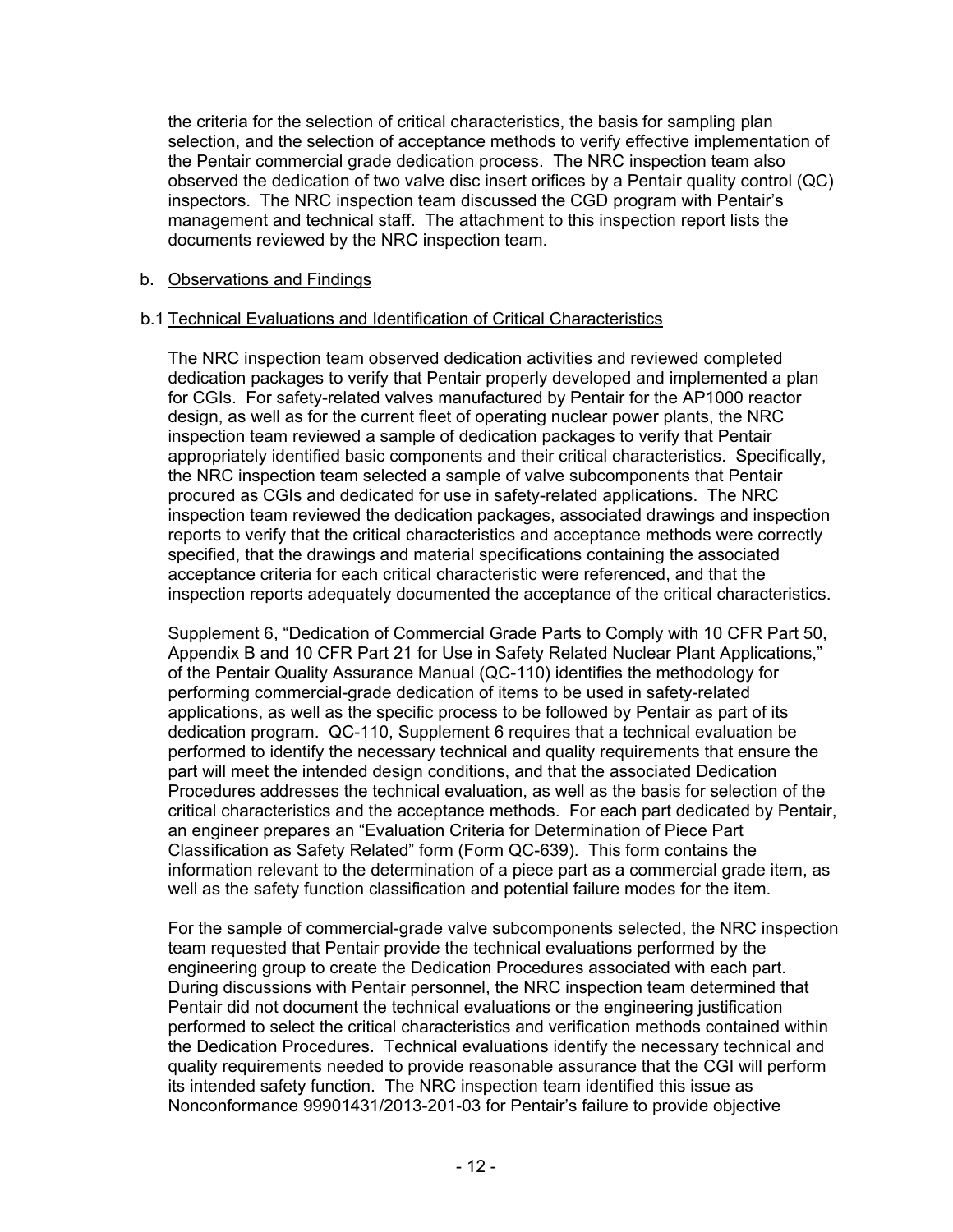evidence that technical evaluations had been performed to provide reasonable assurance that the commercial-grade items to be used as basic components will perform their intended safety function.

In addition, the NRC inspection team noted that Pentair uses the process described in the Arizona Public Service (APS) Company safety evaluation report (Agencywide Documents Access and Management System Accession (ADAMS) No. ML052710224) to dedicate commercial calibration services for use in safety-related applications. Accreditation by an accrediting body recognized by the National Voluntary Laboratory Accreditation Program (NVLAP) through the International Laboratory Accreditation Cooperation (ILAC) Mutual Recognition Arrangement (MRA) may only be used as the basis for qualifying a commercial calibration laboratory as part of the commercial-grade dedication process when all of the requirements described in the APS safety evaluation report are met. These requirements include performing a technical evaluation to identify any additional technical requirements for the specific M&TE being calibrated that need to be included in the PO, such as tolerances, accuracies, ranges over which the item is to be calibrated, specific industry standards to be used, etc. For the procurement of commercial M&TE calibration services from Essco Calibration Laboratories, Pentair did not conduct a technical evaluation to identify additional technical requirements to be included in the purchase order for the specific M&TE being calibrated. The NRC inspection team identified Pentair's failure to conduct a technical evaluation to identify critical characteristics for the dedication of commercial calibration services as another example of Nonconformance 99901431/2013-201-03.

# b.2 Acceptance of Commercial Grade Items

The NRC inspection team observed special tests and inspections performed as part of CGD, including dimensional verification, material identification, and hardness testing for commercial-grade dedication of two valve disc insert orifices, three safety-related set screw rod pins, and six U-cup O-rings to be used as valve components. During commercial-grade dedication activities for the U-cup O-rings, the NRC inspection team identified that Pentair only performs material verification on a sample of any elastomeric commercial parts procured because this testing involves the destruction of the part. Pentair Dedication Procedure (DP) 6002 (and all other dedication procedures for elastomeric parts) outlines Pentair's standard for sampling. This procedure follows MIL STD-105D, "Sampling Procedures and Tables for Inspection by Attributes," which is a nationally recognized industry standard for sampling, and Pentair adopts the most conservative approach outlined in this document. However, the NRC inspection team determined that Pentair did not adequately verify its commercial suppliers' (Niantic Seal Inc. in the case of the U-cup O-rings) performance, and as such failed to establish assurance that the remaining U-cup O-rings were from the same controlled lot, heat, or batch and would reasonably be able to perform their safety function.

In addition, the NRC inspection team identified that Pentair relied on a commercial supplier-issued CMTR as the sole method to verify critical characteristics of acceptance for the entire batch of U-cup O-rings without conducting a commercial-grade survey, source verification, or other surveillance of the supplier to verify that the supplier's quality program was capable of appropriate control of the lot and batch to ensure material traceability. This issue applies to Pentair's procurement and CGD of all elastomeric parts. The NRC inspection team identified this issue as Nonconformance 99901431/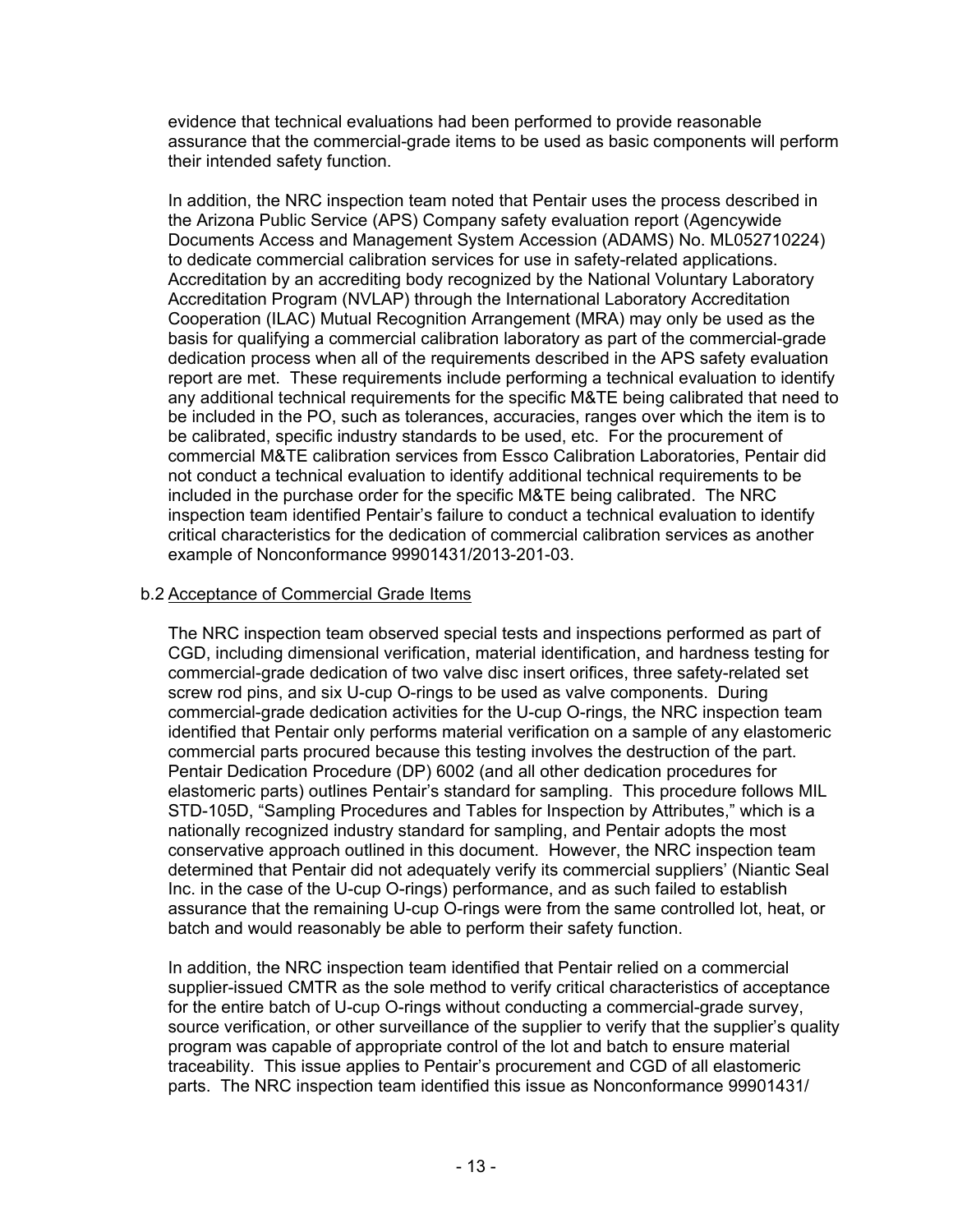2013-201-05 for Pentair's failure to adequately verify that the supplier's quality program was capable of appropriate control of the lot and batch to ensure material traceability.

### c. Conclusion

The NRC inspection team issued Nonconformance 99901431/2013-201-03 for Pentair's failure to provide objective evidence that technical evaluations had been performed to justify that the critical characteristics and associated acceptance methods selected for various valve parts and components would provide reasonable assurance that the valves would perform their intended safety functions. In addition, Pentair did not conduct a technical evaluation to identify additional technical requirements to be included in the purchase order as part of the dedication of commercial calibration services for the specific M&TE calibrated by Essco Calibration Laboratories.

The NRC inspection team also issued Nonconformance 99901431/2013-201-05 for Pentair's failure to conduct a commercial-grade survey, source verification, or other surveillance of the supplier to verify that the supplier's quality program was capable of appropriate control of the lot and batch to ensure material traceability. This issue is common for Pentair's procurement and dedication of all elastomeric parts.

### 5. Control of Special Processes

### a. Inspection Scope

The NRC inspection team reviewed Pentair's policies and implementing procedures that govern the control of special processes to verify compliance with the regulatory requirements of Criterion IX, "Control of Special Processes," of Appendix B to 10 CFR Part 50, Section III, Section V, "Nondestructive Examination," and Section IX, "Welding and Brazing Qualification," of the ASME B&PV Code. Specifically, the NRC inspection team reviewed a sample of test reports and observed liquid penetrant and magnetic particle testing of a valve disc and valve body, respectively, as well as welding of a valve bonnet. The NRC inspection team discussed the control of special processes program with Pentair's management and technical staff. The attachment to this inspection report lists the documents reviewed by the NRC inspection team.

## b. Observations and Findings

The NRC inspection team observed a sample of fabrication and special process activities for the manufacturing activities being undertaken by Pentair associated with the AP1000 reactor design in order to verify adequate implementation of the Pentair processes and procedures.

## b.1 Welding Activities

The NRC inspection team observed Pentair's tack welding rework activities on a valve bonnet. The valve bonnet was associated with a nonconfomrnace report that was dispositioned as rework. The nonconformance was related to porosity on the machined surface on top of the flange face of the valve bonnet. The NRC NRC inspection team verified that welding was performed using an approved procedure, Welding Procedure Specification W13006, which met the ASME B&PV Code requirements.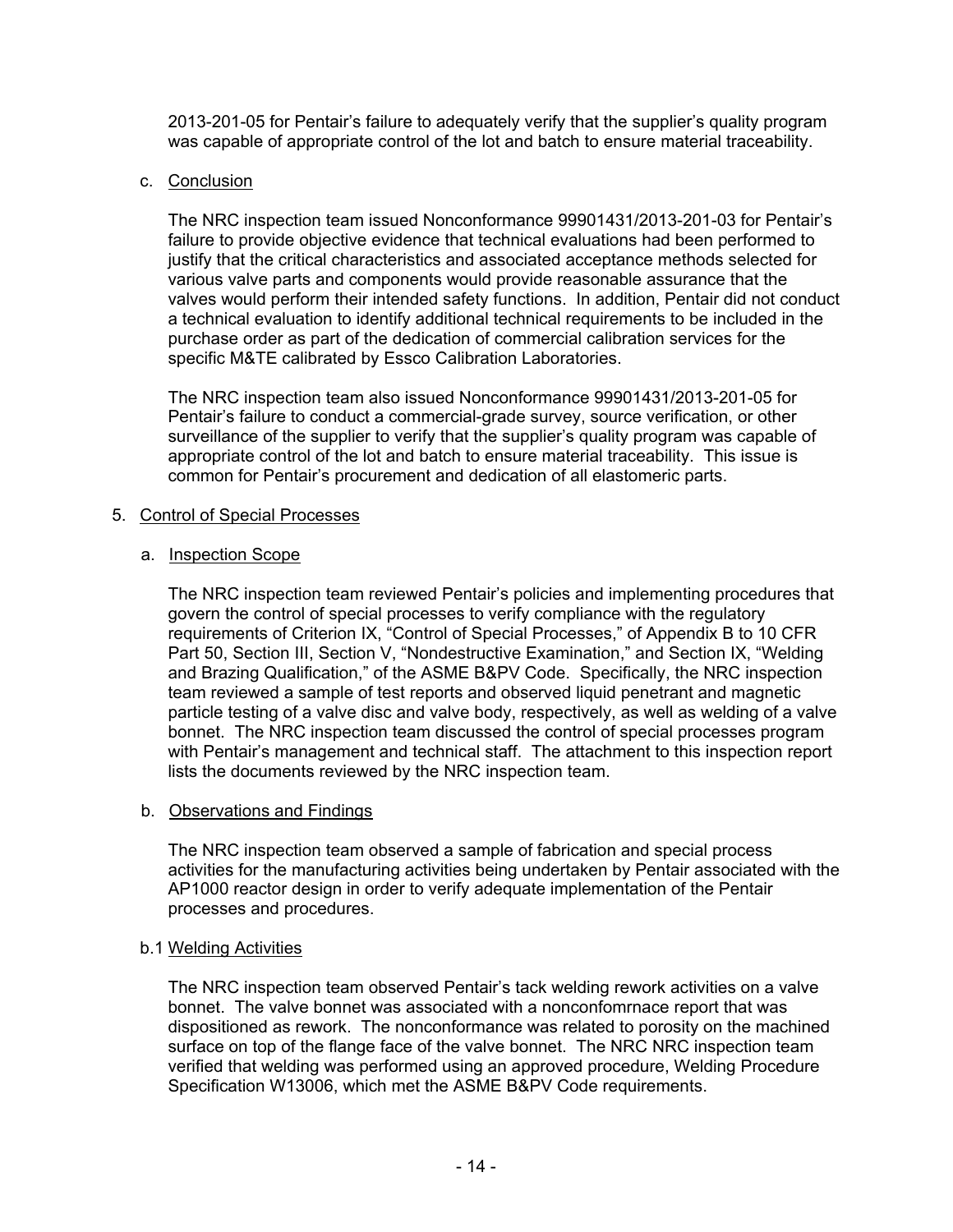In addition, the NRC inspection team verified that all components or parts at Pentair are fabricated in accordance with a Manufacture Routing Sheets (MRS) that documents each step of the process. MRSs provide Pentair's personnel with the appropriate procedures, processes, hold points, and quality control checks required during each step of the fabrication process.

## b.2 Control of Weld Material

The NRC inspection team observed that Pentair clearly identified welding materials at all times, and that it retained identification of acceptable material throughout storage, handling, and use until the material was actually consumed in the welding process. The NRC inspection team also observed that covered weld electrodes and flux were stored in a heated storage area; however, the NRC inspection team noted that there was no indication to verify moisture and temperature environmental control within that area. The weld rod ovens have a thermostat to set the chamber temperature located inside the ovens, but the two weld rod ovens that stored all weld material did not have a temperature readout display and there were no devices around the oven that measured humidity in the weld rod ovens or the room. The weld rod ovens are surveyed quarterly to ensure the correct temperature and uniformity to Calibration Procedure CPIE-0220.

The NRC inspection team discussed the lack of instrumentation to ensure that the weld rod ovens were within the correct environmental limits with Pentair staff. The NRC inspection team requested objective evidence that Pentair is implementing the requirements of the ASME B&PV Code, Section III, NB 2440; however, Pentair was not able to provide any procedural guidance that explained how it is providing and verifying suitable storage of welding material. The NRC inspection team issued Nonconformance 99901431/2013-201-06 for Pentair's failure to have controls in place for the temperature read out display and humidity indication to provide assurance that the weld rods were adequately maintained in accordance with the requirements of the ASME B&PV Code.

## b.3 Nondestructive Examination

The NRC inspection team observed a magnetic particle examination (MT) of a valve body assembly for a relief valve, and the liquid penetrant examination (PT) of two valve discs for a SS 300 Series valve. The NRC inspection team verified that the MT and PT were performed by Level II non-destructive examination (NDE) QC inspectors in accordance with approved procedures. The NRC inspection team reviewed the PT inspection report results and verified that the PT results for both valve discs met the acceptance criteria in accordance with Section III of the ASME B&PV Code. Upon completion of the NDE examinations, the NRC inspection team observed the QC inspection personnel document and log all the test results in accordance with the applicable procedures.

# b.4 Qualification and Training of Welding and Nondestructive Testing Personnel

The NRC inspection team reviewed a sample of training and qualification records for Pentair's welders and welding operators to verify that these individuals had completed all the required training and had maintained qualification and certification in accordance with Pentair's policies and procedures, and were qualified in accordance with the applicable requirements of Sections III and IX of the ASME B&PV Code.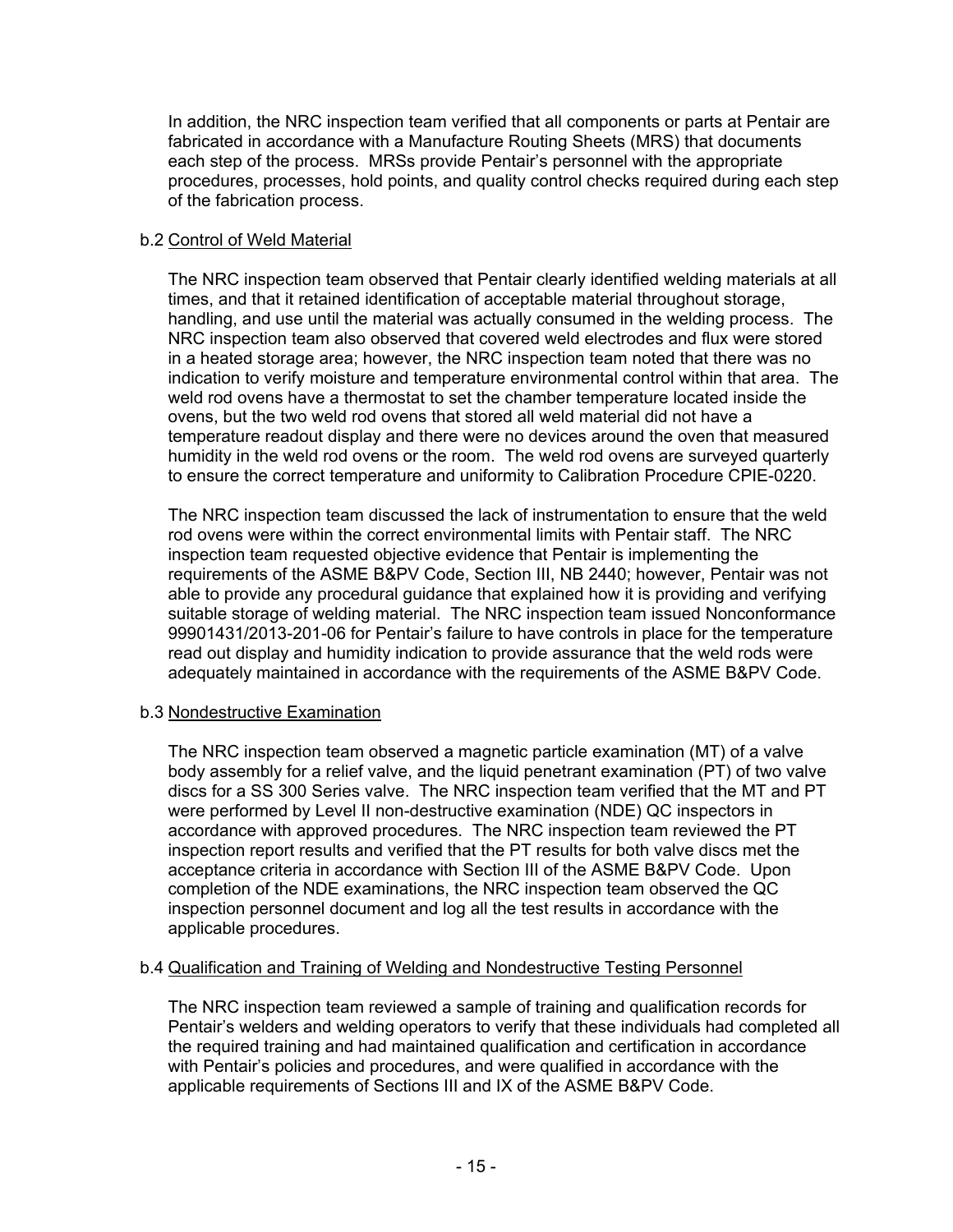The NRC inspection team also selected a sample of training and qualification records for Pentair's NDE personnel to verify that these individuals were trained and qualified in accordance with Pentair's policies and procedures, the American Society for Nondestructive Testing SNT-TC-1A, "Personnel Qualification and Certification in Nondestructive Testing," 1992 Edition, and the applicable requirements of Section III and V of the ASME B&PV Code

## c. Conclusion

The NRC inspection team issued Nonconformance 99901431/2013-201-06 for Pentair's failure to assure that weld rod ovens had controls in place for the temperature read out display and humidity indication to provide assurance that the rods were adequately maintained in accordance with the applicable sections of the ASME B&PV Code.

# 6. Test Control

# a. Inspection Scope

The NRC inspection team reviewed Pentair's policies and implementing procedures that govern test control activities to verify compliance with the regulatory requirements of Criterion XI, "Test Control," of Appendix B to 10 CFR Part 50, as well as the requirements of Section III of the ASME B&PV Code and ASME Standard QME-1-2007. Specifically, the NRC inspection team evaluated Pentair's test control associated with the AP1000 PV-16 auxiliary relief valves and PV-62 pressurizer safety valves. The NRC inspection team observed Pentair testing activities on a PV-16 auxiliary relief valve for application of test control provisions. The NRC inspection team discussed the test control program with Pentair's management and technical staff. The attachment to this inspection report lists the documents reviewed by the NRC inspection team.

## b. Observations and Findings

During the performance of the PV-16 test on June 25, 2013, the NRC inspection team observed that the test engineer used the component route sheet for QME-1 Qualification Testing (Form QC-60-53) to verify the steps of the test and record all information in the data log (Form QC-601). The form documented QC hold points and required sign offs for activities by either a QC inspector or an ASME Authorized Nuclear Inspector (ANI) when warranted. During review of the completed PV-16 test documentation, the NRC inspection team noted that the valve test records had been previously signed and approved on June 18, 2013. Pentair stated that the official QME-1 qualification test for the PV-16 valve had been performed on June 18, 2013; however, the test on June 25, 2013, was said to duplicate the previous test.

During the PV-16 test on June 25, 2013, the NRC inspection team also noted that the test setup for the PV-16 valve did not include a measurement device to collect any valve leakage to verify the test acceptance criteria in accordance with VQT-38188. Upon the NRC inspection team questioning how Pentair would measure leakage during the June 25, 2013, test, the Pentair test personnel did not stop the test, but located the device used to measure leakage at the outlet of the valve being tested. The test personnel installed a plastic cup that was cut to fit at the valve exit to identify and measure any valve leakage not to exceed 10 cubic centimeters per hour. Pentair's failure to install a device to verify leakage before conducting the test to ensure that the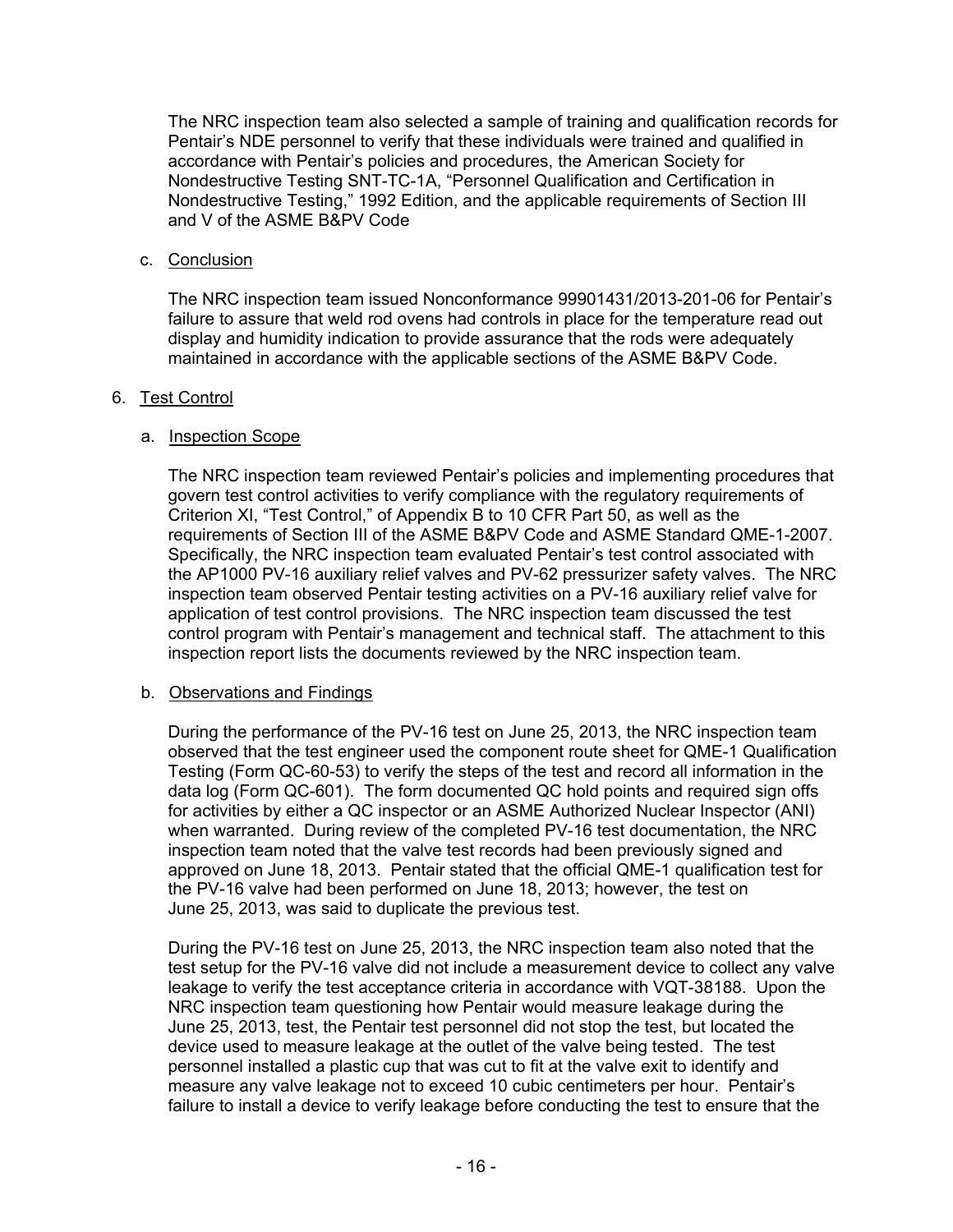tested valve satisfies the acceptance criteria in VQT-38188 is an example of Nonconformance 99901431/2013-201-02.

The NRC inspection team reviewed Pentair Test Report TR-5509, which documented QME-1 functional qualification activities for active valve assemblies of the PV-62 pressurizer safety valves. Pentair Engineering Procedure T-161093, "Production Test Procedure," specifies that the pressurizer safety valves be tested to ensure proper service performance. Pentair test engineers performed the qualification testing using VQT-38173 for AP1000 PV-62 pressurizer safety valves. During the review of TR-5509, the NRC inspection team noted that on two occasions the test engineer recorded an ambient temperature of 145°F and 146°F. However, T-161093 specifies that testing shall be performed at an ambient temperature between 50-120°F, as required in WEC Valve Datasheet APP-PV62-Z0R-001, "Pressurizer Safety Valves (PSV), ASME Code Section III, Class 1 Valve Datasheet Report." Pentair did not evaluate the validity of the test results as a result of performing testing activities at ambient temperatures higher than the specified temperature range. The NRC inspection team identified Pentair's failure to evaluate the higher than specified ambient test temperatures to ensure compliance with the Pentair procedural testing requirements to be another example of Nonconformance 99901431/2013-201-02.

The NRC inspection team witnessed a production valve flow test for a JB-35-TD-WR size 2H3 valve purchased under PO 762647/0 for Wolf Creek Nuclear Operations. This valve is a safety relief valve used in the residual heat removal system. Pentair test engineers performed the test using Test Procedure T-16193. This was a production valve test that included a hydrostatic shell test, an operational and capacity test, and a seat leak test. During the testing, the NRC inspection team observed that Pentair's cleaning procedure C-14012 was specified for the cleaning of the PV-16 auxiliary relief valves. The Engineering Order Data Release in QC-547 for Design Specification 952845 acknowledges this valve to be an ASME Code Class 2 valve with an ASME NV stamp. The valve specification has a rated design temperature of 400°F and can be used within primary containment. Pentair cleaning procedure C-14012 allows the use of the lubricant Neolube on the thread and bearing surfaces of the valve that can come into contact with the medium.

The NRC inspection team found that Pentair has in stock Neolube No. 1 and Neolube No. 1260. The Neolube manufacturer does not recommend the use of Neolube No. 1 for lubricating threads that are used within primary containment, where operating temperatures for the fittings may be greater than 400°F. The NRC inspection team confirmed during a teleconference call with a design engineer from the lubricant manufacturer (Huron Industries) that Neolube No. 650 or No. 1260 is recommended for use in containment and / or the secondary side in nuclear applications. The NRC inspection team observed during the review of a representative sample of cleaning procedures that Pentair does not differentiate between the type of Neolube product to be used for valves that are intended for end use in primary containment applications. The NRC inspection team issued Nonconformance 99901431/2013-201-04 for Pentair's failure to have adequate controls or documentation to select and verify the appropriate type of Neolube was being used to lubricate various valve types during and after testing activities in accordance with the application and design specifications for the valves.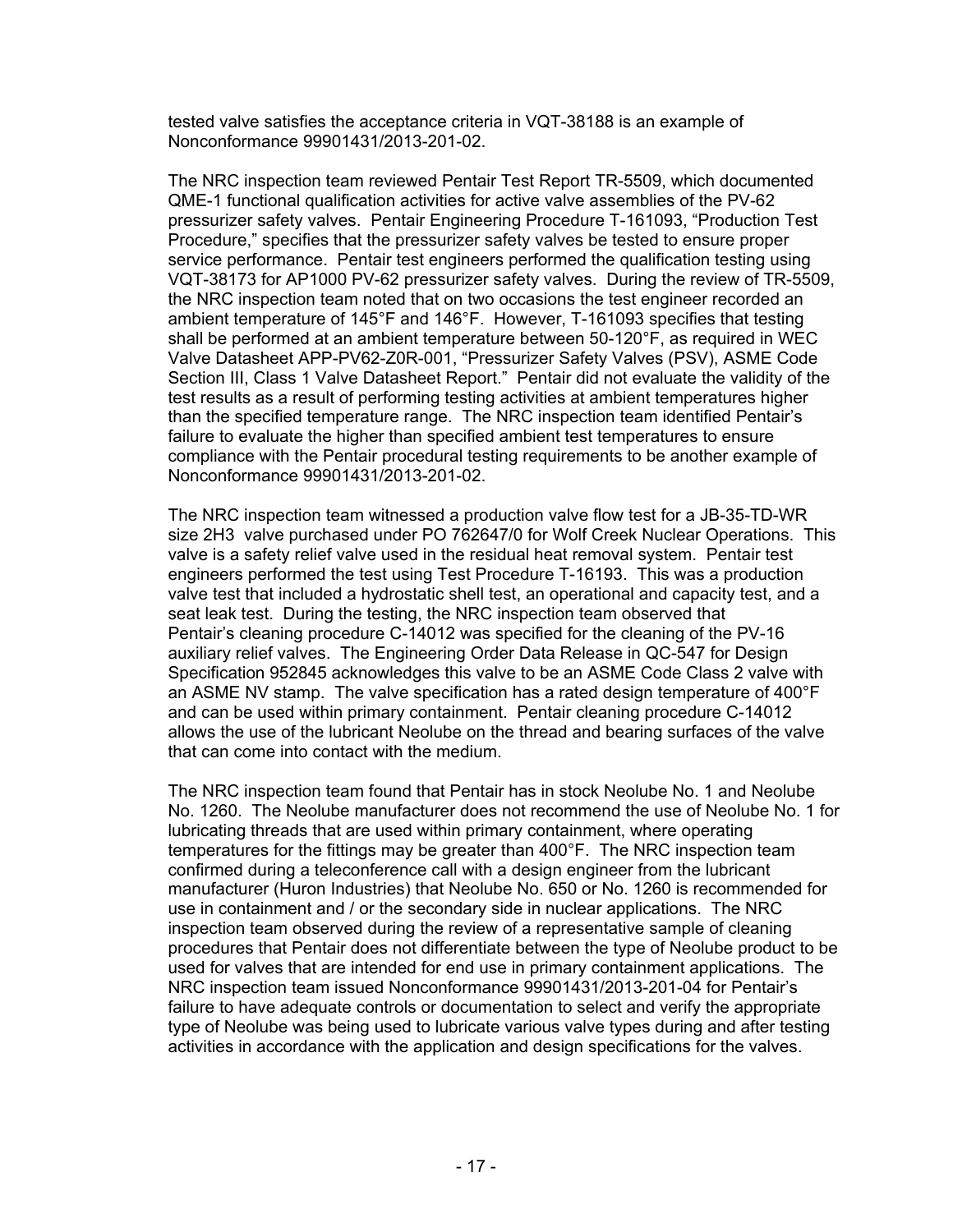## c. Conclusion

The NRC inspection team issued Nonconformance 99901431/2013-201-02 with two examples for Pentair's failure to evaluate the higher than specified ambient test temperatures to ensure compliance with Pentair Procedures T-161093 and VQT-38173, and Pentair's failure to install a device to collect any leakage to ensure that the tested valve satisfies the leakage acceptance criteria of Pentair Procedure VQT-38188.

The NRC inspection team also issued Nonconformance 99901431/2013-201-04 for Pentair's failure to establish proper measures for the selection, purchase, use, and review for suitability of application of the lubrication material Neolube. Specifically, Pentair did not have adequate controls or documentation in place to select and verify that the appropriate type of Neolube was being used to lubricate various valve types during and after testing activities in accordance with the application and design specifications for the valves.

### 7. Control of Measuring and Test Equipment

### a. Inspection Scope

The NRC inspection team reviewed the Pentair policies and implementing procedures that govern the M&TE program to verify compliance with the requirements of Criterion XII, "Control of Measuring and Test Equipment," of Appendix B to 10 CFR Part 50. Specifically, the NRC inspection team reviewed a sample of Pentair M&TE activities related to the AP1000 PV-16, PV-18, and PV-62 valves and verified the calibration status of the related equipment. The attachment to this inspection report lists the documents reviewed by the NRC inspection team.

## b. Observations and Findings

The NRC inspection team reviewed the Pentair database used for tracking calibration status, completion, and due dates of all their M&TE devices. The NRC inspection team performed a visual inspection of several M&TE devices used in activities related to the QME-1 testing of the PV-16, PV-18, and PV-62 valves. The NRC inspection team verified that the sampled M&TE had the appropriate calibration stickers and current calibration dates, including the calibration due date. In addition, the calibration records reviewed by the NRC inspection team indicated the as-found or as-left conditions, accuracy required, calibration results, calibration dates, and the due date for recalibration. The NRC inspection team also verified that the selected M&TE was calibrated using procedures traceable to known industry standards.

c. Conclusion

The NRC inspection team concluded that Pentair is implementing its M&TE program in accordance with the regulatory requirements of Criterion XII of Appendix B to 10 CFR Part 50. Based on the limited sample of documents reviewed, the NRC inspection team also determined that Pentair is appropriately implementing its policies and procedures associated with the M&TE program. No findings of significance were identified.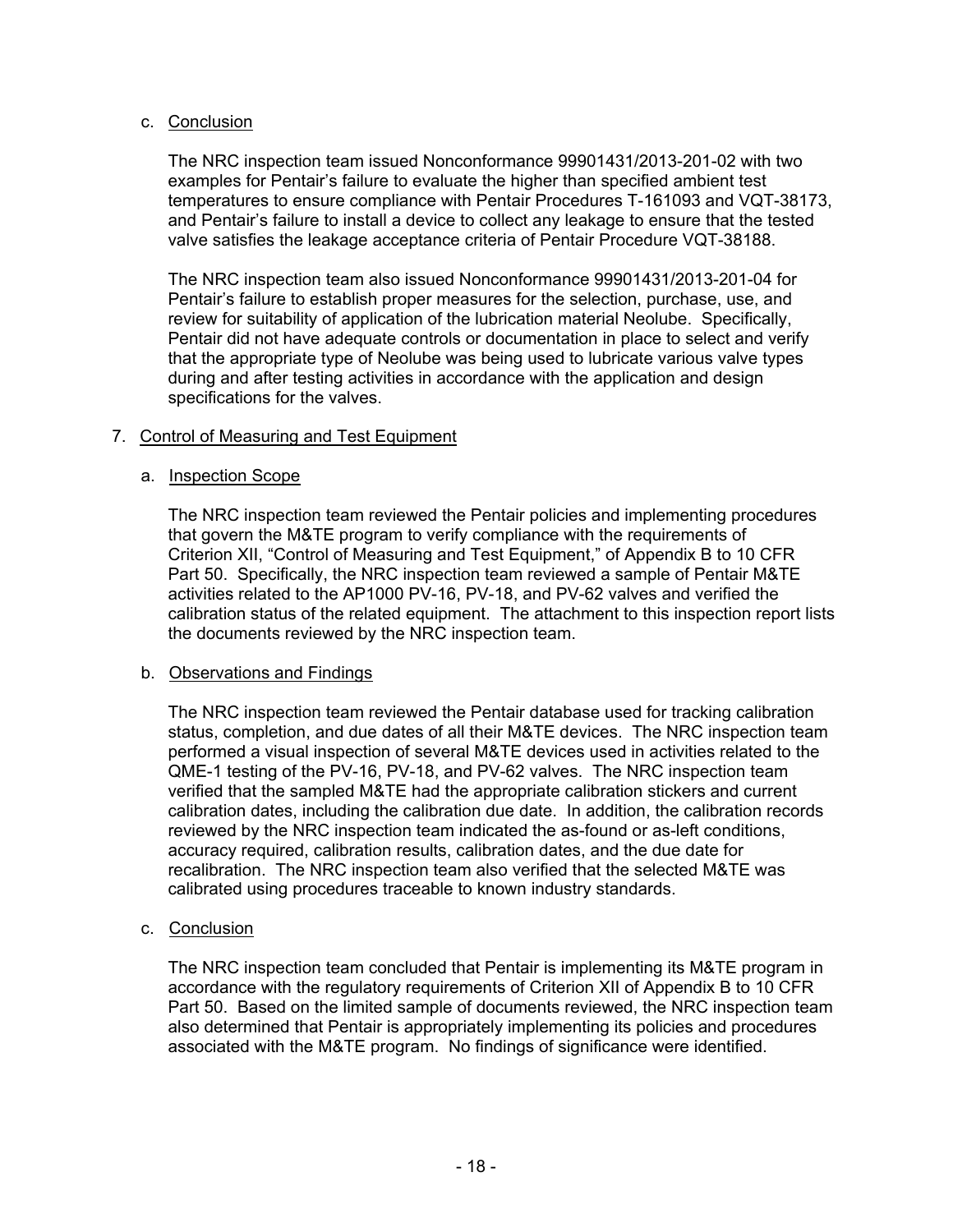## 8. Control of Nonconforming Materials, Parts, or Components

#### a. Inspection Scope

The NRC inspection team reviewed the Pentair policies and implementing procedures that govern the control of nonconformances to verify compliance with the regulatory requirements of Criterion XV, "Nonconforming Materials, Parts, or Components," of Appendix B to 10 CFR Part 50. Specifically, the NRC inspection team reviewed a sample of Material Rejection Notices (MRNs) and verified that the disposition and control of nonconformances was in accordance with the Pentair procedural guidelines. In addition, the NRC inspection team discussed the nonconformance program with Pentair's management and technical staff. The attachment to this inspection report lists the documents reviewed by the NRC inspection team.

### b. Observations and Findings

The NRC inspection team verified that Pentair's applicable policies and procedures associated with the nonconformance process provide for (1) reference to instructions or procedures for repair and rework activities (where required), reinspection of repaired and reworked items, and notification to affected organizations of nonconforming conditions, (2) deficiencies or nonconformances identified by customers to be entered into the corrective action program, adequately assessed, and properly dispositioned, and (3) reference to the applicable procedures to appropriately identify the responsibility and authority for review and disposition of nonconforming items, and control further processing, delivery, and installation of nonconforming items until disposition is completed. The NRC inspection team also performed a walkdown of the Pentair facility shop floor to verify that there were designated areas to segregate and control the various nonconforming materials.

For the sample of MRNs reviewed, the NRC inspection team verified that Pentair implemented an adequate program to assess and control nonconforming items, including appropriate identification, documentation, segregation, evaluation, and disposition of these items. The NRC inspection team verified that the MRNs properly applied the Pentair requirements of use-as-is acceptable, reject, repair or rework, or scrap and provided the applicable technical justifications to be adequately supported and properly documented, including the need for additional design control measures as necessary, commensurate with those applied to the original design. The NRC inspection team also verified that Pentair's nonconformance process provides guidance to evaluate nonconformances for reportability under Pentair's 10 CFR Part 21 program.

#### c. Conclusion

The NRC inspection team concluded that Pentair is implementing its nonconforming materials, parts, or components program in accordance with the regulatory requirements of Criterion XV of Appendix B to 10 CFR Part 50. Based on the limited sample of documents reviewed, the NRC inspection team also determined that Pentair is implementing its policies and procedures associated with the control of nonconforming materials, parts, or components. No findings of significance were identified.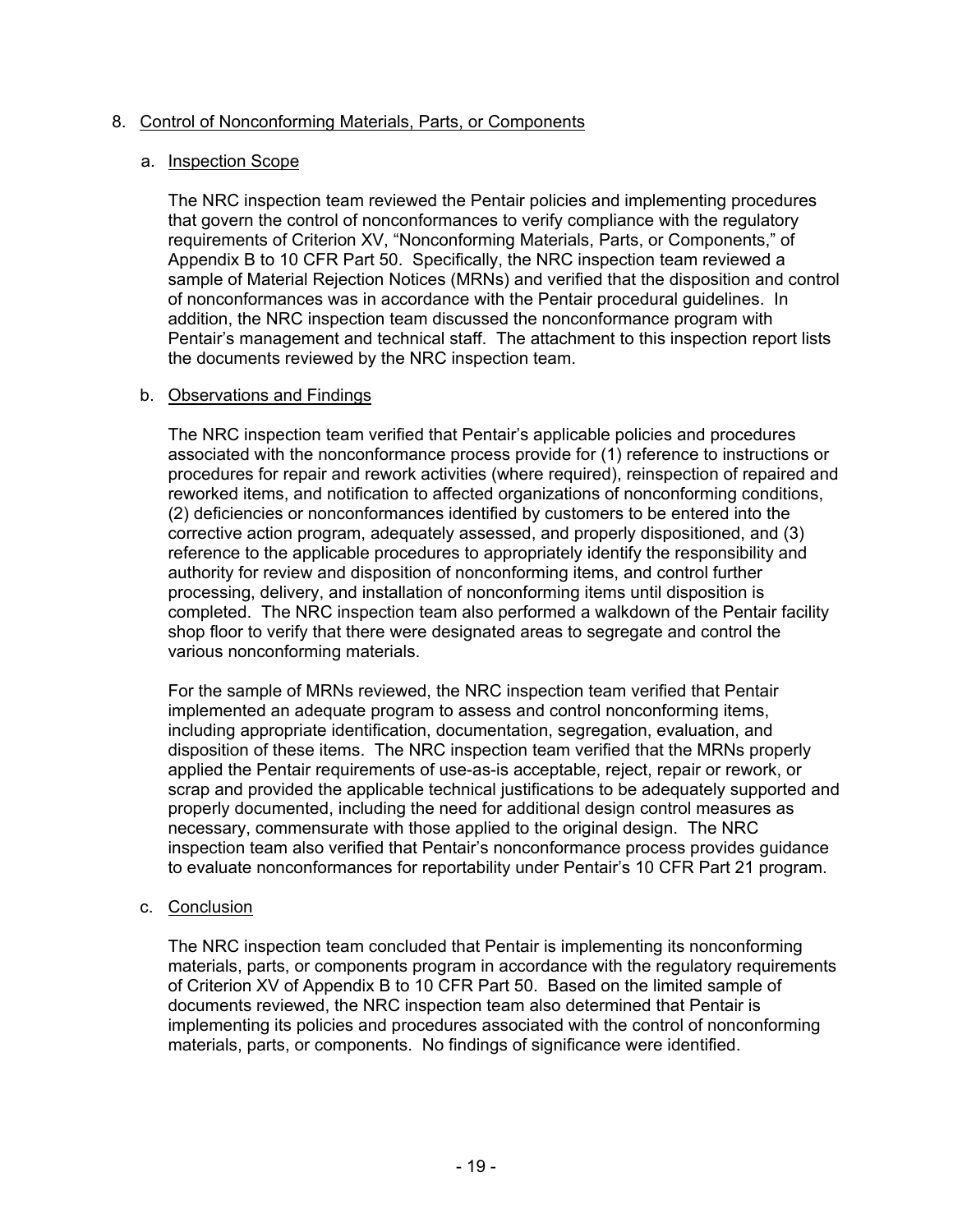### 9. Corrective Action

### a. Inspection Scope

The NRC inspection team reviewed the Pentair policies and implementing procedures that govern the corrective action program to verify compliance with the regulatory requirements of Criterion XVI, "Corrective Actions," of Appendix B to 10 CFR Part 50. Specifically, the NRC inspection team reviewed a sample of corrective action reports (CARs) and verified that the CARs' disposition and control provide adequate documentation and description of conditions adverse to quality, as well as specifying the cause of these conditions and the corrective actions taken to prevent recurrence. The NRC inspection team also reviewed the status of the corrective actions implemented in response to the findings from the 2009 NRC inspection at the Anderson Greenwood Crosby (AGC) facility, now Pentair. The NRC inspection team discussed the corrective action program with Pentair's management and technical staff. The attachment to this inspection report lists the documents reviewed by the NRC inspection team.

### b. Observations and Findings

### b.1 Corrective Action Program

The NRC inspection team verified that Pentair's implementing policies and procedures provide assurance that conditions adverse to quality are promptly identified, documented and corrected or otherwise handled in accordance with the established requirements. The procedures also ensure that the causes of the conditions adverse to quality are identified and that corrective or preventive action is taken to preclude recurrence.

The NRC inspection team reviewed a sample of Pentair's corrective actions including both internal CARs and CARs related to corrective actions imposed upon or implemented by Pentair's suppliers. The NRC inspection team verified that the CARs provide (1) adequate documentation and description of conditions adverse to quality; (2) an appropriate analysis of the cause of these conditions and the corrective actions taken to prevent recurrence; (3) direction for review and approval by the responsible authority; (4) a description of the current status of the corrective actions; and (5) the follow-up actions taken to verify timely and effective implementation of the corrective actions. The NRC inspection team also verified that Pentair's corrective action program provides appropriate guidance to evaluate CARs for reportability under Pentair's 10 CFR Part 21 program.

#### b.2 Corrective Action Associated with Violation 99900293/2009-201-01

Violation 9990293/2009-201-01 was issued for Pentair's failure to provide adequate guidance to meet the requirements of 10 CFR Part 21 in procedure QA-48-3016, "Reporting of Defects and Noncompliance," Revision 9, dated February 6, 2008. Specifically, Pentair failed to provide adequate procedural guidance to evaluate deviations and failures to comply associated with substantial safety hazards.

In its response to the NRC, Pentair stated that it would revise the applicable procedure accordingly.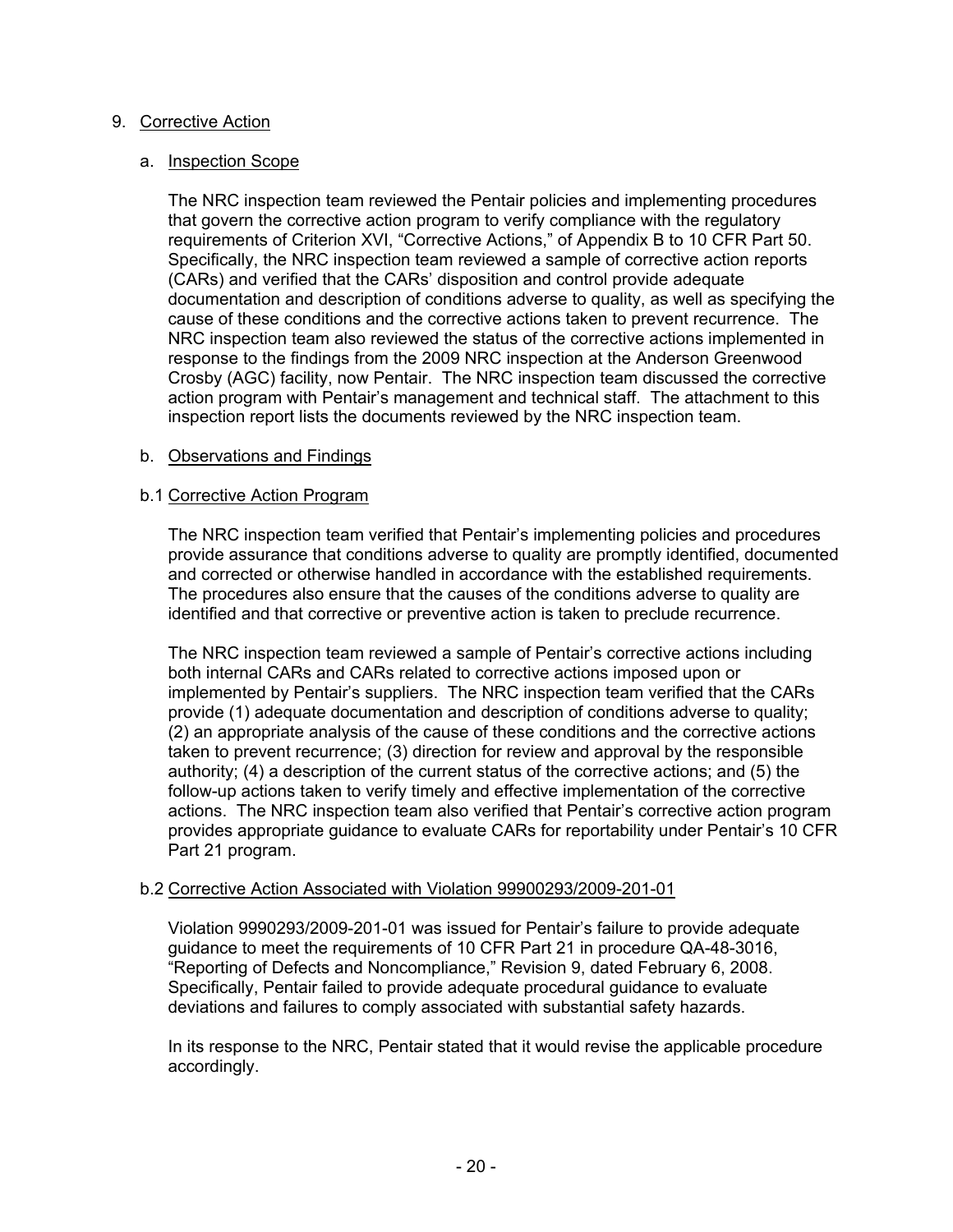The NRC inspection team reviewed CAR Nos. 373, 374, and 375, which Pentair initiated to address Violation 99900293/2009-201-01. CAR Nos. 373, 374, and 375 described the corrective actions detailed above, provided objective evidence of the completion of corrective actions, and all CARs were closed on October 26, 2009.

The NRC inspection team reviewed the documentation that provided objective evidence for the completion of the corrective actions. The NRC inspection team determined that Pentair's corrective actions were adequate to address the identified finding. Based on its review, the NRC inspection team closed Violation 9990293/2009-201-01.

### b.3 Corrective Action Associated with Nonconformance 99900293/2009-201-02

Nonconformance 99900293/2009-201-02 was issued for Pentair's failure to implement their design control procedures as required. Specifically, for PO 45606428, Pentair failed to provide objective evidence related to the evaluation of safety valves for the conditions specified in Regulatory Guide 1.84, "Design and Fabrication Code Case Acceptability – AMSE Section III, Division 1," for ASME Code Case N-100, "Pressure Relief Valve Design Rules, Section III, Division 1, Class 1, 2, and 3." Pentair also failed to complete (1) the design checklist for PO QP081141 and PO 1023530, and (2) the calculation for determining the relieving capacity of the relief valves in PO QP081141. Completion of these activities was specified in Section 3.3.2.2 of QC-110.

In their response to the NRC, Pentair stated that a statement will be added to the engineering calculation file for the applicable POs to establish that stress limits in excess of those specified for the upset operating conditions were not used. In addition, Pentair stated that it had completed the design checklist for the original sales order from the Southern Nuclear Operating Company PO and placed it in the order file. Pentair also stated that the design checklist for the original sales order from the New York Power Authority PO was also completed and placed in the order file. Finally, Pentair stated that the calculation of the relieving capacity for the Farley Nuclear Plant relief valve was prepared, approved, and placed in the order file. To avoid recurrence, going forward, Pentair committed to perform a design analysis that will include a calculation of the relieving capacity in accordance with Section 3.3.2.2 of QC-110.

The NRC inspection team reviewed CAR Nos. 680, 681, and 682, which Pentair initiated to address Nonconformance 99900293/2009-201-02. CAR Nos. 680, 681, and 682 described the corrective actions detailed above, provided objective evidence of the completion of corrective actions, and all CARs were closed on July 26, 2013.

The NRC inspection team reviewed the documentation that provided objective evidence for the completion of the corrective actions. The NRC inspection team determined that Pentair's corrective actions were adequate to address the identified finding. Based on its review, the NRC inspection team closed Nonconformance 99900293/2009-201-02.

## b.4 Corrective Action Associated with Nonconformance 99900293/2009-201-03

Nonconformance 99900293/2009-201-03 was issued for Pentair's failure to implement their control of M&TE procedures as required. Specifically, Pentair failed to perform yearly calibration of the primary standards and post-calibration checks of the inspection gages used during inspections, as well as to adequately control temperature and humidity in the calibration area.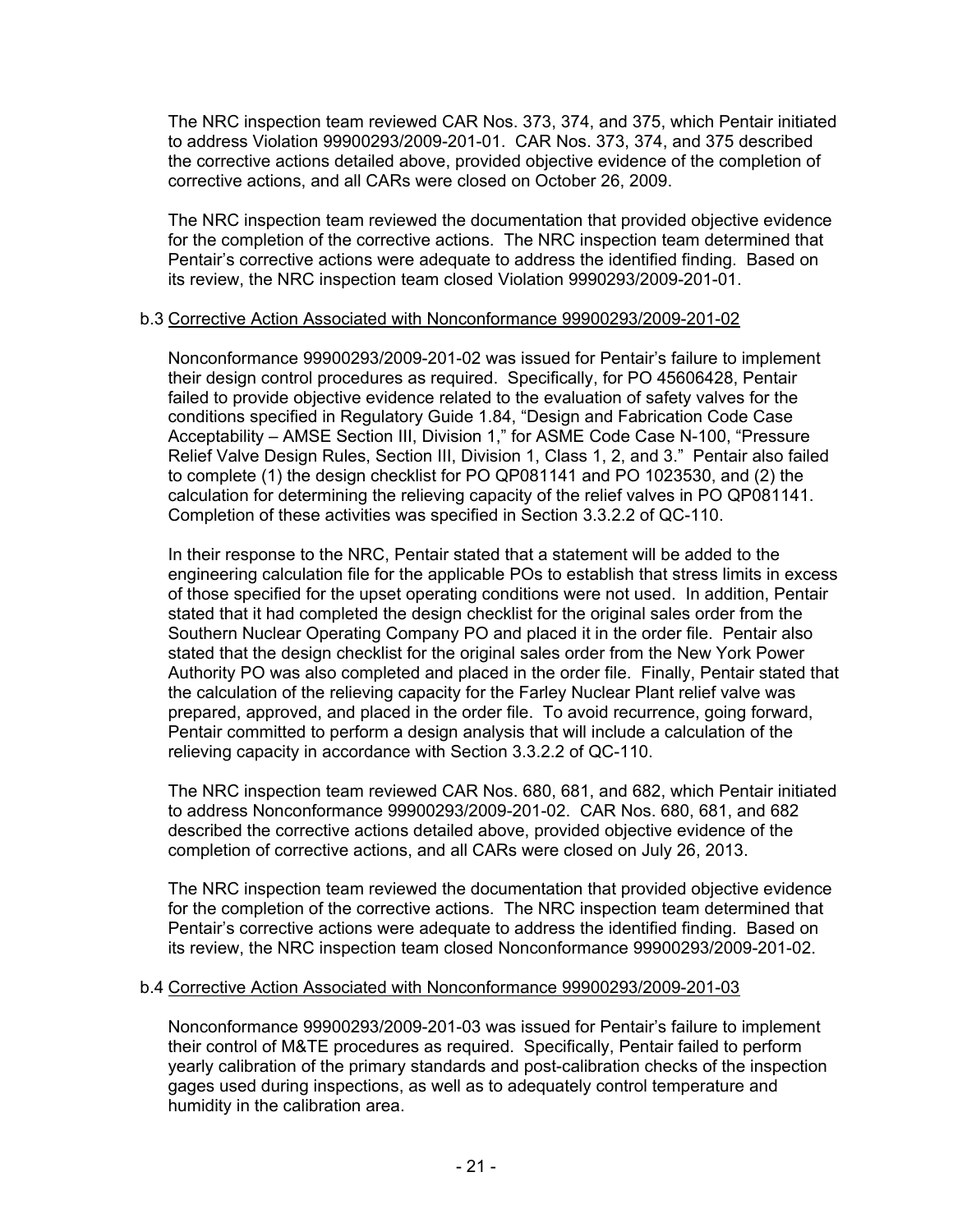In their response to the NRC, Pentair stated that the calibration due date for the affected gages was incorrectly entered into the M&TE database. The gages were subsequently calibrated again and no discrepancies were found from the last calibration; therefore, the activities completed using the affected gages since the last calibration were unaffected. Pentair stated that it performed an extent of condition in the M&TE database and verified that all the other calibration due dates were correct.

In addition, Pentair stated that it performed a post-calibration check for the affected inspection gages and provided training to each QC inspector emphasizing the requirement to perform the post-calibration check and document the result before releasing valves for shipping. Finally, Pentair stated that it trained the QC supervisor to measure and record the temperature and humidity in the calibration area whenever the gage calibration inspector is not available to perform this function.

The NRC inspection team reviewed CAR Nos. 391, 392, and 393, which Pentair initiated to address Nonconformance 99900293/2009-201-03. CAR Nos. 391, 392, and 393 described the corrective actions detailed above, provided objective evidence of the completion of corrective actions, and all CARs were closed on September 30, 2009. The NRC inspection team reviewed the documentation that provided objective evidence for the completion of the corrective actions. The NRC inspection team determined that Pentair's corrective actions were adequate to address the identified finding. Based on its review, the NRC inspection team closed Nonconformance 99900293/2009-201-03.

### b.5 Corrective Action Associated with Nonconformance 99900293/2009-201-04

Nonconformance 99900293/2009-201-04 was issued for Pentair's failure to provide adequate procedural guidance and to implement its corrective action procedures as required. Specifically, Pentair failed to have controls in place to ensure that conditions adverse to quality, which are identified by Pentair's customers are reviewed, documented, and addressed by Pentair's corrective action program. In addition, Pentair failed to identify or document any corrective actions taken, actions to prevent recurrence, a proposed completion date, or follow up actions to be taken in CAR I-317 and CAR N-342, as required by Pentair policies and procedures.

In their response to the NRC, Pentair stated that QC-110 was revised to instruct Pentair staff to handle nonconformances identified by customers in accordance with Departmental Operating Instruction (DOI) QA-48-3051, "Complaint Reports." In addition, Pentair completed a root cause evaluation for CAR I-317, identified and documented the corrective actions, and verified that the corrective actions taken were effective. CAR I-317 was closed on August 6, 2009. Pentair also evaluated the planned corrective actions for CAR N-342 and determined that they were ineffective. Subsequently, Pentair revised the corrective actions and verified that they were effective for CAR N-342.

The NRC inspection team reviewed CAR Nos. 394 and 395, which Pentair initiated to address Nonconformance 99900293/2009-201-04. CAR Nos. 394 and 395 described the corrective actions detailed above, provided objective evidence of the completion of corrective actions, and were closed on May 6 and October 1, 2010, respectively.

The NRC inspection team reviewed the documentation that provided objective evidence for the completion of the corrective actions. The NRC inspection team determined that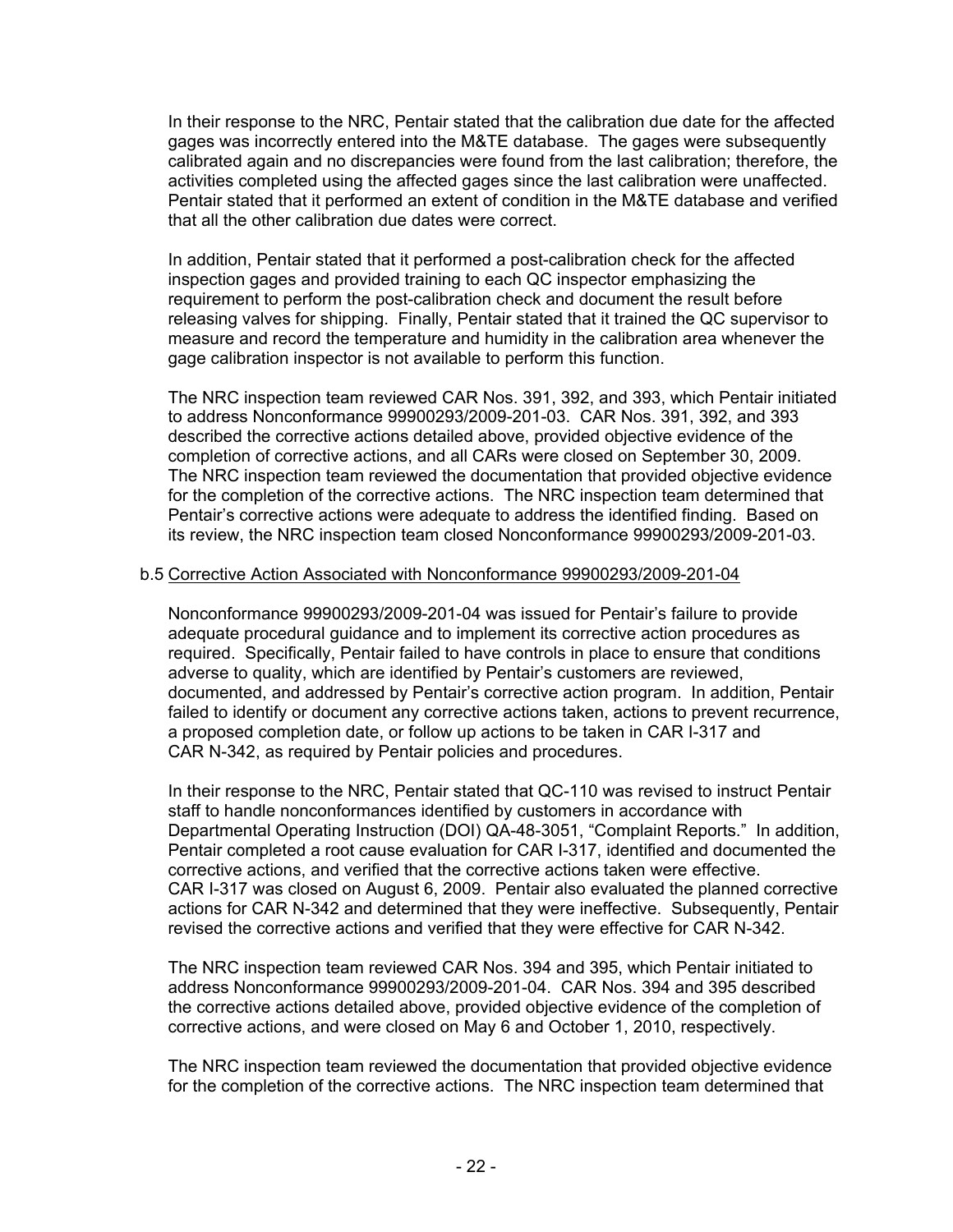Pentair's corrective actions were adequate to address the identified finding. Based on its review, the NRC inspection team closed Nonconformance 99900293/2009-201-04.

### c. Conclusion

The NRC inspection team concluded that Pentair is implementing its corrective action program in accordance with the regulatory requirements of Criterion XVI of Appendix B to 10 CFR Part 50. Based on the limited sample of documents reviewed, the NRC inspection team also determined that Pentair is implementing its policies and procedures associated with the CAR program. No findings of significance were identified.

### 10. Entrance and Exit Meetings

On June 24, 2013, the NRC inspection team discussed the scope of the inspection with Mr. David Tuttle, Pentair Quality Assurance Manager, and other members of the Pentair management and staff. On June 28, 2013, the NRC inspection team presented the inspection results and observations during an exit meeting with Mr. Tuttle and other Pentair management and staff. The attachment to this report lists the entrance and exit meeting attendees, as well as those individuals interviewed by the NRC inspection team.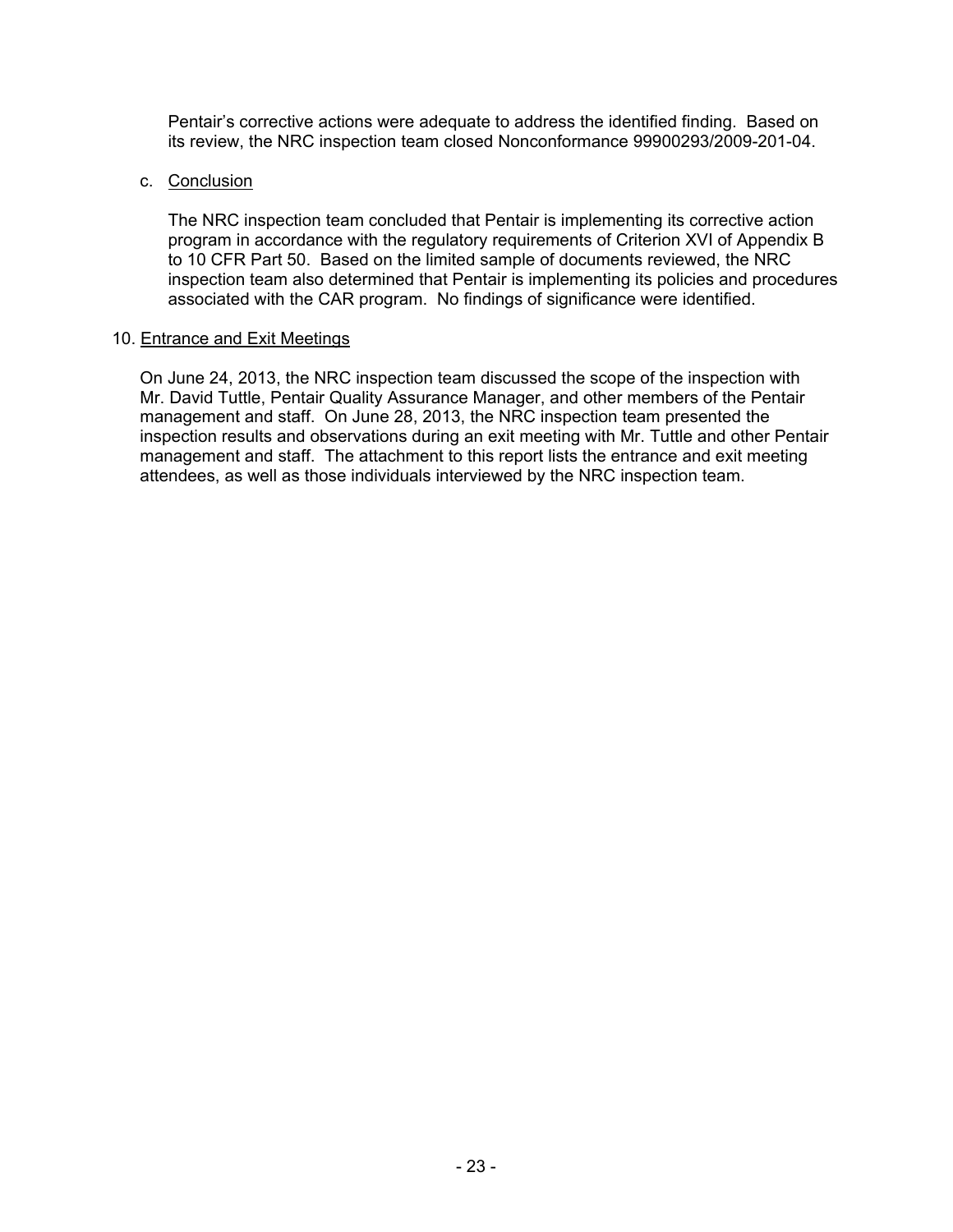# **ATTACHMENT**

## 1. ENTRANCE / EXIT MEETING ATTENDEES AND PERSONS CONTACTED

| <b>Name</b>            | <b>Title</b>                                                   | <b>Affiliation</b> | <b>Entrance</b> | Exit | <b>Interviewed</b> |
|------------------------|----------------------------------------------------------------|--------------------|-----------------|------|--------------------|
| <b>Caitlin Travers</b> | <b>Westinghouse Equipment</b><br><b>Qualification Engineer</b> | <b>WEC</b>         | X               |      | X                  |
| <b>Brian Martin</b>    | <b>Quality Control Manager</b>                                 | Pentair            | X               | X    |                    |
| <b>Eddie Renaud</b>    | <b>Quality Control</b>                                         | Pentair            |                 |      | X                  |
| <b>Mike Riccio</b>     | <b>Quality Control</b>                                         | Pentair            |                 |      | X                  |
| <b>Mark Fischer</b>    | <b>Quality Control</b>                                         | Pentair            |                 |      | X                  |
| Mike Boyle             | <b>Quality Control</b>                                         | Pentair            |                 |      | X                  |
| David Tuttle           | <b>Quality Assurance Manager</b>                               | Pentair            | X               | X    | X                  |
| John Webb              | <b>Quality Assurance Engineer</b>                              | Pentair            | X               | Χ    | X                  |
| Chris Morin            | <b>Quality Assurance</b>                                       | Pentair            |                 |      | X                  |
| <b>Tom Cotreau</b>     | <b>Quality Assurance</b>                                       | Pentair            |                 |      | X                  |
| Lynn Skarin            | <b>Nuclear Projects Manager</b>                                | Pentair            | X               | X    | X                  |
| <b>Chuck Dowd</b>      | Global Nuclear Sales Manager                                   | Pentair            | X               |      |                    |
| David Smith            | <b>General Manager</b>                                         | Pentair            | X               | X    |                    |
| Michael Rider          | <b>Engineering Manager</b>                                     | Pentair            | X               | X    | X                  |
| David Thibault         | Engineering                                                    | Pentair            |                 |      | X                  |
| Jin Yu                 | Engineering                                                    | Pentair            |                 |      | Χ                  |

#### 2. INSPECTION PROCEDURES USED

Inspection Procedure (IP) 43002, "Routine Inspections of Nuclear Vendors," dated April 25, 2011.

IP 43004, "Inspection of Commercial-Grade Dedication Programs," dated April 25, 2011.

IP 36100, "Inspection of 10 CFR Parts 21 and Programs for Reporting Defects and Noncompliance," dated February 13, 2012.

IP 65001 E, "Inspection of the ITAAC Related Qualification Program," dated August 19, 2008.

IP 35034, "Design Certification Testing Inspection," dated January 27, 2010.

# 3. LIST OF ITEMS OPENED, CLOSED, AND DISCUSSED

| Item Number          | Status | <u>Type</u> | Description          | Applicable<br><b>ITAAC</b> |
|----------------------|--------|-------------|----------------------|----------------------------|
| 99900293/2009-201-01 | Closed | NOV         | 10 CFR Part 21       | N/A                        |
| 99900293/2009-201-02 | Closed | <b>NON</b>  | Criterion III        | N/A                        |
| 99900293/2009-201-03 | Closed | <b>NON</b>  | <b>Criterion XII</b> | N/A                        |
| 99900293/2009-201-04 | Closed | <b>NON</b>  | <b>Criterion XVI</b> | N/A                        |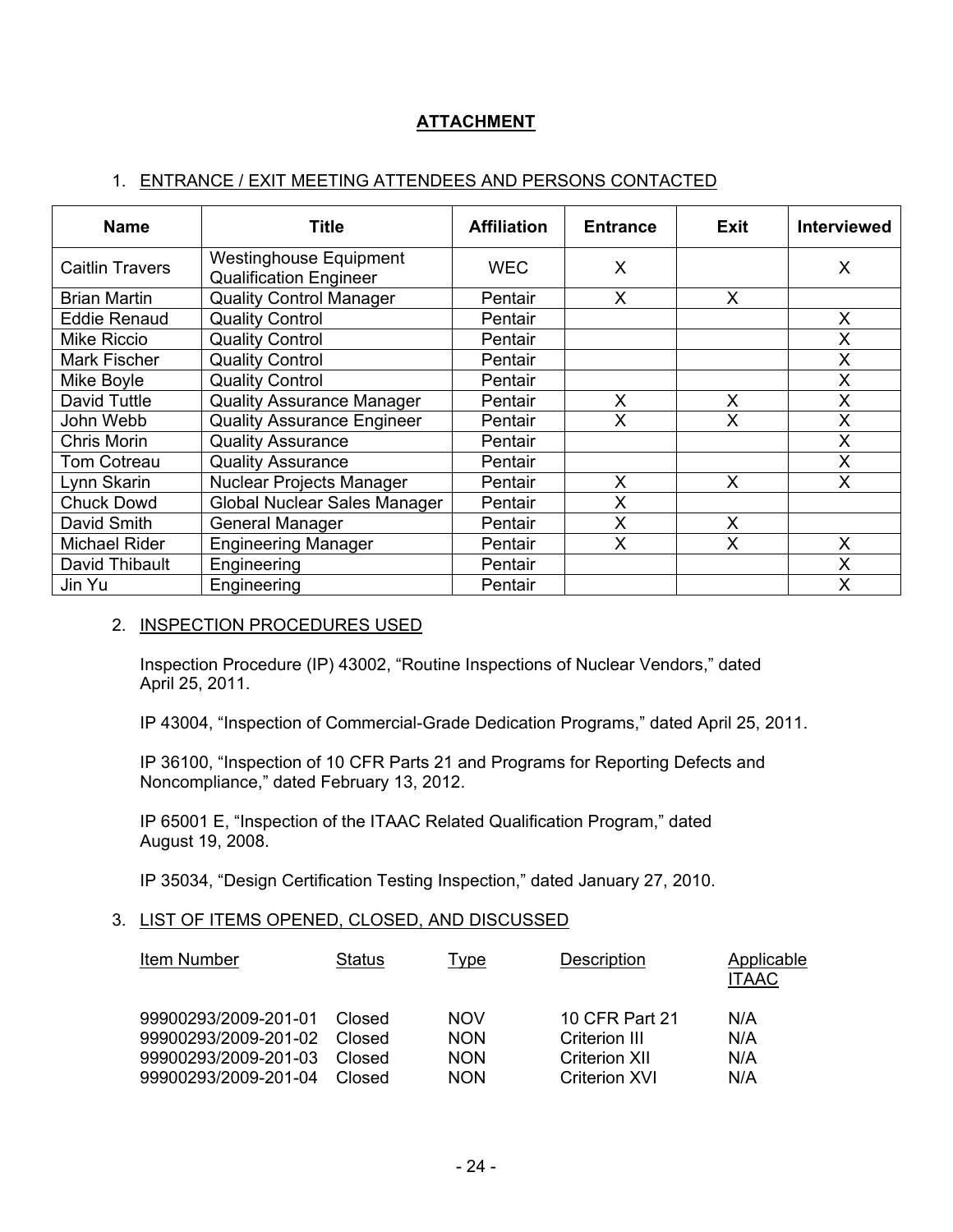| Item Number<br><b>Status</b><br>Description<br>Type                     | Applicable<br><b>ITAAC</b>                                                    |
|-------------------------------------------------------------------------|-------------------------------------------------------------------------------|
| <b>NON</b><br>99901431/2013-201-01<br>Criterion III<br>Open             | 2.1.2.02.a,<br>2.1.2.05.a.ii<br>2.1.2.08.a.ii<br>2.2.3.02.a<br>2.2.3.05.a.ii. |
| <b>NON</b><br>Criterion XI<br>N/A<br>99901431/2013-201-02<br>Open       |                                                                               |
| 99901431/2013-201-03<br><b>NON</b><br>N/A<br>Criterion III<br>Open      |                                                                               |
| 99901431/2013-201-04<br><b>NON</b><br>N/A<br>Criterion IV & VII<br>Open |                                                                               |
| <b>NON</b><br>N/A<br>99901431/2013-201-05<br>Criterion VII<br>Open      |                                                                               |
| 99901431/2013-201-06<br><b>NON</b><br>N/A<br>Criterion IX<br>Open       |                                                                               |

# 4. INSPECTIONS, TESTS, ANALYSES, AND ACCEPTANCE CRITERIA

The U.S. Nuclear Regulatory Commission (NRC) inspection team identified the following inspections, tests, analyses, and acceptance criteria (ITAAC) related to components being designed, manufactured, and tested at Pentair. At the time of the inspection, Pentair was involved in manufacturing and testing the PV-16 auxiliary relief valves, preparing for the manufacturing and testing of the PV-18 vacuum breaker valves, and had completed work on the PV-62 pressurizer safety valves for the AP1000 reactor design. For the ITAAC listed below, the NRC inspection team reviewed Pentair's quality assurance controls in the areas of design control, commercial grade dedication, special processes, test control, oversight of contracted activities, control of measuring and test equipment, nonconforming materials parts and components, and corrective actions. The ITAAC design commitments referenced below are for future use by the NRC staff during the ITAAC closure process; the listing of these ITAAC design commitments does not constitute that they have been met and/or closed. The NRC inspection team identified findings associated with some of the ITAAC identified below, as specified in Section 3 of this attachment.

| <b>ITAAC</b>  | <b>Design Commitment</b>                                                                                                                                                 | <b>Component</b>                                                                                                                           |
|---------------|--------------------------------------------------------------------------------------------------------------------------------------------------------------------------|--------------------------------------------------------------------------------------------------------------------------------------------|
| 2.1.2.02.a    | 2.a) The components identified in<br>Table 2.1.2-1 as ASME Code Section III<br>are designed and constructed in<br>accordance with ASME Code Section III<br>requirements. | PV18 valves RCS-PL-V010A & B (ADS<br>Discharge Header Vacuum Relief Valves)<br>PV62 valves RCS-PL-V005A & B (Pressurizer<br>Safety Valves) |
| 2.1.2.04.a    | 4.a) The components identified in<br>Table 2.1.2-1 as ASME Code Section III<br>retain their pressure boundary integrity<br>at their design pressure.                     | PV18 valves RCS-PL-V010A & B (ADS<br>Discharge Header Vacuum Relief Valves)<br>PV62 valves RCS-PL-V005A & B (Pressurizer<br>Safety Valves) |
| 2.1.2.05.a.ii | 5.a) The seismic Category I equipment<br>identified in Table 2.1.2-1 can withstand<br>seismic design basis loads without loss<br>of safety function.                     | PV18 valves RCS-PL-V010A & B (ADS<br>Discharge Header Vacuum Relief Valves)<br>PV62 valves RCS-PL-V005A & B (Pressurizer<br>Safety Valves) |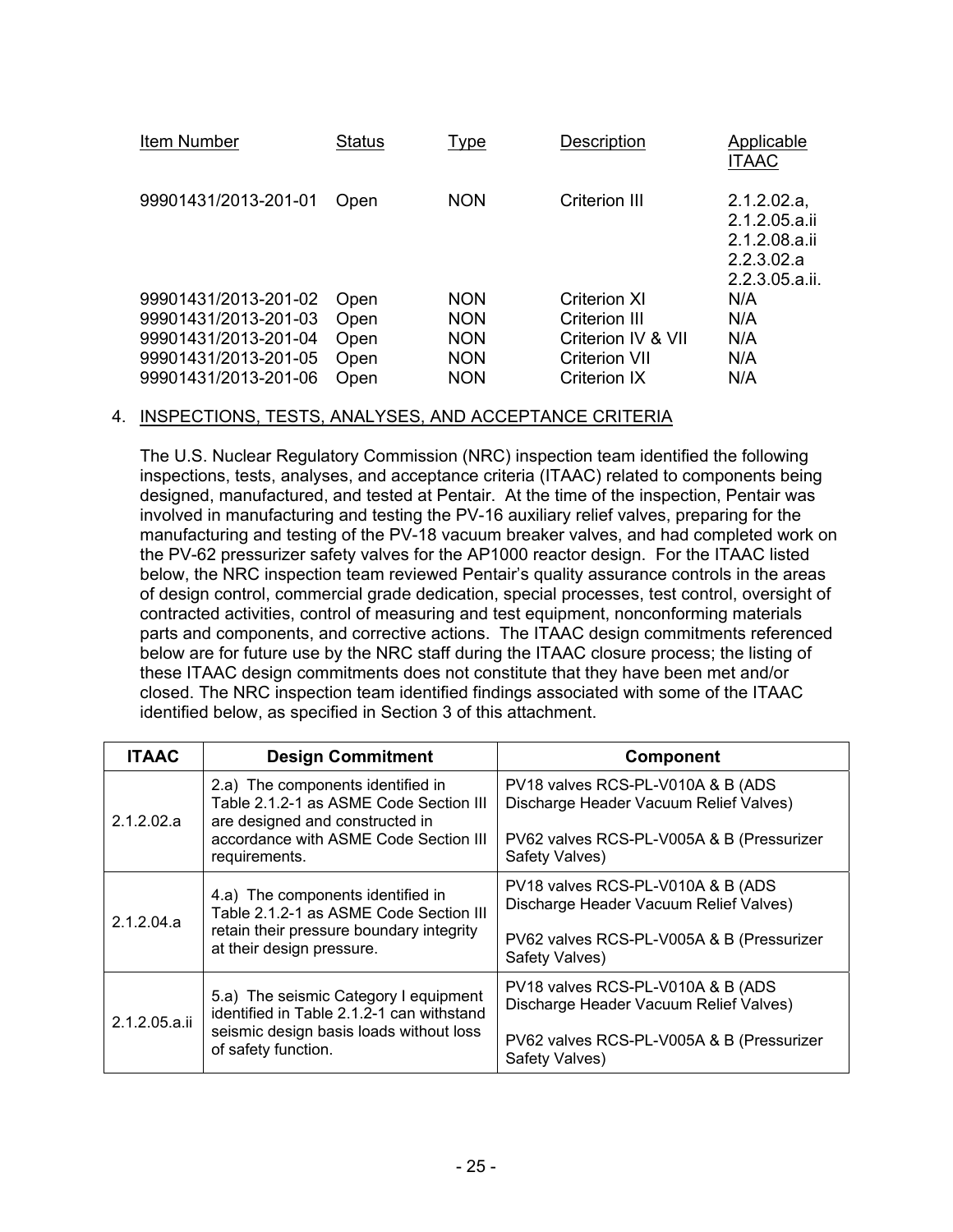| <b>ITAAC</b>  | <b>Design Commitment</b>                                                                                                                                                 | Component                                                          |
|---------------|--------------------------------------------------------------------------------------------------------------------------------------------------------------------------|--------------------------------------------------------------------|
| 2.1.2.08.a.i  | 8.a) The pressurizer safety valves<br>provide overpressure protection in<br>accordance with Section III of the<br><b>ASME Boiler and Pressure Vessel</b><br>Code.        | PV62 valves RCS-PL-V005A & B (Pressurizer<br>Safety Valves)        |
| 2.1.2.08.a.ii | 8.a) The pressurizer safety valves<br>provide overpressure protection in<br>accordance with Section III of the<br><b>ASME Boiler and Pressure Vessel</b><br>Code.        | PV62 valves RCS-PL-V005A & B (Pressurizer<br>Safety Valves)        |
| 2.2.3.02.a    | 2.a) The components identified in<br>Table 2.2.3-1 as ASME Code Section III<br>are designed and constructed in<br>accordance with ASME Code Section III<br>requirements. | PV16 valves PXS-PL-V022A & B (Accumulator<br>Relief Valves)        |
| 2.2.3.04.a    | 4.a) The components identified in<br>Table 2.2.3-1 as ASME Code Section III<br>retain their pressure boundary integrity<br>at their design pressure.                     | PV16 valves PXS-PL-V022A & B (Accumulator<br><b>Relief Valves)</b> |
| 2.2.3.05.a.ii | 5.a) The seismic Category I equipment<br>identified in Table 2.2.3-1 can withstand<br>seismic design basis loads without loss<br>of safety function.                     | PV16 valves PXS-PL-V022A & B (Accumulator<br><b>Relief Valves)</b> |

# 5. DOCUMENTS REVIEWED

## Pentair Documents

- Pentair Quality Assurance Manual QC-110, Revision 42, dated June 13, 2013
- QC-110, "XV. Nonconformance Source Material or Items," Revision 40, dated May 1, 2011
- QC-110, "XVI Corrective Action," Revision 42, dated June 13, 2013
- Crosby Valve & Gage Company Manual DS-6103, "Design Specification for Series 900 Omni Trim Pressure Relief Valves," Revision 4, dated June 5, 1996
- Pentair Quality Assurance Instruction QAI-32829, "Quality Assurance Instruction ASME Boiler & Pressure Vessel Code Section III – Miscellaneous Relief Valves," Revision 7, dated September 21, 2010
- Pentair Quality Assurance Instruction QAI-32867, "Quality Assurance Instruction ASME Boiler & Pressure Vessel Code Section III – Vacuum Relief Valves," Revision 2, dated November 1, 2011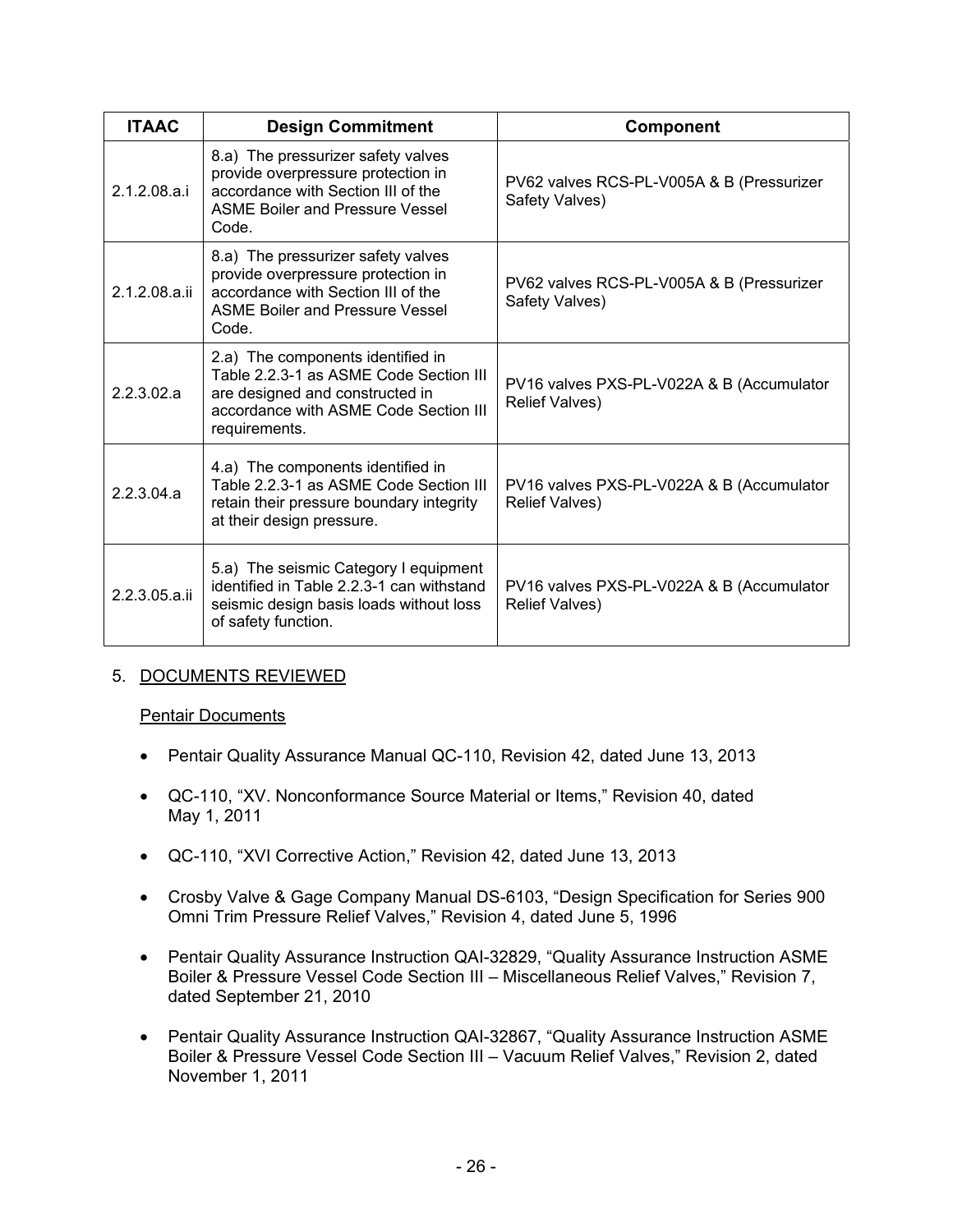- Pentair Departmental Operating Instruction Drafting DD-44-3004, "Engineering Document Control," Revision 14, dated May 3, 2012
- Pentair Department Operating Instruction Power Group PG-67-3004, "Quotations and Order Processing for ASME Section III New Application Pressure Relief Valves," Revision 6, dated June 29, 2004
- Pentair Departmental Operating Instruction General Engineering GE-40-3006, "Design Control Procedure," Revision 8, dated June 29, 2004
- Anderson Greenwood Crosby Purchase Order No.M36894, "QME Testing of (1) 6XPX8 Pressurizer Safety Valve", dated February 11, 2010
- Departmental Operating Instruction (DOI) Quality Assurance (QA) 48-3051, "Complaint Report," Revision 0, dated May 10, 2012
- DOI QA-48-3016, "Reporting of Defect and Noncompliance-Section III / Nuclear," Revision 10, dated October 13, 2009
- DOI QA-48-3055, "Corrective Action Board," Revision 0, dated June 3, 2011
- Anderson Greenwood Crosby Engineering Procedure No. T-161093, "Production Test Procedure," Component: 6" P 8" HB-BP-86 Pressurizer Safety Valves, Customer: Westinghouse Electric Corporation, Drawing Number: DS-B-900028, Equipment Specification: APP-PV62-Z0-001, Revision 6, dated August 8, 2011.
- Pentair Engineering Procedure T-161093, "Production Test Procedure "6" P 8" HB-BP-86 Pressurizer Safety Valves," Revision 6, dated September 22, 2008
- Pentair Engineering Procedure T-161162, "Production Test Procedure APP-PV16-Z0-001," Revision 2, dated January 25, 2011
- Pentair Valve Qualification Test Procedure VQT-38173, "ASME QME-1 Functional Qualification Test Program for Active Valve Assemblies – APP-RCS-PL-V005A/B," Revision 5, dated October 15, 2009
- Pentair Valve Qualification Test Procedure VQT-38188, "ASME QME-1 Functional Qualification Test Program for Active Valve Assemblies – APP-PV16-Z0-001," Revision 3, dated January 25, 2011
- Pentair Engineering Calculation EC-2829, "Design Report Crosby 1x1 JMB-WR Auxiliary Relief Valve," Revision 1, dated December 3, 2012
- Pentair Engineering Calculation EC-2914, "Design Report AG Crosby 1x1 VR Vacuum Relief Valve," Revision 0, dated April 23, 2012
- Pentair Engineering Change Request ECR 11-339, dated May 25, 2011
- Pentair Engineering Order Data Release for Purchase Order 4500340946 (PV-16 Valves), dated October 19, 2010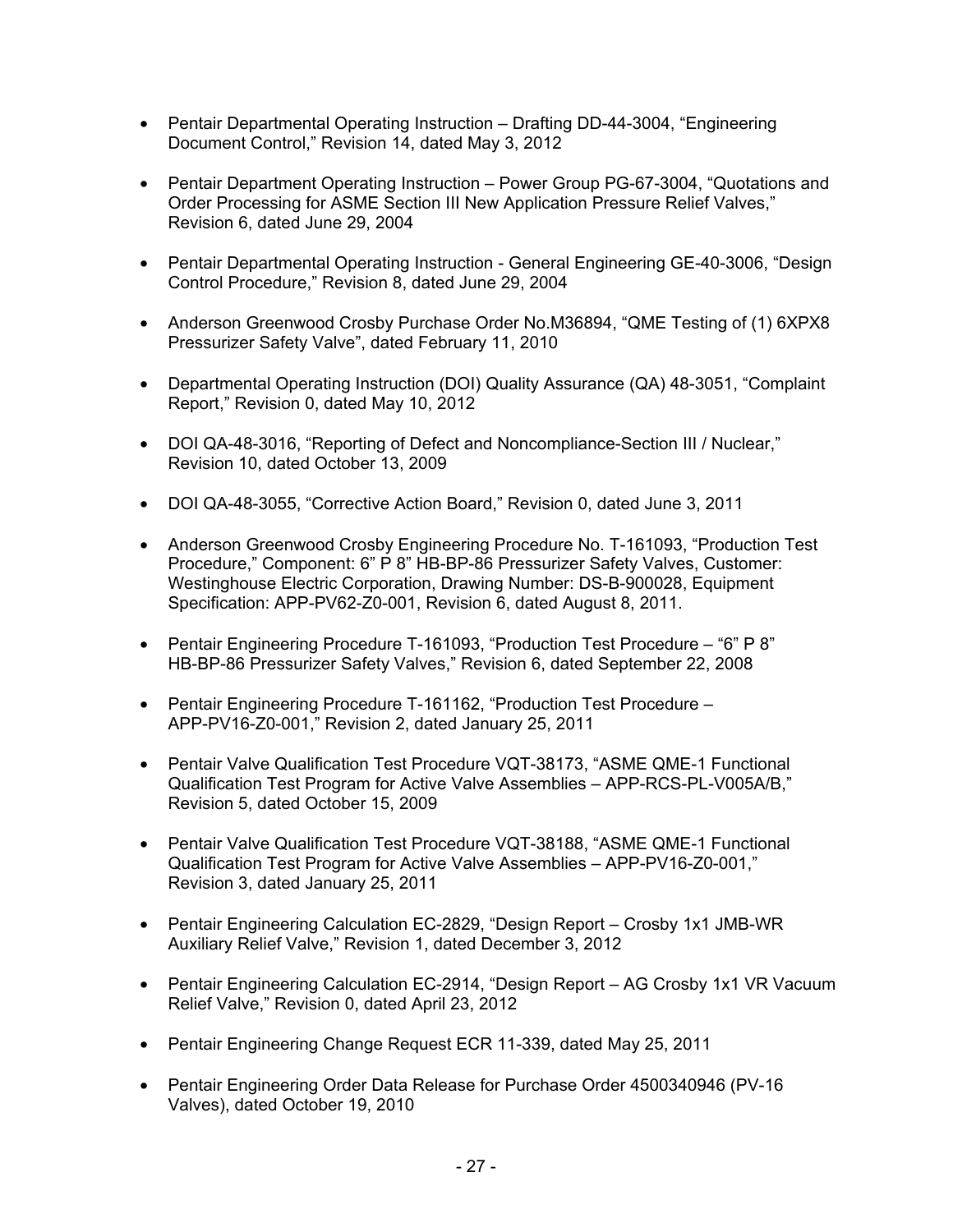- Pentair Engineering Order Data Release for Factor Order G466770000 (V.C. Summer Pressurizer Safety Valves), Revision 2, dated June 7, 2013
- Pentair Engineering Work Request for Factory Order G41429 and G41430 (PV-16 Valves), dated June 15, 2010
- Anderson Greenwood Crosby Test Report No. 5509, "ASME QME-1 Functional Qualification Test Report for Active Valve Assemblies," WEC Tags Nos.: APP-RCS-PL-V005A/B, AG-Crosby Factory Order: G221160000, Component: 6 P 8 HB-BP-86 Type E, Pressurizer Safety Valves, Data Sheet Dwg: DS-B-900028, Revision 4, dated June 5, 2012
- Anderson Greenwood Crosby Test Report No. 5588, "6P8 HB Style Pressurizer Safety Valve Impact of Anticipated Transient Without SCRAM on Valve Performance," Revision 1, dated January 15, 2013
- Pentair Test Report TR-5509, "ASME QME-1 Functional Qualification Test Report for Active Valve Assemblies – 6 P 8 HB-BP-86 Type E, Pressurizer Safety Valves," Revision 4, dated June 5, 2012
- Pentair Test Report TR-5547, "Capacity Certification Report Safety Relief Valve," Revision 2, dated December 16, 2011
- Pentair Test Report TR-5556, "Qualification Test Report Summary for Style 6" P8" HB-BP-86 Pressurizer Safety Valve," Revision 2, dated June 6, 2012
- Pentair Test Report TR-5557, "Functional Qualification Test Report Summary for TOPWORX Model C7 Position Indication Switches," Revision 2, dated June 6, 2012
- Pentair Inspection Record for COG confirmation of Valve Assembly Serial No. N900134-00-0002, dated April 3, 2013
- Pentair Inspection Record for COG confirmation for AP1000 Pressurizer Safety Valves, dated June 24, 2013
- Evaluation Committee Report, Subject Base Assembly P/N K900040, dated May 15, 2013
- Evaluation of Potential Deviation or Failure to Comply for Nozzle Ring Set Screw, P/N 107460, dated September 20, 2012
- Evaluation of Potential Deviation or Failure to Comply for Cylinder S/NN97141-48-0046, dated February 2, 2012
- Evaluation Committee Report for Cylinder S/NN97141-48-0046, dated March 30, 2012
- Evaluation of Potential Deviation or Failure to Comply, Subject Bonnet Assembly P/N K72040, dated January 30, 2012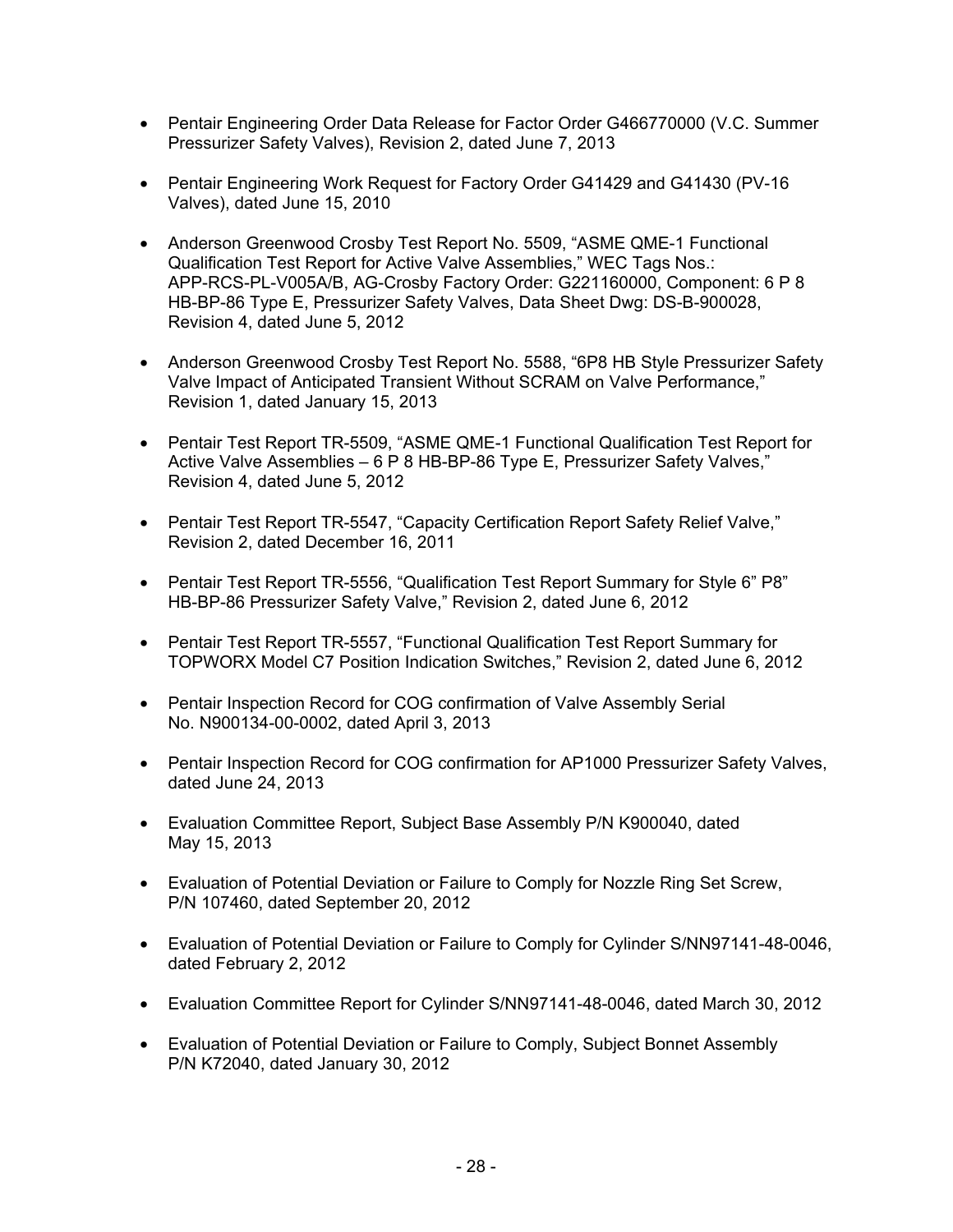- Evaluation Committee Report , Subject Bonnet Assembly P/N K72040, dated March 27, 2012
- Evaluation Deviation for Linear Variable Differential Transformer, dated April 9, 2011
- Anderson Greenwood Crosby Drawing (Dwg.) No. DS B900028, "Nozzle Type Relief Valve – Size 6 P 8, Style HB-BP-86," Revision J, dated July 7, 2008
- Pentair Drawing DS-B900028, "Nozzle Type Relief Valve," Revision J, dated July 7, 2008
- Pentair Drawing DS-B900134, "Pressure Relief Valve," Revision D, dated June 16, 2010
- Pentair Drawing DS-B900138, "Pressure Relief Valve," Revision D, dated June 16, 2010
- Pentair Drawing DS-B900197, "Pressure Relief Valve," Revision B, dated May 16, 2011
- Pentair Drawing DS-B900216, "Vacuum Relief Valve," Revision A, dated November 4, 2011
- Pentair Drawing DS-B900272, "Pressure Relief Valve," Revision A, dated October 23, 2012
- Pentair Drawing DS-B900273, "Pressure Relief Valve," Revision A, dated October 23, 2012
- Pentair ASME Form NV-1 for AP1000 Pressurizer Safety Valves, dated June 24, 2013
- Letter from Dave Tuttle, Tyco Flow Control, to William R. Avery, First Energy, "Immediate Action Required for Failure to Provide a Linear Variable Differential Transformer as Safety Related," dated March 18, 2011
- Letter from Dave Tuttle, Tyco Flow Control, to Richard A Danko, Exelon Business Service Co., "Immediate Action Required for Failure to Provide a Linear Variable Differential Transformer as Safety Related," dated March 18, 2011
- Interoffice Memorandum, "Minutes of 2012 Quality Management Review, " dated June 26, 2012
- 2011 Management Review Agenda, dated July 30, 2012
- 2012 Management Review Agenda, dated May 31, 2013
- Interoffice Memorandum, "Minutes of 2011 Quality Management Review," dated June 30, 2012
- Notification of Potential Deviation or Failure to Comply for Nozzle Ring Set Screw, P/N 107460, dated September 18, 2012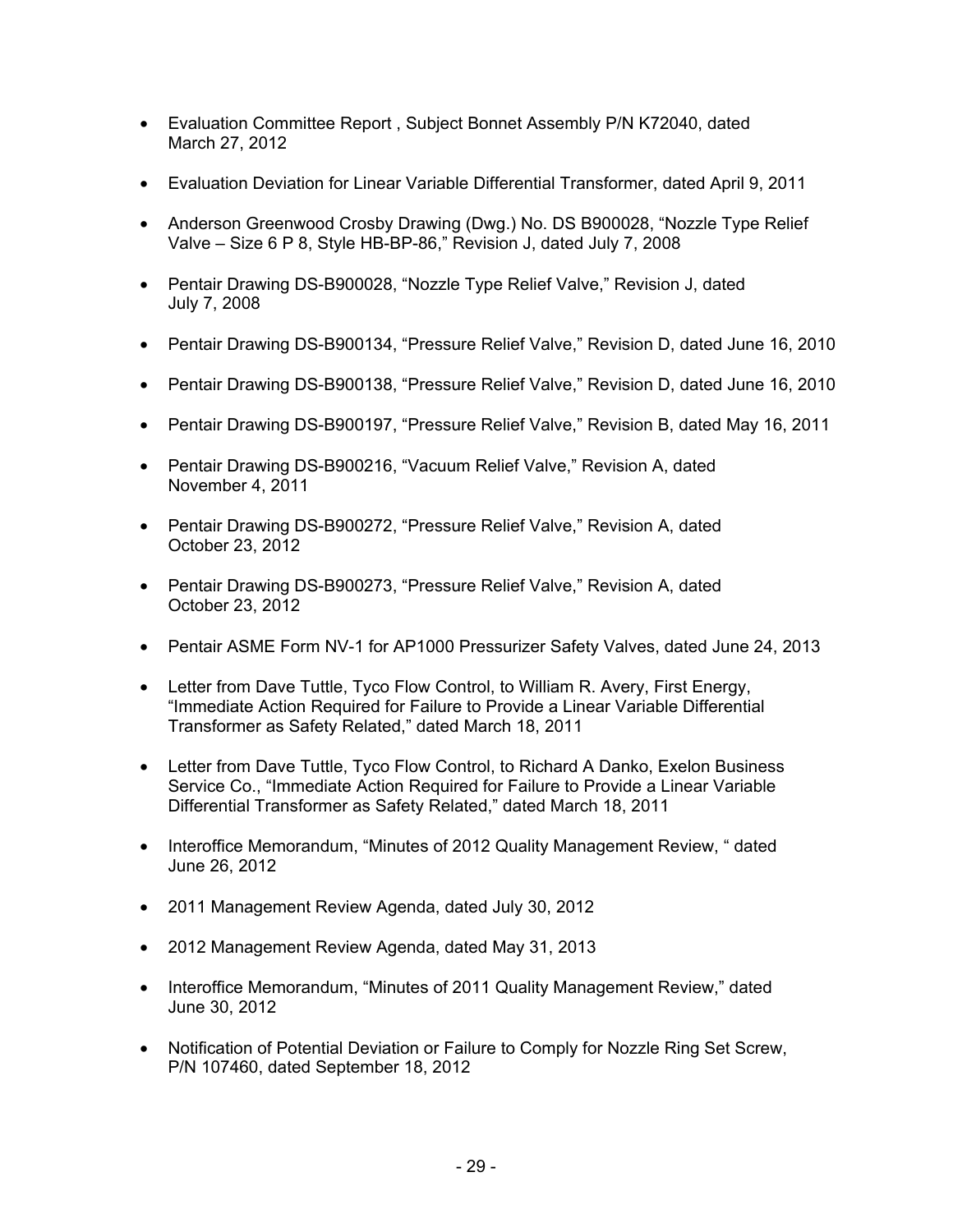- Material Rejection Notice Nos. 43946, 43956, 43970, 43972, 43977, 44397, 44000, 44004, 44006, 44013, 44020, 44023, and 44140
- Corrective Action Request Nos. 373, 374, 375, 391, 392, 393, 394, 395, 493, 507, 544, 569, 570, 571, 579, 582, 593, 623, 625, 628, 629, 630, 633, 637, 639, 640, 642, 647, 663, 664, 669, 670, 671, 673, 674, and 676
- Complaint Report Nos. 273, 293, 295, 318, 326, and 327
- Corrective Action Board Minutes January 16, 2013
- Corrective Action Board Minutes January 24, 2013
- Corrective Action Board Minutes February 6, 2013
- Corrective Action Board Minutes February 28, 2013
- Corrective Action Board Minutes March 13, 2013
- Corrective Action Board Minutes March 26, 2013
- Corrective Action Board Minutes April 10, 2013
- Corrective Action Board Minutes May 8, 2013
- Corrective Action Board Minutes June 10, 2013
- Corrective Action Board Minutes June 18, 2013
- Corrective Action Board Minutes June 21, 2013
- QC-110 Supplement 6, Dedication of Commercial Parts to Comply with 10CFR50 Appendix B and 10CFR21 for Use in Safety Related Nuclear Power Plant Applications," Revision 5, dated June 26, 2013
- Supplier Quality Requirements SQR-1, Revision 10, dated June 13, 2013
- Pentair ,ASME Boiler and Pressure Vessel Code Section III, 10 CFR Appendix B, and Subsafe / Level 1 Approved Supplier List and Supplier Audit Status, dated June 7, 2013
- Pentair Approved Supplier QA Manuals, dated June 21, 2013
- Lead Auditor Qualification and Annual Evaluations for Bruce P. Wheeler
- Anderson Greenwood Assessment of Acceleron, Inc. Quality Assurance Program and Facilities, dated April 3, 2013
- Anderson Greenwood Assessment of Wyle Laboratories Quality Assurance Program and Facilities, dated May 31, 2012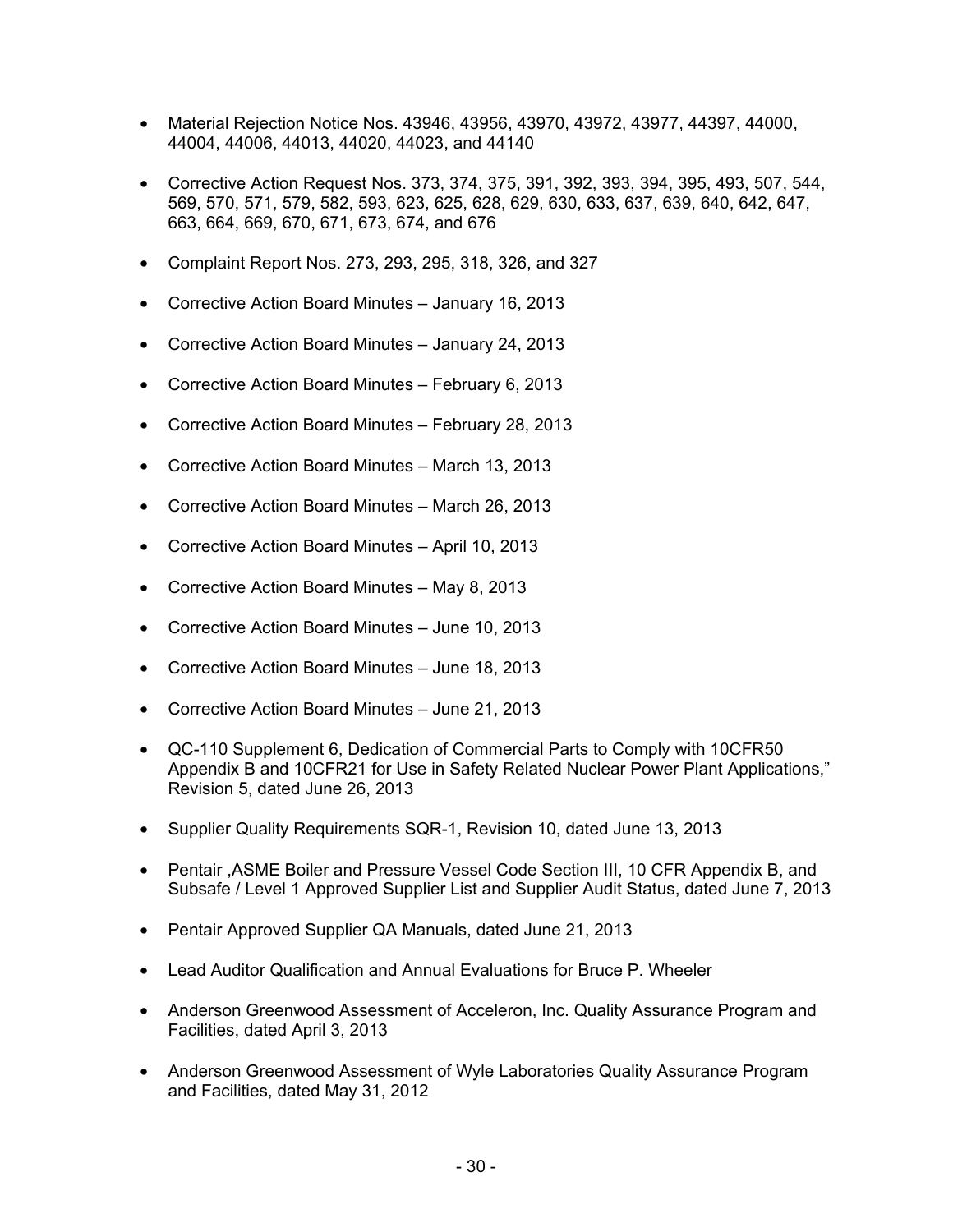- Anderson Greenwood Supplier Quality Evaluation for National Technical Systems, dated May 17, 2011
- Purchase Order (PO) A48939 from Pentair to Stainless Foundry Sand, dated November 8, 2012 and Associated Receiving Inspection Checklist, dated March 8, 2013
- PO 762470 from Wolf Creek Nuclear Operations Corporation to Pentair, dated December 31, 2012 and Associated QA Records
- PO M47361 from Pentair to Essco Calibration Laboratory, dated June 12, 2013
- PO M47019 from Pentair to Hexagon Metrology, dated February 13, 2013, and Associated Calibration Certificates and QA Records
- PO M46970 from Pentair to National Technical Systems, dated January 21, 2013, and Associated PO Documentation
- PO M46970 Receiving Inspection Checklist, dated June 26, 2013
- Dedication Procedure (DP) 6044, Revision 10, dated April 6, 2012
- DP-6004, "Corrosion Resistant Springs," Revision 1, dated August 22, 1990
- DP-6029, "Flexitallic Gasket R Style," Revision 1, dated June 27, 2013
- DP-6040, "Chrome Plated Pins," Revision 0, dated September 9, 1993
- DP-6055, "O-Ring Kits," Revision 0, dated February 10, 2000
- DP-6080, "Seal Gasket Hammel Dahl," Revision 2, dated April 24, 2013
- DP-6031, "Individual Commercial Bellows Prior to Welding to the Disc Holder Assembly," Revision 1, dated July 31, 1992
- DP-6002, Revision 6, dated November 8, 1993
- DP-6069, "EPDM Packing Sets (Elastomeric)," Revision 1, dated June 27, 2013
- DP-6033, "O-Rings," Revision 3, dated January 19, 1993
- DP-60135, "Spherical Washers," Revision 0, dated January 21, 2011
- DP-6032, "Metallica Parts with Heat Treat Requirements," Revision 0, dated October 30, 1992
- DP-6061, "Keystone Pneumatic Actuator," Revision 5, dated August 28, 2002
- DP-6076, "Cage Hammel Dahl," Revision 0, dated February 27, 2004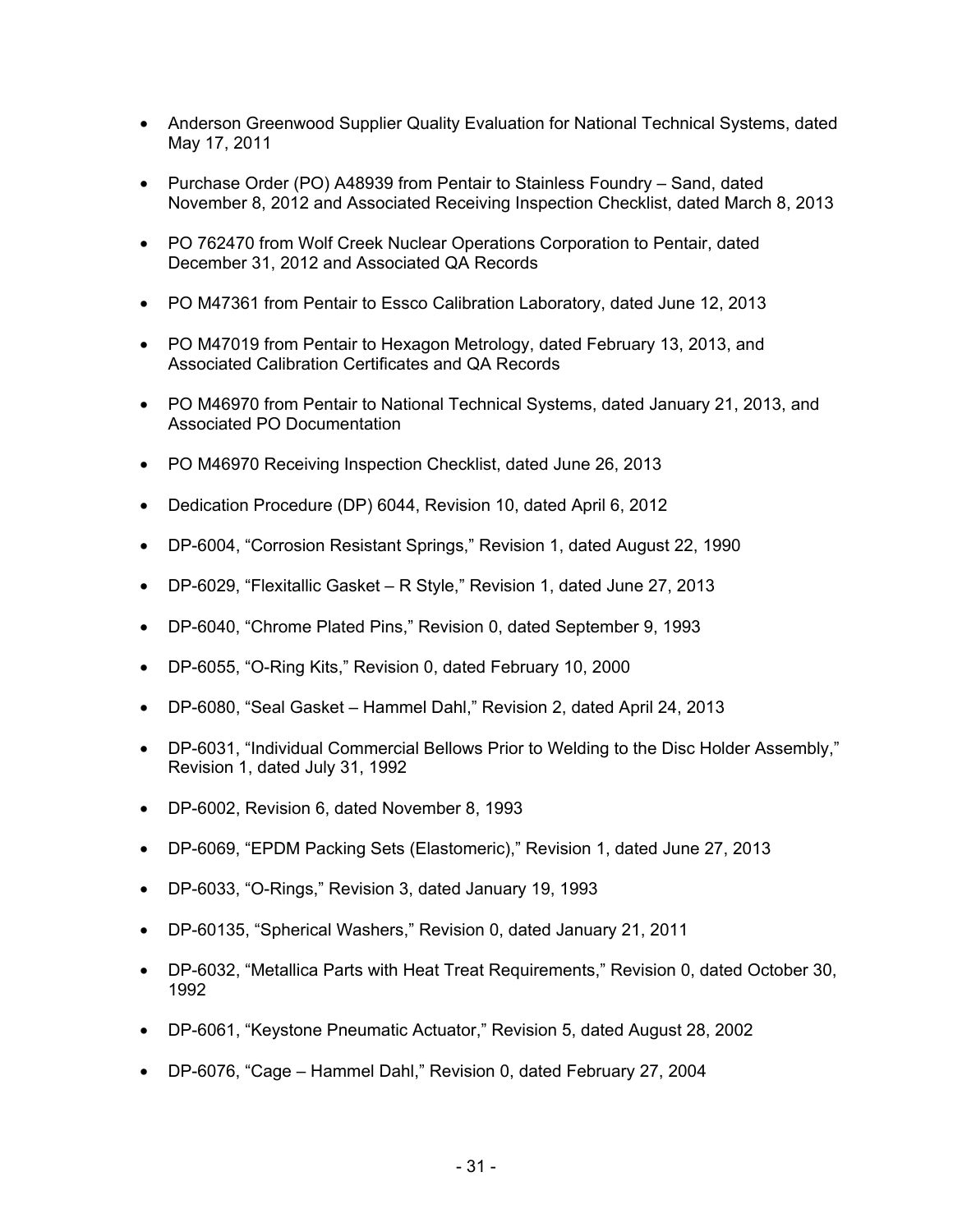- DP-6077, "Travel Stop Nut Hammel Dahl," Revision 0, dated February 27, 2004
- DP-60113, ""Hammel Dahl Self-Locking Nuts, Nylon Insert Type," Revision 0, dated August 19, 2008
- DP-60105, "Graphite Gasket," Revision 0, dated February 26, 2007
- DP-60142, "Dedication of Calibration Services," Revision 1, dated August 15, 2012
- CAR 672 for PO MA7019 not Containing All Requirements Specified in DP-60142, dated June 27, 2013
- CAR 667 for No Documented Process that Defines the Manner that Determines the Technical Evaluation for Critical Characteristics, dated June 27, 2013
- Inspection Instruction No. Q-549, "Positive Material Identification by Optical Spectrometer," Revision 1, dated February 14, 1995
- Inspection Instruction No. Q-507, "Sampling Instruction," Revision 14, dated November 8, 2002
- Inspection Instruction No. Q-506, "Final Parts Inspection," Revision 8, dated March 21, 1992
- Inspection Instruction No. Q-531, "Specific Alloy Identity Testing," Revision 15, dated March 8, 2005
- Inspection Instruction No. Q-532, "Visual Inspection," Revision 3, dated July 25, 2001
- Work Order (WO) 962239, D000174-0029 for Three Set Screw Pod Pins
- WO 961913, D00505-0021 for Six U-Cup O-Rings
- WO N90446-91 for Dedication of Two Disc Insert "L" Orifices
- Calibration Procedure CPIE-0220, Revision 4, dated February 22, 1996
- Welding Procedure Specification W13006, Revision 25, dated September 21, 2011
- MP-2415, "Magnetic Particle Inspection Procedure Dry Particles Continuous Method," Revision 22, dated February 7, 2005
- LP-1016, "Liquid Penetrant Procedure," Revision 4, dated June 24, 2009
- Test Procedure T-16193, Revision 22, dated April 18, 2006
- Cleaning Procedure C-14012, Revision 3, dated March 30, 1978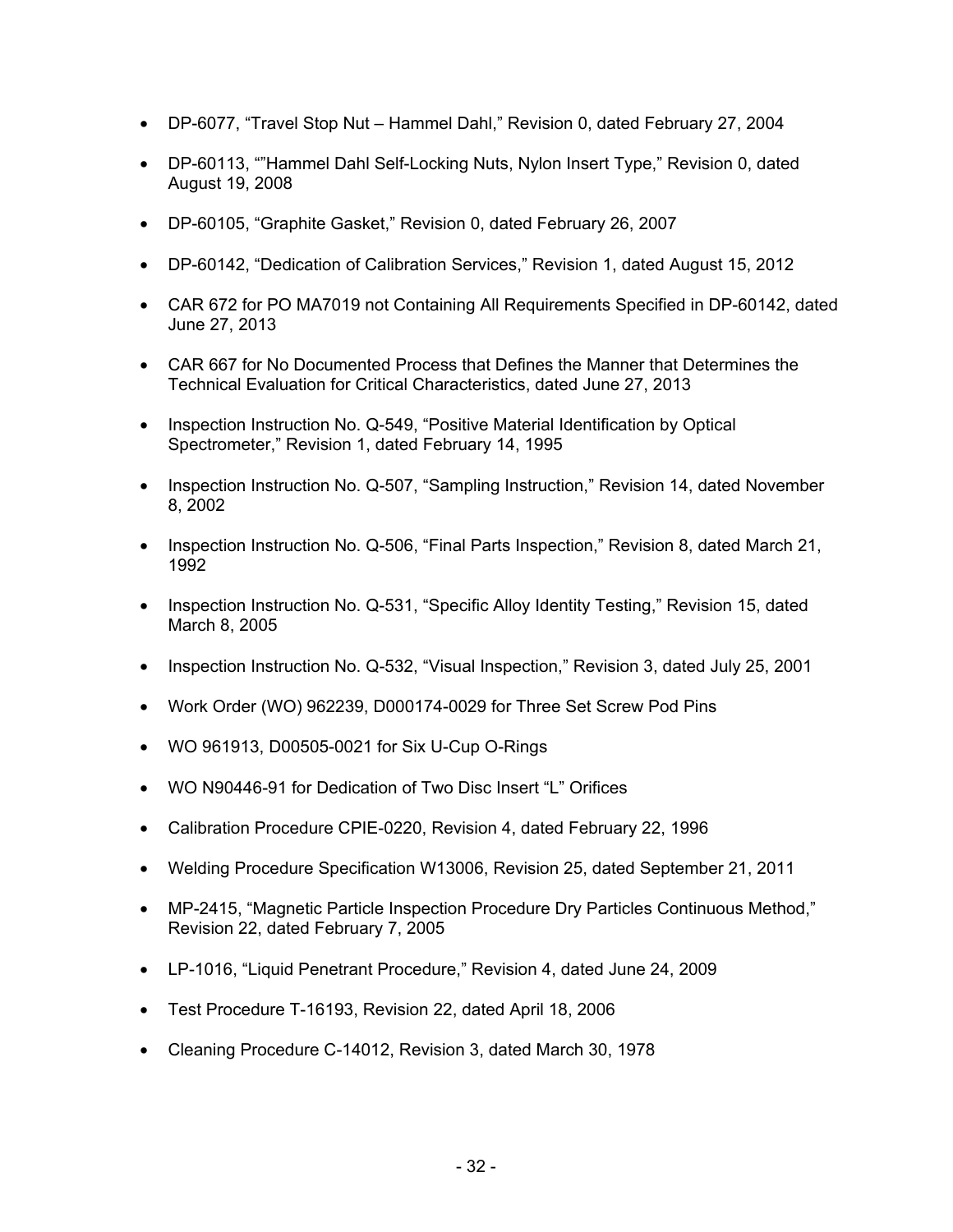- Inspection Instruction No. QC-547, "Engineering Order Data Release," Revision E, dated January 23 2013
- Valve Maintenance Instruction 11068, Revision 6, dated March 25, 2000

## Westinghouse Documents

- Westinghouse Document APP-PV16-Z0D-102, "PV16 Datasheet 102," Revision 4, dated October 3, 2011
- Westinghouse Document APP-PV16-Z0D-102, "PV16 Datasheet 104," Revision 2, dated September 29, 2011
- Westinghouse Document APP-PV62-Z5-001, "Appendix 3: Technical and Quality Requirements for the Procurement of PV62 Pressurizer Safety Valves for AP1000 Projects," Revision 0, dated September 23, 2010
- Westinghouse Document APP-PV62-Z0Y-001, "Design Transients for Pressurizer Safety Valves," Revision 0, dated March 16, 2009
- Westinghouse Valve Datasheet APP-PV62-Z0R-001, "Pressurizer Safety Valves (PSV), ASME Code Section III, Class 1 Valve Datasheet Report," Revision 4, dated September 27, 2012
- Westinghouse Design Specification APP-PV62-Z0-001, "Pressurizer Safety Valve, ASME B&PV Code Section III, Class 1," Revision 7, dated September 27, 2012
- Westinghouse Purchase Order No.4500261837, "Sanmen and Haiyang China AP1000 Projects, Pressurizer Safety Valves," dated March 31, 2008
- Westinghouse Purchase Order No.4500261837, "Change Notice 1, Sanmen and Haiyang China AP1000 Projects, Pressurizer Safety Valves," dated April 18, 2008
- Westinghouse Purchase Order No.4500340931, "Westinghouse Electric Corporation Purchase Order to Anderson Greenwood Crosby," dated March 31, 2010
- Westinghouse Purchase Order No.4500365092, "VC Summer Project, Units 2 and 3, PV-62, Pressurizer Safety Valves," dated October 25, 2010
- Westinghouse Purchase Order No.4500365094, "Vogtle Project, Units 3 and 4, PV-62, Pressurizer Safety Valves," dated October 25, 2010
- Westinghouse Valve Datasheet APP-PV16-Z0R-001, "Auxiliary Relief Valves, ASME Boiler and Pressure Vessel Code, Section III Class 1, 2, and 3 Valve Data Sheet Report," Revision 7, dated December 3, 2012
- Westinghouse Purchase Order No. 4500340946, dated March 31, 2010, and Change Notices 5, dated April 28, 2011, 10, dated August 29, 2012, and 11, dated June 4, 2013, for AP1000 PV-16 auxiliary relief valves.